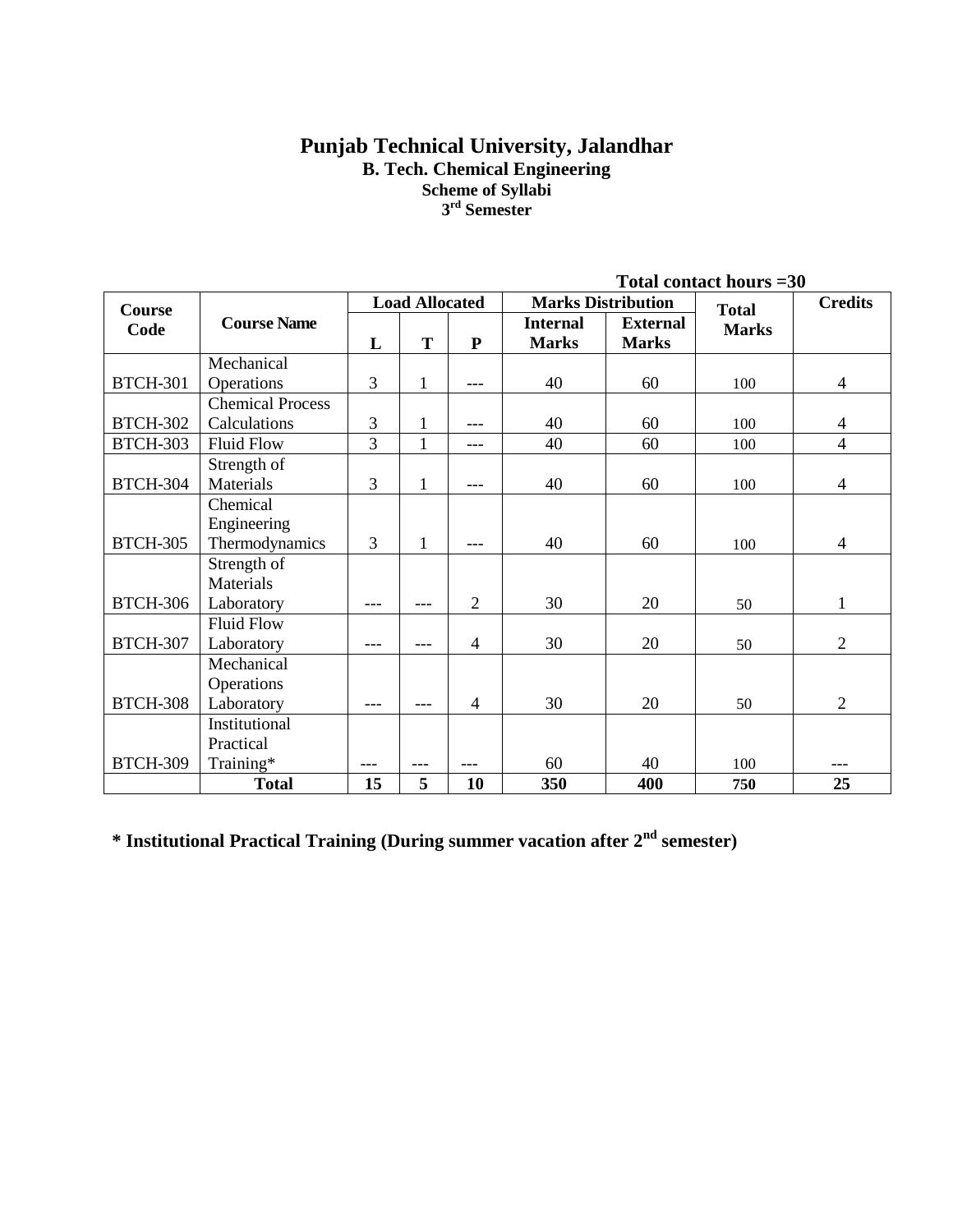# **B. Tech. Chemical Engineering Scheme of Syllabi 4 th Semester**

| Total contact hours $=35$ |                          |                |                       |                |                 |                           |              |                |
|---------------------------|--------------------------|----------------|-----------------------|----------------|-----------------|---------------------------|--------------|----------------|
| Course                    |                          |                | <b>Load Allocated</b> |                |                 | <b>Marks Distribution</b> | <b>Total</b> | <b>Credits</b> |
| Code                      | <b>Course Name</b>       |                |                       |                | <b>Internal</b> | <b>External</b>           | <b>Marks</b> |                |
|                           |                          | L              | T                     | ${\bf P}$      | <b>Marks</b>    | <b>Marks</b>              |              |                |
| BTAM-                     | Engineering              |                |                       |                |                 |                           |              |                |
| 201                       | Mathematics-III          | 4              | $\mathbf{1}$          | ---            | 40              | 60                        | 100          | 5              |
|                           | <b>Chemical Process</b>  |                |                       |                |                 |                           |              |                |
| <b>BTCH-401</b>           | Industries               | $\overline{4}$ | $- -$                 | ---            | 40              | 60                        | 100          | 4              |
| <b>BTCH-402</b>           | Mass Transfer - I        | 3              | $\mathbf{1}$          | $---$          | 40              | 60                        | 100          | $\overline{4}$ |
| <b>BTCH-403</b>           | <b>Heat Transfer</b>     | 3              | 1                     | ---            | 40              | 60                        | 100          | 4              |
|                           | <b>Chemical Process</b>  |                |                       |                |                 |                           |              |                |
| <b>BTCH-404</b>           | Instrumentation          | 3              | $\mathbf{1}$          | ---            | 40              | 60                        | 100          | $\overline{4}$ |
|                           | <b>Chemical Reaction</b> |                |                       |                |                 |                           |              |                |
| <b>BTCH-405</b>           | Engineering - I          | 3              | 1                     | ---            | 40              | 60                        | 100          | 4              |
|                           | <b>Heat Transfer</b>     |                |                       |                |                 |                           |              |                |
| <b>BTCH-406</b>           | Laboratory               | ---            | ---                   | $\overline{4}$ | 30              | 20                        | 50           | $\overline{2}$ |
|                           | Chemical                 |                |                       |                |                 |                           |              |                |
|                           | Technology               |                |                       |                |                 |                           |              |                |
| <b>BTCH-407</b>           | Laboratory               | ---            | ---                   | 3              | 30              | 20                        | 50           | $\overline{2}$ |
|                           | CAD in Chemical          |                |                       |                |                 |                           |              |                |
|                           | Engineering              |                |                       |                |                 |                           |              |                |
| <b>BTCH-408</b>           | Laboratory               | ---            | ---                   | 3              | 30              | 20                        | 50           | $\overline{2}$ |
|                           | <b>General Fitness</b>   | --             | ---                   | ---            | 100             | ---                       | 100          | --             |
|                           | <b>Total</b>             | 20             | 5                     | 10             | 430             | 420                       | 850          | 31             |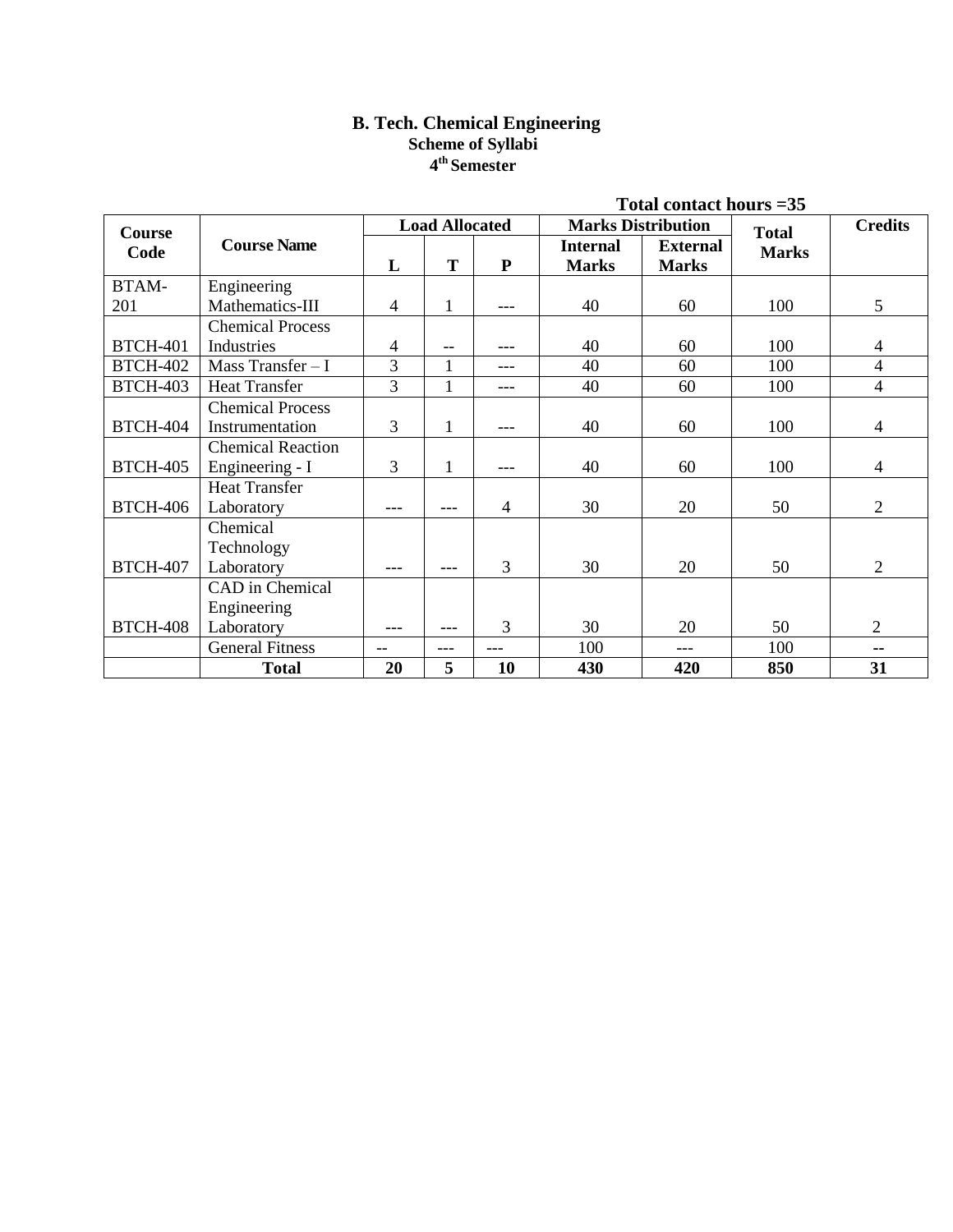# **B. Tech. Chemical Engineering Scheme of Syllabi 5 th Semester**

|                 |                             |                |                       |                |                 | Total contact hours = 32  |              |                |
|-----------------|-----------------------------|----------------|-----------------------|----------------|-----------------|---------------------------|--------------|----------------|
| Course          |                             |                | <b>Load Allocated</b> |                |                 | <b>Marks Distribution</b> | <b>Total</b> | <b>Credits</b> |
| Code            | <b>Course Name</b>          |                |                       |                | <b>Internal</b> | <b>External</b>           | <b>Marks</b> |                |
|                 |                             | L              | T                     | ${\bf P}$      | <b>Marks</b>    | <b>Marks</b>              |              |                |
|                 | <b>Numerical Methods</b>    |                |                       |                |                 |                           |              |                |
|                 | in Chemical                 |                |                       |                |                 |                           |              |                |
| <b>BTCH-501</b> | Engineering                 | 3              | 1                     |                | 40              | 60                        | 100          | 4              |
| <b>BTCH-502</b> | Mass Transfer - II          | 3              | 1                     | ---            | 40              | 60                        | 100          | 4              |
|                 | Process Dynamics &          |                |                       |                |                 |                           |              |                |
| <b>BTCH-503</b> | Control                     | 3              | 1                     | ---            | 40              | 60                        | 100          | $\overline{4}$ |
|                 | <b>Industrial Pollution</b> |                |                       |                |                 |                           |              |                |
| <b>BTCH-504</b> | Control                     | 3              | 1                     | ---            | 40              | 60                        | 100          | 4              |
| <b>BTCH</b>     | Elective - I                | $\overline{3}$ | $\mathbf{1}$          | ---            | 40              | 60                        | 100          | 4              |
|                 | <b>Mass Transfer</b>        |                |                       |                |                 |                           |              |                |
| <b>BTCH-505</b> | Laboratory                  | ---            | $---$                 | $\overline{4}$ | 30              | 20                        | 50           | $\overline{2}$ |
|                 | <b>Chemical Reaction</b>    |                |                       |                |                 |                           |              |                |
|                 | Engineering $\&$            |                |                       |                |                 |                           |              |                |
|                 | <b>Pollution Control</b>    |                |                       |                |                 |                           |              |                |
| <b>BTCH-506</b> | Laboratory                  | ---            | $---$                 | $\overline{4}$ | 30              | 20                        | 50           | $\overline{2}$ |
|                 | <b>Numerical Methods</b>    |                |                       |                |                 |                           |              |                |
|                 | in Chemical                 |                |                       |                |                 |                           |              |                |
|                 | Engineering                 |                |                       |                |                 |                           |              |                |
| <b>BTCH-507</b> | Laboratory                  | $- - -$        | $---$                 | $\overline{4}$ | 30              | 20                        | 50           | 2              |
|                 | <b>Industrial Practical</b> |                |                       |                |                 |                           |              |                |
| <b>BTCH-508</b> | Training**                  | $-$            | $\qquad \qquad -$     |                | 60              | 40                        | 100          | $\overline{2}$ |
|                 | <b>Total</b>                | 15             | 5                     | 12             | 350             | 400                       | 750          | 28             |

\*\***There should be industrial/institutional training of 6 weeks duration in the summer vacation after 4 th semester**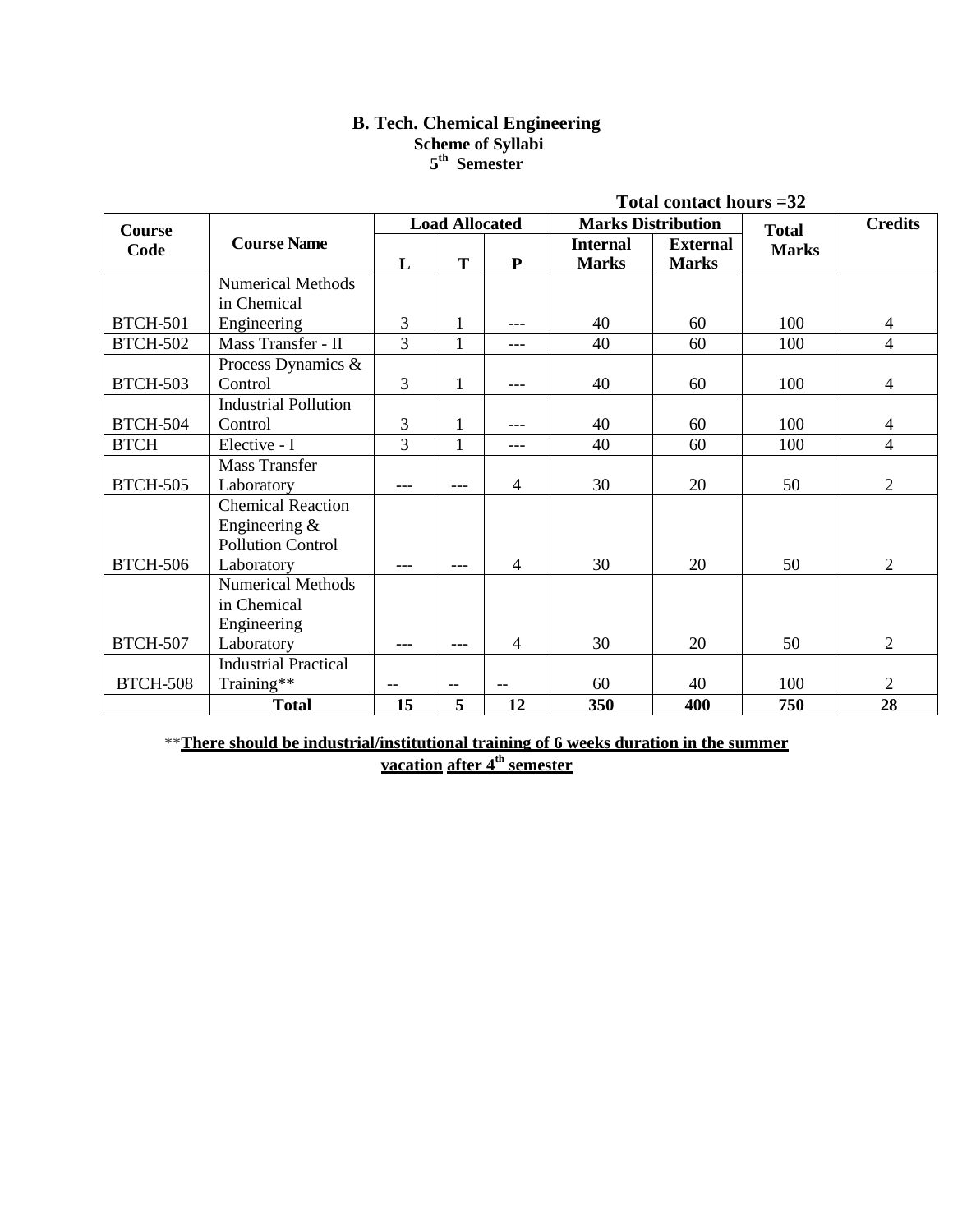# **B. Tech. Chemical Engineering Scheme of Syllabi 6 th Semester**

|                 |                                                |                                                    |       |      |                                 |                                 | Total contact hours $=34$ |                |
|-----------------|------------------------------------------------|----------------------------------------------------|-------|------|---------------------------------|---------------------------------|---------------------------|----------------|
| Course          |                                                | <b>Load Allocated</b><br><b>Marks Distribution</b> |       |      |                                 |                                 | <b>Total</b>              | <b>Credits</b> |
| Code            | <b>Course Name</b>                             | L                                                  | T     | P    | <b>Internal</b><br><b>Marks</b> | <b>External</b><br><b>Marks</b> | <b>Marks</b>              |                |
|                 | <b>Chemical Reaction</b>                       |                                                    |       |      |                                 |                                 |                           |                |
| <b>BTCH-601</b> | Engineering - II                               | 3                                                  |       | ---  | 40                              | 60                              | 100                       | 4              |
| <b>BTCH-602</b> | <b>Optimization Techniques</b>                 | 3                                                  |       | ---  | 40                              | 60                              | 100                       | 4              |
| <b>BTCH-603</b> | <b>Energy Engineering</b>                      | 3                                                  |       | ---  | 40                              | 60                              | 100                       | 4              |
| <b>BTCH-604</b> | <b>Engineering Materials</b>                   | 3                                                  | ---   | ---  | 40                              | 60                              | 100                       | 3              |
| <b>BTCH-605</b> | <b>Transport Phenomenon</b>                    | 3                                                  |       | ---  | 40                              | 60                              | 100                       | 4              |
| <b>BTCH</b>     | Elective - II                                  | $\overline{3}$                                     |       | ---  | 40                              | 60                              | 100                       | 4              |
|                 | Process Instrumentation,<br>Dynamics & Control |                                                    |       |      |                                 |                                 |                           |                |
| <b>BTCH-606</b> | Laboratory                                     | ---                                                | ---   | 4    | 30                              | 20                              | 50                        | 2              |
|                 | <b>Chemical Process Plant</b>                  |                                                    |       |      |                                 |                                 |                           |                |
| <b>BTCH-607</b> | Design-I                                       |                                                    | ---   | 3    | 30                              | 20                              | 50                        | 3              |
|                 | Literature Survey &                            |                                                    |       |      |                                 |                                 |                           |                |
| <b>BTCH-608</b> | Seminar                                        |                                                    | ---   | 3    | 30                              | 20                              | 50                        | 2              |
|                 | <b>General Fitness</b>                         | ---                                                | $---$ | ---- | 100                             | ----                            | 100                       | --             |
|                 | <b>Total</b>                                   | 19                                                 | 5     | 10   | 430                             | 420                             | 850                       | 30             |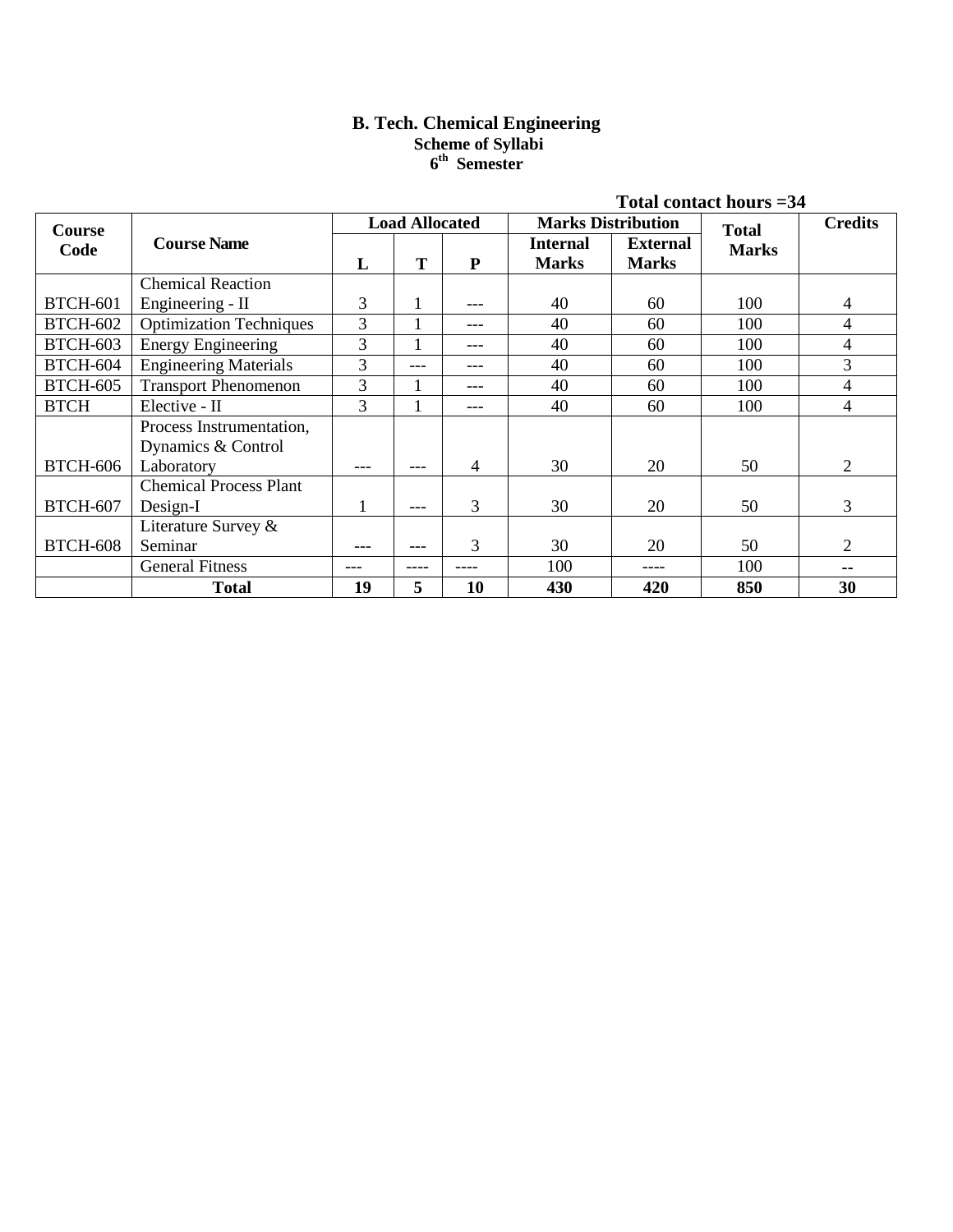# **B. Tech. Chemical Engineering Scheme of Syllabi 7 th /8th Semester**

|                 |                          |                       |     |         |                           |                 | Total contact hours $=$ ---- |                |
|-----------------|--------------------------|-----------------------|-----|---------|---------------------------|-----------------|------------------------------|----------------|
| Course          |                          | <b>Load Allocated</b> |     |         | <b>Marks Distribution</b> |                 | <b>Total</b>                 | <b>Credits</b> |
| Code            | <b>Course Name</b>       |                       |     |         | <b>Internal</b>           | <b>External</b> | <b>Marks</b>                 |                |
|                 |                          | L                     | т   | P       | <b>Marks</b>              | <b>Marks</b>    |                              |                |
| <b>BTCH-701</b> | Software Training@       | ---                   | --- | $---$   | 150                       | 100             | 250                          | 10             |
|                 | Industrial/Institutional |                       |     |         |                           |                 |                              |                |
| <b>BTCH-702</b> | Training                 | ---                   | --- | $- - -$ | 300                       | 200             | 500                          | 20             |
|                 | <b>Total</b>             |                       |     |         | 450                       | 300             | 750                          | 30             |

**@ the chemical engineering department in the college to provide software training to enhance the professional capabilities of students as Chemical Engineers like:**

- **ASPEN**
- **CHEMCAD**
- **MATLAB**
- **PROSIM**
- **Any other relevant software**

# **B. Tech. Chemical Engineering Scheme of Syllabi 7 th /8th Semester**

|                 |                                  |     |                       |           |                           |                 | Total contact hours $=35$ |                |
|-----------------|----------------------------------|-----|-----------------------|-----------|---------------------------|-----------------|---------------------------|----------------|
| Course          |                                  |     | <b>Load Allocated</b> |           | <b>Marks Distribution</b> |                 | <b>Total</b>              | <b>Credits</b> |
| Code            | <b>Course Name</b>               |     |                       |           | <b>Internal</b>           | <b>External</b> | <b>Marks</b>              |                |
|                 |                                  | L   | T                     | ${\bf P}$ | <b>Marks</b>              | <b>Marks</b>    |                           |                |
|                 | <b>Chemical Process</b>          |     |                       |           |                           |                 |                           |                |
| <b>BTCH-801</b> | Simulation                       | 3   | 1                     | ---       | 40                        | 60              | 100                       | $\overline{4}$ |
|                 | Process Engineering $\&$         |     |                       |           |                           |                 |                           |                |
| <b>BTCH-802</b> | Economics                        | 3   | $\mathbf{I}$          | ---       | 40                        | 60              | 100                       | 4              |
|                 | Open Elective                    | 3   | ---                   | ---       | 40                        | 60              | 100                       | 3              |
| <b>BTCH</b>     | Elective-III                     | 3   |                       | ---       | 40                        | 60              | 100                       | $\overline{4}$ |
| <b>BTCH-803</b> | <b>Safety in Chemical Plants</b> | 3   |                       | ----      | 40                        | 60              | 100                       | $\overline{4}$ |
|                 | <b>Chemical Equipment</b>        |     |                       |           |                           |                 |                           |                |
| <b>BTCH-804</b> | Design                           |     | ---                   | 3         | 30                        | 20              | 50                        | $\overline{2}$ |
|                 | Process Optimization &           |     |                       |           |                           |                 |                           |                |
| <b>BTCH-805</b> | <b>Simulation Laboratory</b>     |     | ---                   | 3         | 30                        | 20              | 50                        | $\overline{2}$ |
|                 | <b>Chemical Process Plant</b>    |     |                       |           |                           |                 |                           |                |
| <b>BTCH-806</b> | $Design-II$                      |     | ---                   | 3         | 30                        | 20              | 50                        | 3              |
| <b>BTCH-807</b> | Project                          | --- | ---                   | 6         | 60                        | 40              | 100                       | 3              |
|                 | <b>General Fitness</b>           |     |                       |           | 100                       | ----            | 100                       | --             |
|                 | <b>Total</b>                     | 16  | 4                     | 15        | 450                       | 400             | 850                       | 29             |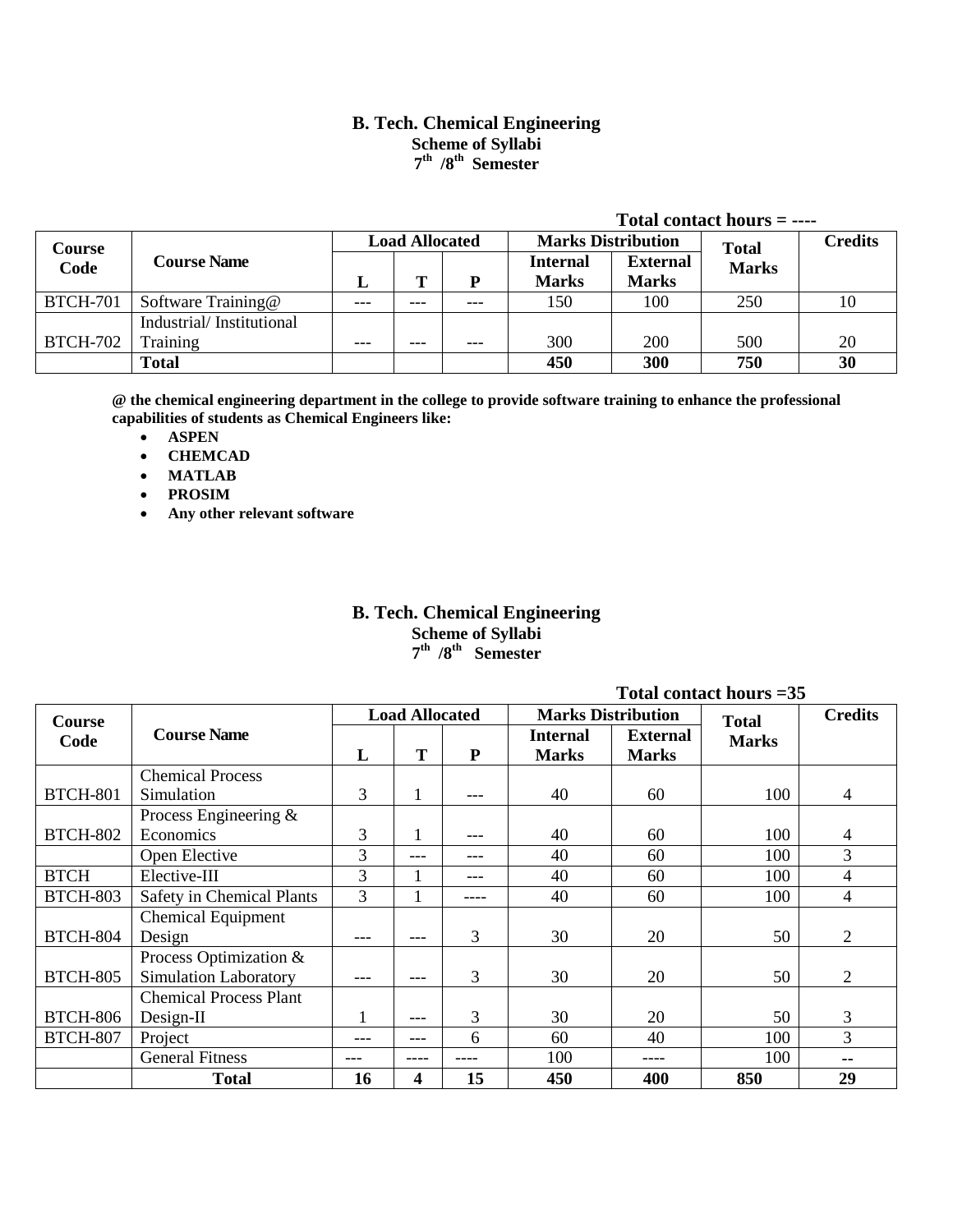# **LIST OF ELECTIVES**

|        | Elective - I       |                                 |  |  |  |  |  |  |
|--------|--------------------|---------------------------------|--|--|--|--|--|--|
|        | <b>Course Code</b> | <b>Course Name</b>              |  |  |  |  |  |  |
| Sr. no |                    |                                 |  |  |  |  |  |  |
|        | <b>BTCH-521</b>    | Polymer Science & Engineering   |  |  |  |  |  |  |
|        | <b>BTCH-522</b>    | <b>Enzyme Technology</b>        |  |  |  |  |  |  |
|        | <b>BTCH-523</b>    | <b>Fluidisation Engineering</b> |  |  |  |  |  |  |
|        | <b>BTCH-524</b>    | Nano-Technology                 |  |  |  |  |  |  |
|        | <b>BTCH-525</b>    | <b>Separation Processes</b>     |  |  |  |  |  |  |

|        | Elective - II      |                                |  |  |  |  |  |  |
|--------|--------------------|--------------------------------|--|--|--|--|--|--|
|        | <b>Course Code</b> | <b>Course Name</b>             |  |  |  |  |  |  |
| Sr. no |                    |                                |  |  |  |  |  |  |
|        | <b>BTCH-621</b>    | Petroleum Refining Engineering |  |  |  |  |  |  |
|        | <b>BTCH-622</b>    | New & Renewable Energy Sources |  |  |  |  |  |  |
| 3      | <b>BTCH-623</b>    | <b>Membrane Separations</b>    |  |  |  |  |  |  |
| 4      | <b>BTCH-624</b>    | Fuel Cell Technology           |  |  |  |  |  |  |
|        | <b>BTCH-625</b>    | <b>Corrosion Engineering</b>   |  |  |  |  |  |  |
|        | <b>BTCH-626</b>    | Project Management             |  |  |  |  |  |  |

|     | Elective - III     |                                 |  |  |  |  |  |
|-----|--------------------|---------------------------------|--|--|--|--|--|
|     | <b>Course Code</b> | <b>Course Name</b>              |  |  |  |  |  |
| Sr. |                    |                                 |  |  |  |  |  |
| no  |                    |                                 |  |  |  |  |  |
|     | <b>BTCH-821</b>    | <b>Bio-Chemical Engineering</b> |  |  |  |  |  |
|     | <b>BTCH-822</b>    | Polymer Reactor Design*         |  |  |  |  |  |
| 3   | <b>BTCH-823</b>    | <b>Plant Utilities</b>          |  |  |  |  |  |
|     | <b>BTCH-824</b>    | <b>Heat Exchangers</b>          |  |  |  |  |  |
|     | <b>BTCH-825</b>    | Petro-Chemical Technology       |  |  |  |  |  |

\* Polymer Reactor Design Elective III is allowed only for students who have opted for Polymer Science & Engineering as Elective I.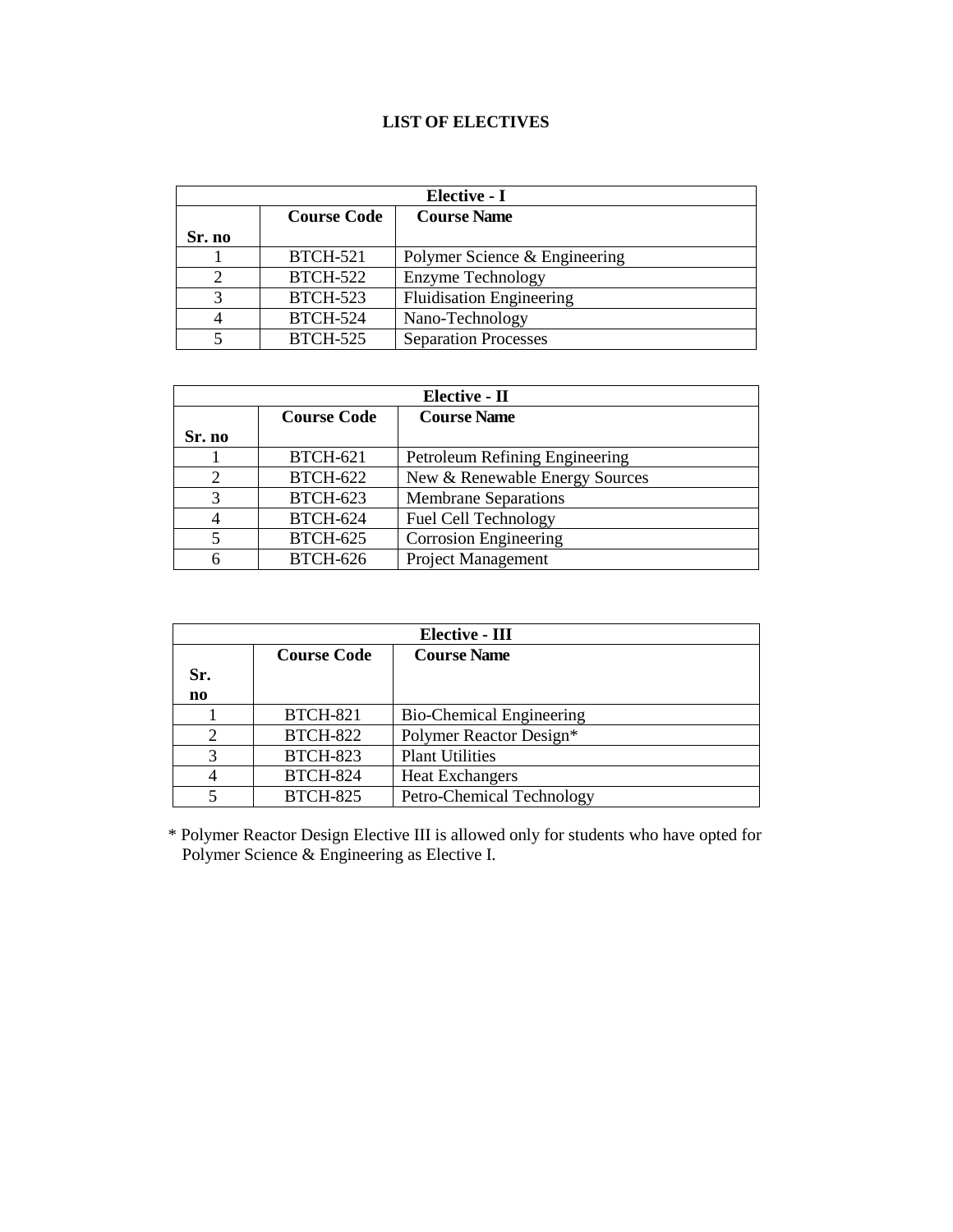# **Syllabi (3 rd Semester)**

## **BTCH-301 MECHANICAL OPERATIONS**

| <b>External Marks: 60</b> | L T P |  |
|---------------------------|-------|--|
| <b>Internal Marks: 40</b> | 3 1 0 |  |
| Total Marks: 100          |       |  |

**Objective:** The objective of this course is to develop the understanding of the students about solids, their characterization, handling and the various processes involving solids. The students are exposed to basic theory, calculations and machinery involved in various solid handling operations.

#### **Characterization and Handling of Solids: (8 hrs)**

Characterization of solid particles: Shape, size, specific surface, Particle size distribution

Properties of particulate masses: Major distinctive properties, pressures in masses of particles, angle of internal friction, angle of repose.

Conveying of bulk solids: Basic idea of conveyor, conveyor selection, screw, belt, vibrating, continuous flow and pneumatic conveyors.

Storage and weighing: bulk storage, bin storage, feeders (vibrating hopper, screw feeder, belt feeder), batch and continuous weighing.

## **Screening: (4 hrs)**

Capacity and Effectiveness of a screen, calculation of average size of particles in mixture by screen analysis, types of screens.

# **Agitation and Mixing: (8 hrs)**

Agitation of low viscosity particle suspensions: axial flow impellers, radial flow impellers, closeclearance stirrer, unbaffled tanks, baffled tanks, basic idea for designing agitators. Power number, Froude number, power consumption in agitation

Mixing of Solids: Types of mixers, various mixers for cohesive solids, power requirements, mixing index, axial mixing.

Mixers for free flowing solids: ribbon blenders, screw mixers, tumbling mixers import wheels, mixing index in blending granular solids, mixing index at zero time, rate of mixing.

#### **Size Reduction: (6 hrs)**

Principles of Comminution: Criteria for comminution, characteristics of products, Energy and Power requirements, Bond's, Rittinger's and Kick's Law and Work Index.

Size Reduction Equipment: Crushers, Grinders, and ultrafine grinders cutting machines, equipment operation.

## **Filtration: (8 hrs)**

Classification of filters, various types of cake filters, principles of cake filtration, clarifying filters: liquid clarification, Gas cleaning, principles of clarification.

# Filtration Equipment and centrifuges and their selection, Cross flow Filtration, micro filtration **Settling: (8 hrs)**

Motion of particles through fluids: Terminal velocity, hindered settling, Stoke's law,

Gravity settling processes: Classifiers, clarifiers, thickeners, flocculation, rate of sedimentation Centrifugal Settling processes: Cyclones, hydroclones, decanters, tubular, disk and nozzle discharge centrifugal sludge separators, Centrifugal class fitters, principles of centrifugal sedimentation. **Fluidization: (6 hrs)**

Fluidization and fluidized bed, conditions for fluidization, Ergun equation and Kozeny-Carman equation, minimum fluidization velocity, types of fluidization, expansion of fluidized beds and particulate fluidization, continuous fluidization; industrial applications.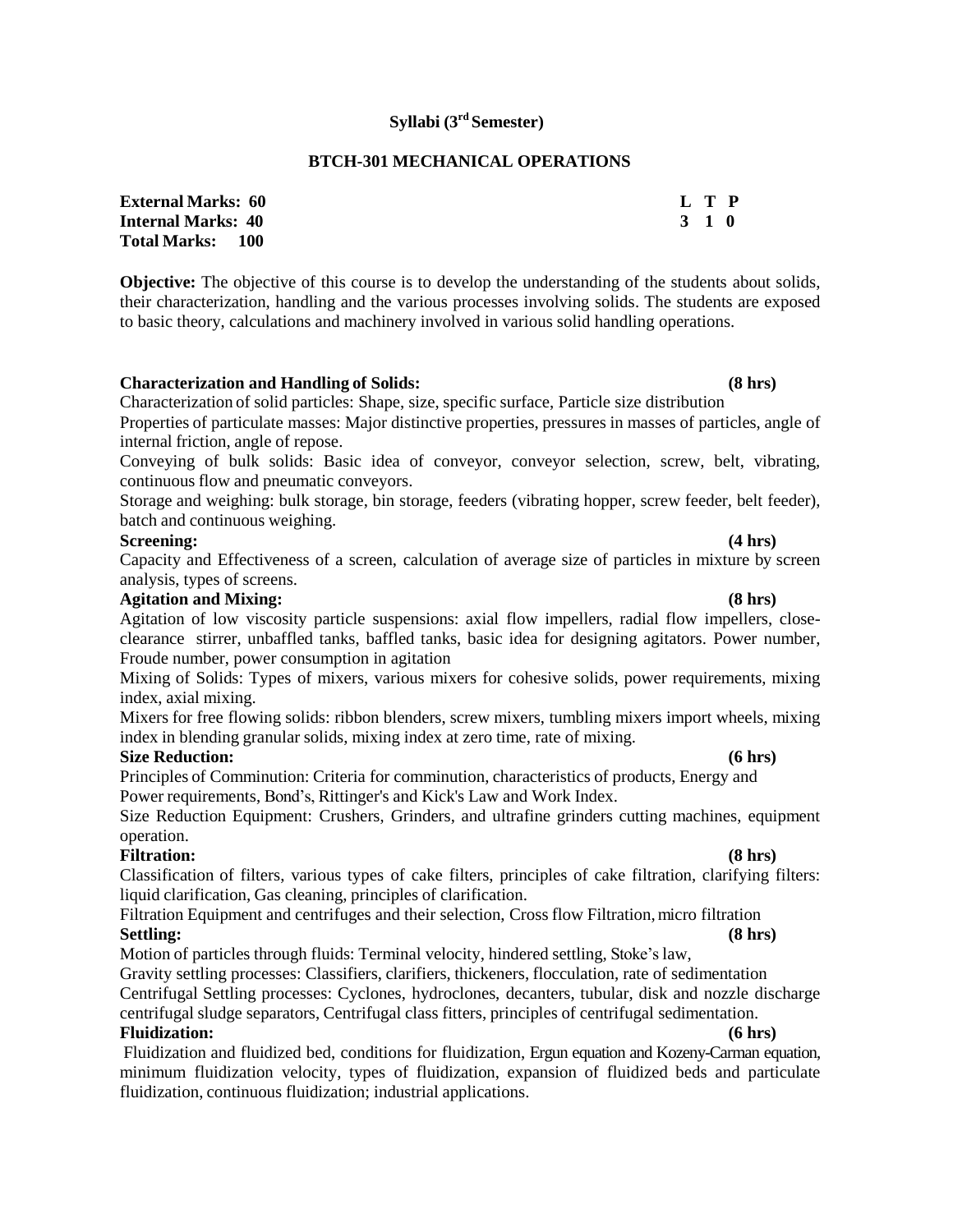- 1. McCabe, Warren L., Smith, Julian C. and Harriot, P., Unit Operations of Chemical Engg.,  $7<sup>th</sup>$  Ed., McGraw Hill, 2005
- 2. Foust, A.S., Wenzel L.A., Clump C.W. Maus L., Anderson L. B., Principles of Unit Operations,  $2<sup>nd</sup>$  Ed., John Wiley & Sons, 2008.
- 3. Harker J. H., Richardson, J. F., Backhurst J. R., Chemical Engg. Vol, 2, 5<sup>th</sup> Ed., Butterworth-Heinemann, 2003.
- 4. Badger, W.L. and Banchero, J.T, Introduction to Chemical Engg., McGraw Hill
- 5. Perry R.H., Green D. W., Chemical Engineers' Handbook, 8<sup>th</sup> ed., Mc-Graw Hill, 2008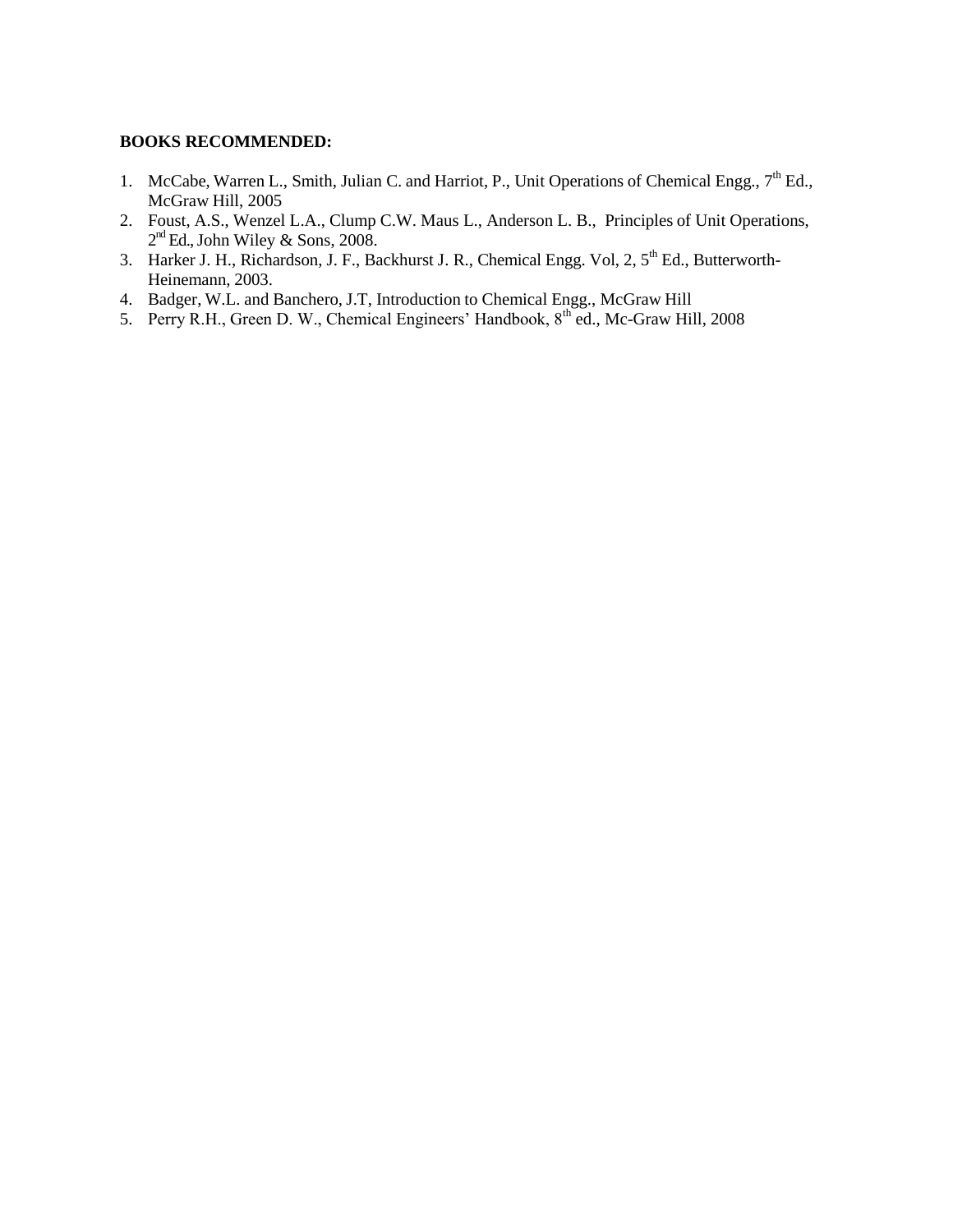# **BTCH-302 CHEMICAL PROCESS CALCULATION**

**External Marks: 60 L T P Internal Marks: 40 3 1 0 Total Marks: 100**

**Objective:** The objective of this course is to present to the students, an introduction to chemical engineering calculations, establish mathematical methodologies for the computation of material balances, energy balances and to present an overview of industrial chemical processes. It is prerequisite for several other courses in the curriculum, including courses in process dynamics, heat transfer and phase equilibrium.

### **Introduction to Chemical Engineering Calculations**: **(10 hrs)**

Unit & Dimensions, Conversion of units, Mole concept, Basic Concept, Stoichiometric and composition relationship, limiting-excess- reactant, conversion and yield.

# **Material Balance (16 hrs)**

*Without Chemical reaction* - Ideal gas-law calculations, real-gas relationships, vapour pressure of immiscible liquids, solutions and problems based on Raoult's, Henry & Dalton's Law. Absolute Humidity, Relative Humidity, Saturation, Dry bulb temperature, Wet bulb temperature, Adiabatic saturation temperature & use of psychometric Chart.

*With Chemical Reaction-* Combustion, gas-synthesis, acid-alkali production

recycle, purge, bypass in batch, stagewise and continuous operations in systems with or without chemical reaction.

## **Energy Balance (16 hrs)**

*Review:* Thermophysics, Thermochemistry-law of constant heat summation, Hess's Law, standard heat of reaction, combustion and formation, problems using Hess Law.

Heat balances for non reacting processes and reaction processes. Theoretical flame temperature, Adiabatic reaction temperature, flame temperature, combustion calculation.

### **Material and energy balances: (6 hrs)**

Applied to industrial processes such as combustion and gasification of fuels, synthesis of ammonia, production of sulphuric acid, nitric acid, hydrochloric acid

- 1. Hougen, P.A. Watson, K.M., Ragatz R.A Chemical Process Principles Part I, John Wiley & Sons.
- 2. Himmelbleau, D. M., Riggs J.B., Basic Principles and Calculations of Chemical Engg.,  $7<sup>th</sup>$ Edition, Prentice Hall, 2004.
- 3. Bhatt B.L.Vora, S.M., Stoichiometry, Tata McGraw Hill Publishing Co. Ltd., New Delhi.
- 4. Felder, R. M. & Rousseau, R.W., Elementary Principles of Chemical Processes, 2<sup>nd</sup> Edition, John Wiley & Sons.
- 5. Reklaitis G.V., Introduction to Material and Energy Balances, John Wiley & Sons.
- 6. Lewis W.K., Radasch A.H., Lewis H.C., Industrial Stoichiometry, McGraw Hill.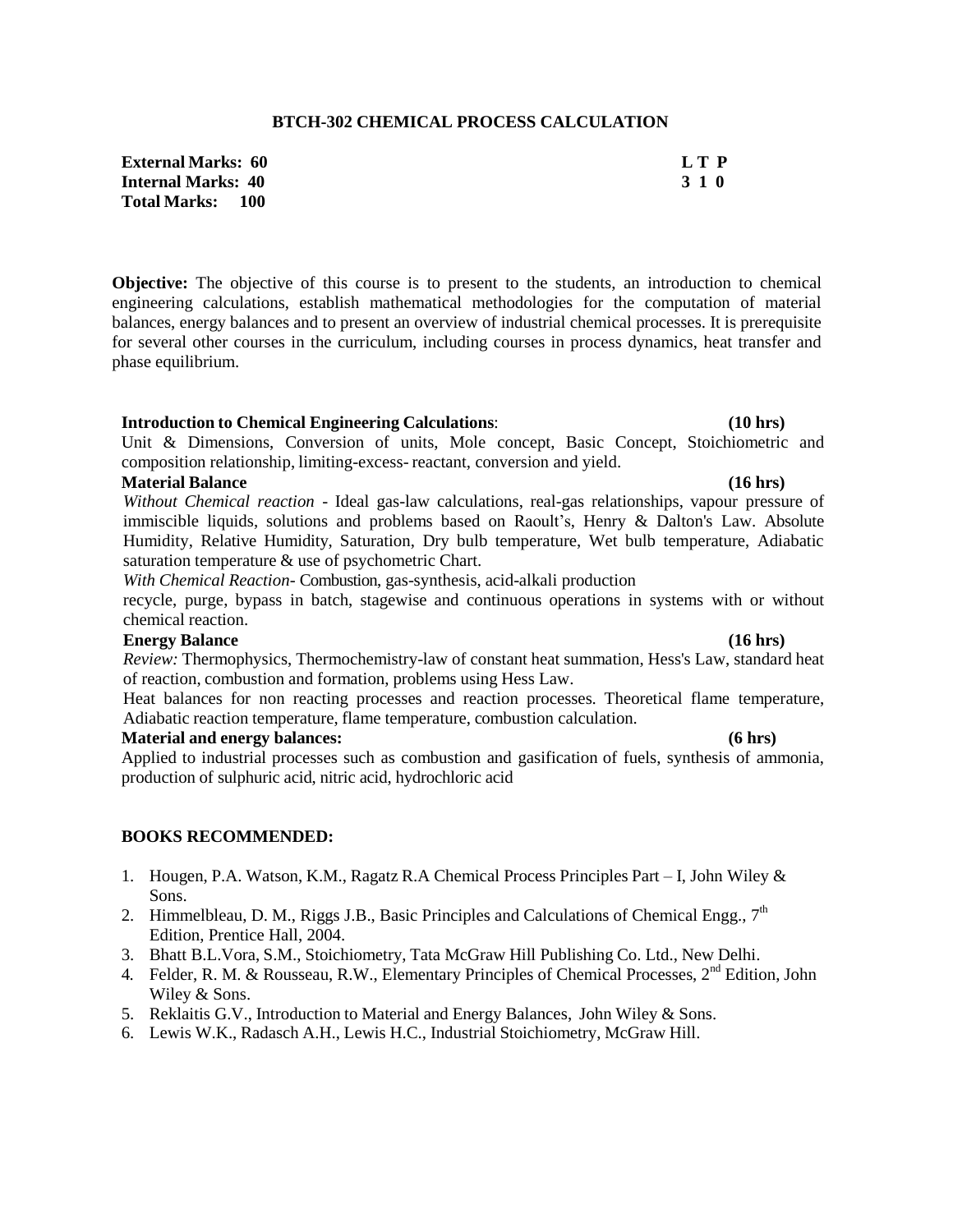#### **BTCH-303 FLUID FLOW**

| <b>External Marks: 60</b> | L T P |  |
|---------------------------|-------|--|
| <b>Internal Marks: 40</b> | 3 1 0 |  |
| <b>Total Marks: 100</b>   |       |  |

**Objective:** The course introduces the students to the principles of fluid mechanics that are of fundamental importance to chemical engineers i.e. fluid statics and dynamics, boundary layer, laminar and turbulent flows, fluid machinery etc. It is a prerequisite to Heat Transfer, Mass Transfer I & II

#### **Indroduction (2 hrs)**

Concept of fluid, difference between solids, liquids and gases; ideal and real fluids, Introduction to fluid statics and fluid flow

#### **Fluid Statics (4hrs)**

Normal forces in fluids, Manometers of different types, Forces on submerged bodies, Buoyancy and stability.

#### **Fluid Properties (6 hrs)**

Concept of capillarity, vapour pressure, compressibility and bulk modulus, Newtonian and non-Newtonian Fluids, Nature of turbulence, Eddy Viscosity, Flow in Boundary Layers.

### **Basic Equation of Fluid Flow (10 hrs)**

Momentum Balance, Continuity equation, Bernoulli's Equations, Navier Stokes Equations, Derivation and Application

Dimensional Analysis of Fluid Flow Problems using Rayleigh method and Buckingham  $\pi$  method, Dimensionless numbers and their significance

### **Flow of Incompressible Fluids (10 hrs)**

Concept of boundary layer, Laminar and Turbulent flow in pipes, Velocity distribution in pipes, Frictional Losses in pipes and fittings, effect of roughness, Fanning Equation, Estimation of Economic Pipe Diameter, Derivation of Hagen Poiseuille's equation and f =16/ Re.

### **Flow of compressible fluids (4 hrs)**

Compressible flow, basic equation, Mach number and its significance and isentropic flow through nozzles

#### **Flow Measurement (6 hrs)**

*In closed channels* - Pitot tube, Orifice meter, venturimeter, Rotameter *In open channels-* Notches, Weirs

#### **Fluid Machinery (6 hrs)**

Classification and performance of Pumps, Positive displacement pumps and its types, Centrifugal pumps- characteristic curves, Net positive Suction Head and cavitation, Turbines, Compressors, Blowers, Selection and specification.

- 1. McCabe, Warren L., Smith, Julian C. and Harriot, P., Unit Operations of Chemical Engg.,  $7<sup>th</sup>$  Ed., McGraw Hill, 2005
- 2. Backhurst J.R., Harker J.H., Coulson J.F., Richardson J.M., Chemical Engineering Volume 1, 6<sup>th</sup> Ed., Butterworth Heinemann, 1999
- 3. Foust, A.S., Wenzel L.A., Clump C.W. Maus L., Anderson L. B., Principles of Unit Operations,  $2<sup>nd</sup>$  Ed., John Wiley & Sons, 2008.
- 4. Raju K.S., Fluid Mechanics, Heat Transfer, and Mass Transfer: Chemical Engineering Practice, John Wiley and Sons, 2011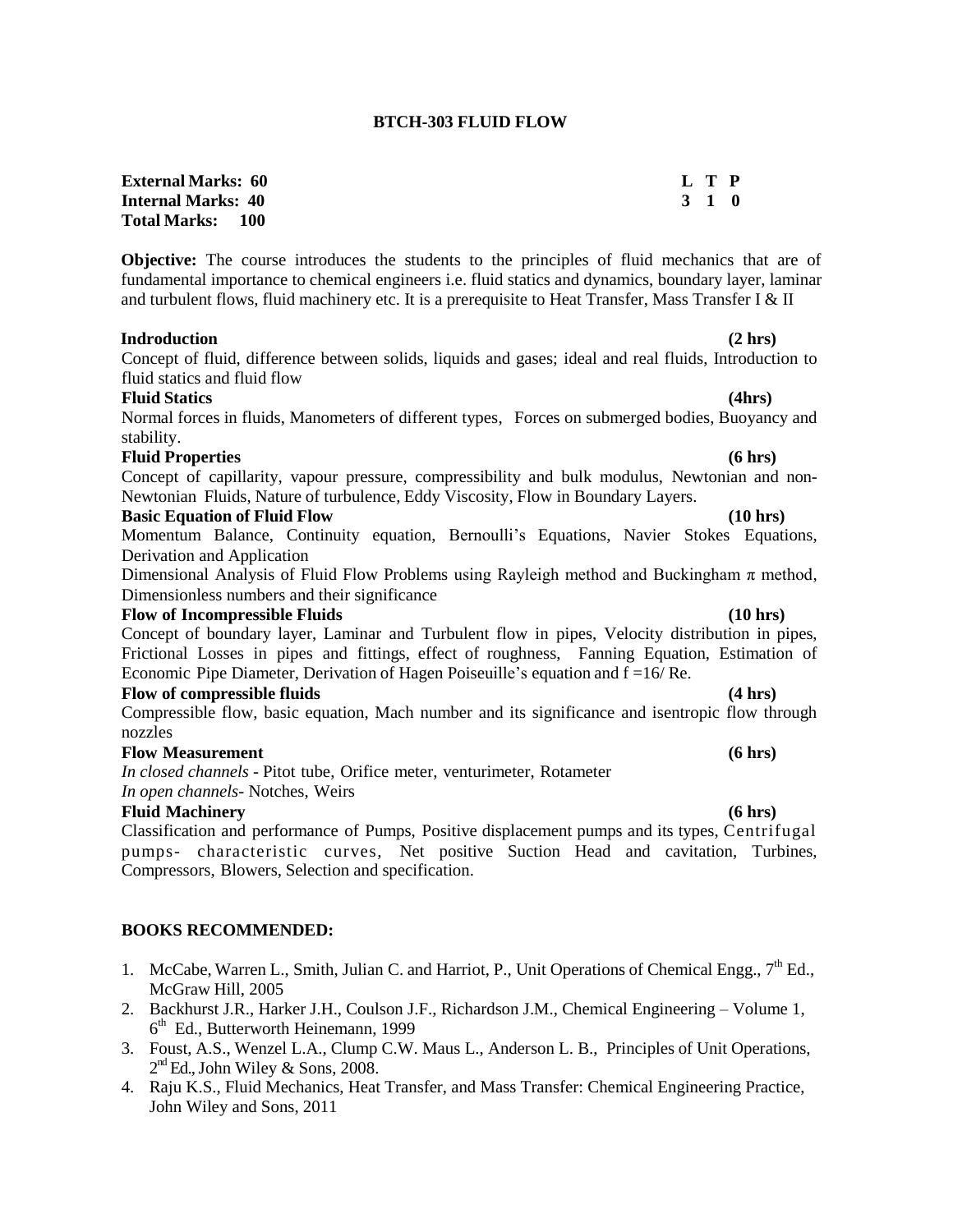- 5. Badger, W.L. and Banchero, J.T, Introduction to Chemical Engg., McGraw Hill.
- 6. [Philip J. Pritchard](http://as.wiley.com/WileyCDA/Section/id-302477.html?query=Philip+J.+Pritchard) P. J., Fox and McDonald's Introduction to Fluid Mechanics, 8th Ed., John Wiley and Sons, 2011
- 7. Chattopadhyay, P., Unit Operations of Chemical Engg. Vol.1, 3rd Ed., Khanna Publishers.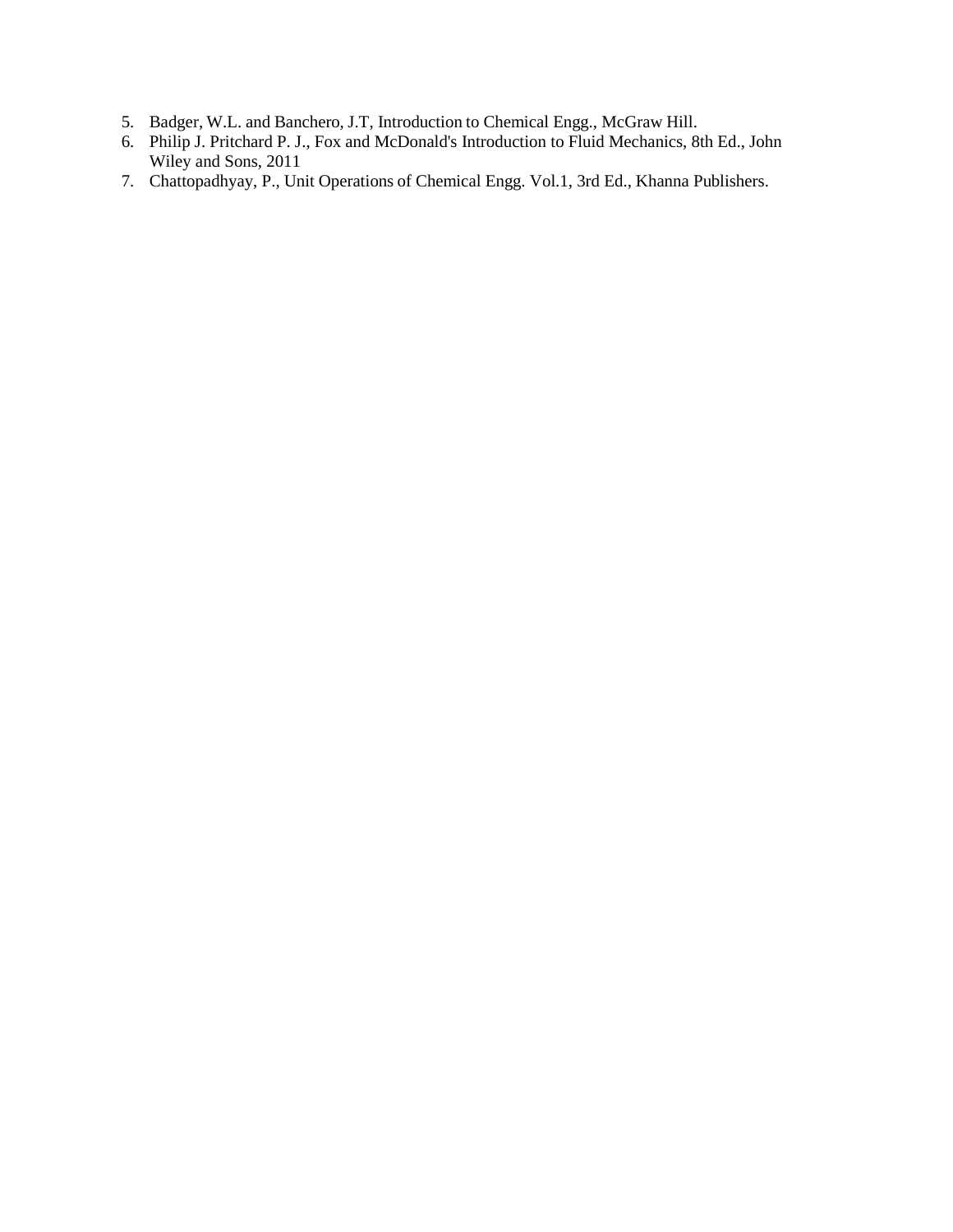### **BTCH-304 STRENGTH OF MATERIALS**

| <b>External Marks: 60</b> | L T P |
|---------------------------|-------|
| <b>Internal Marks: 40</b> | 3 1 0 |
| <b>Total Marks: 100</b>   |       |

**Objective:** This course is aimed at giving an insight to students about the behaviour of materials under external forces. The concept of stress, strain, elasticity etc. as applied to various structural members under loading are included.

#### **Mechanical Properties and Testing: (6 hrs)**

Concept of strength, yield strength, ultimate strength hardness, impact strength, ductility, britleness, tensile, compressive, bending, torsion, hardness and impact tests.

#### **Theory of Bending: (6 hrs)**

Review of bending moment, shear force, bending and shear stresses. Bending & shear stresses in composite beams.

#### **Unsymmetrical Bending: (6 hrs)**

Principal axes, analytical and graphical methods, stresses due to unsymmetrical bending 7-polygen deflections of beams under unsymmetrical bending.

#### **Slopes and Deflections of Beams: (6 hrs)**

Slopes and deflections in beams and cantilevers, calculation of slopes and deflections using double integration moment area theorems and Macullay's method.

#### **Theories of failure: (6 hrs)**

Strain energy, various theories of failure, their necessity and significance, graphical representation of theories of failure.

## **Torsion of shafts and springs: (6 hrs)**

Torque, angle of twist and shear stresses in hollow and solid shafts with in elastic limit, assumptions intrusion, power transmitted by a shafts, analysis of close coil

spring subjected to axial load couple. Shafts subjected to torsion.

## **Thin Cylinders/ spheres: (6 hrs)**

Thin cylinders subjected to internal pressure, circumferential and longitudinal stress and strains, maximum shear stress, increase in diameter and volume, thin spheres subjected to internal pressure. **Columns: (6 hrs)**

Columns under uniaxial loads, buckling of columns slenderness ratio, and conditions. Derivations of Euler's formula for elastic-buckling load, equivalent length, Rankine-Garden empirical formula.

- 1. Timoshenko, S., Strength of Materials Vol-I: Elementary Theory and Problems, 3<sup>rd</sup> Edition, CBS Publishers, 2002
- 2. Vazirani V.N. & Ratwani, Analysis of Structures, Vol. I, 17<sup>th</sup> Ed., Khanna Publishers
- 3. Bansal, R.K., Strength of Materials, 4<sup>th</sup> Ed., Luxmi Publishers, 2010.
- 4. Popov E. P., Engineering Mechanics of Solids, 2nd Ed., Prentice Hall, 1999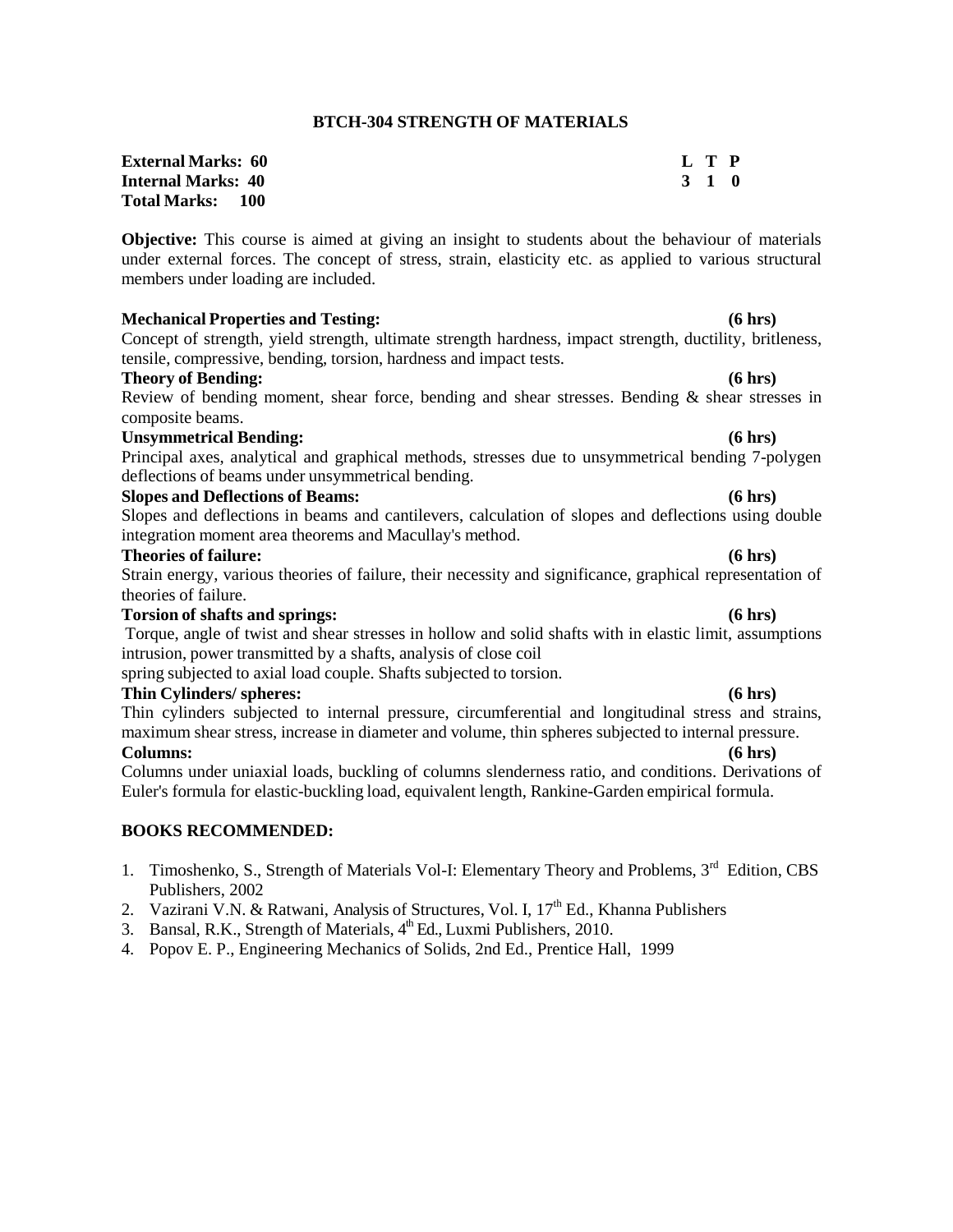### **BTCH-305 CHEMCIAL ENGINEERING THERMODYNAMICS**

| <b>External Marks: 60</b> | L T P |  |
|---------------------------|-------|--|
| <b>Internal Marks: 40</b> | 3 1 0 |  |
| <b>Total Marks: 100</b>   |       |  |

**Prerequisite:** The students should have studied Elements of Mechanical Engineering as a prerequisite to study this course

**Objective:** This course covers the application of thermodynamic principles to chemical engineering problems. The concept of equations of state, phase and chemical equilibrium with emphasis on vapor/liquid systems and their applications to separation processes is included.

### **Brief review: (8 hrs)**

Importance of thermodynamics in chemical engineering, State functions, types of systems, internal energy, heat and work reversible and irreversible processes. 1<sup>st</sup> law of thermodynamic and its engineering applications, i.e., constant volume processes, constant pressure processes, isothermal and adiabatic processes, Throttling process, Joule-Thomson coefficient, liquefaction of gasses Standard heat of reaction, standard heat of formation, standard heat of combustion, flame temperature, enthalpy for phase change etc.

# **Review** of  $2^{nd}$  and  $3^{rd}$  Law of thermodynamics:  $(10 \text{ hrs})$

Concept of Entropy and lost work, Microscopic interpretation of entropy. Third law of thermodynamics and its applications, free energy functions and their significance in phase and chemical equilibria. Clapeyron equation and some important correlations for estimating vapour pressures. Estimation of thermodynamic properties by using graphs and tables.

### **Equations of state: (7 hrs)**

Equation of state for real gases and their mixtures. Principle of corresponding states and generalized compressibility factor, H-x diagrams, heat of solution

#### **Phase Equilibria: (16 hrs)**

Partial molar properties, partial molar Gibbs free energy, chemical potential and its dependence on temperature and pressure. Ideal solutions (Lewis-Randall Rule).

Fugacity and its calculations. Dependence of fugacity on temperatures and pressure.

Solution behaviour of real liquids and solids. Activity and activity coeffiecients. Variation of activity co- efficient with temperature and composition. Activity coefficients of electrolytes. Standard states. Properties of mixing. Excess properties. Gibbs-Duhem equation and its application to vapour- liquid equilibria.

### **Chemical Equilibria: (7 hrs)**

Equilibrium constant in terms of measurable properties, variations of equilibrium constant with temperature and pressure. Adiabatic reactions. Gibbs phase rule, equilibria in heterogeneous reactions. Electrochemical reactions.

- 1. Smith J.M. and Van Ness, H.C, Introduction to Chemical Engineering Thermodynamics, 7 th Ed., McGraw Hill Book Co., 2005
- 2. Dodge B.F., Chemical Engg. Thermodynamics, McGraw Hill Book Company, Inc.
- 3. Balzhiser R., Samuels M., Eliassen J., Chemical Engineering Thermodynamics, Prentice Hall, 1972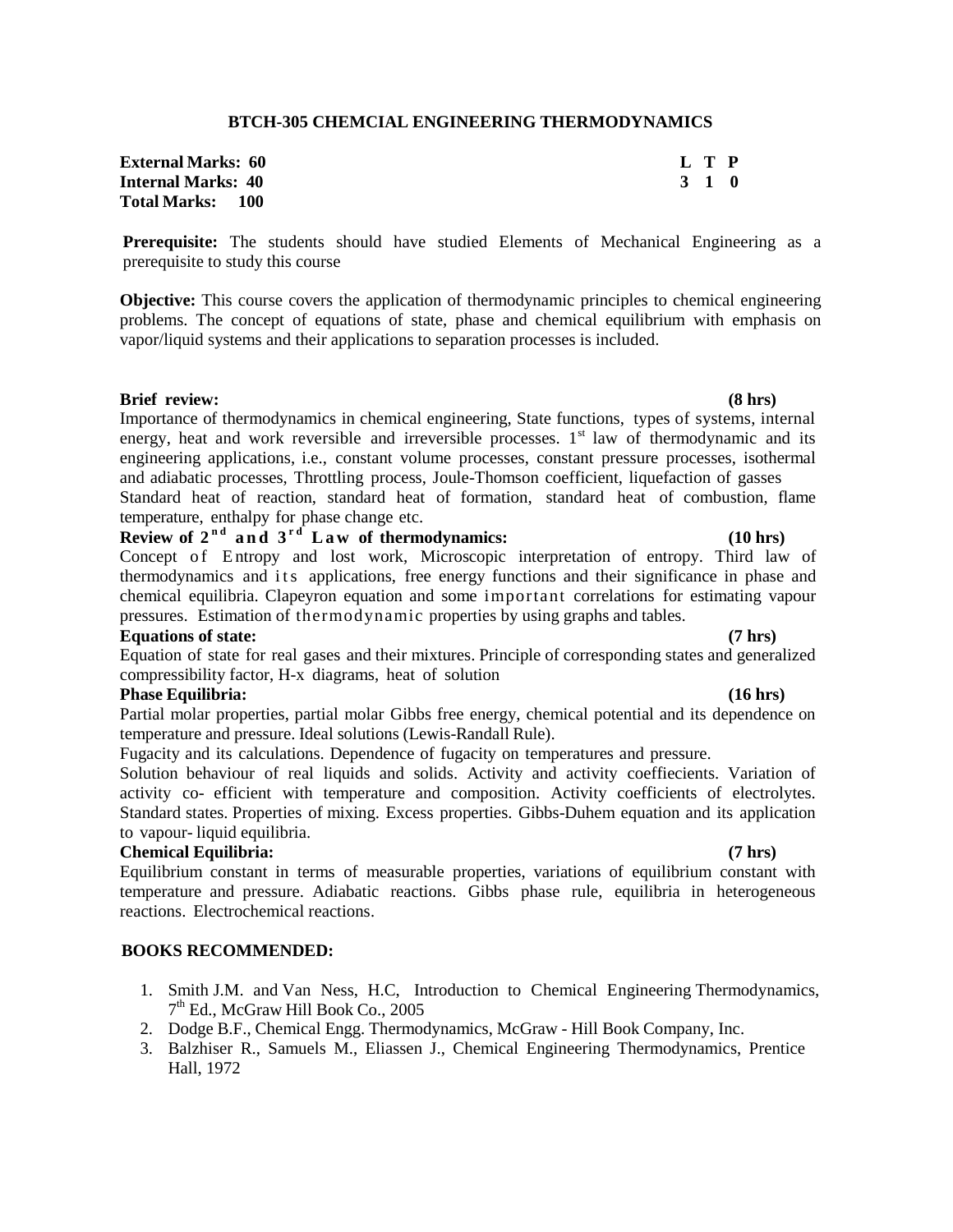## **BTCH-306 STRENGTH OF MATERIALS LABORATORY**

| <b>External Marks: 20</b> | LT P      |
|---------------------------|-----------|
| <b>Internal Marks: 30</b> | $0\,0\,2$ |
| Total Marks: 50           |           |

- 1. Determination of yield points, tensile strength and ultimate strength of mild steel specimen.
- 2. Determination of compressive strength of mild steel specimen.
- 3. Bending test of mild steel specimen.
- 4. Tensile test of a specimen of brittle material.
- 5. Torsion test of a mild steel specimen.
- 6. Determination of Brinell hardness of ductile and brittle materials.
- 7. Determination of Rockwell Hardness of a hard material.
- 8. Performance of Vickers's Hardness test.
- 9. Determination of Impact strength of a specimen.

### **BTCH-307 FLUID FLOW LABORATORY**

| <b>External Marks: 20</b> | L T P               |  |
|---------------------------|---------------------|--|
| <b>Internal Marks: 30</b> | $0 \quad 0 \quad 4$ |  |
| Total Marks: 50           |                     |  |

- 1. Characteristic curves of a centrifugal pump.
- 2. Determination of stability of a floating body.
- 3. Verification of Bernoulli's equation for flow process.
- 4. Measurement of flow by a venturimeter
- 5. Measurement of flow by an orifice meter.
- 6. Measurement of flow by a rotameter
- 7. Measurement of flow by a V-notch in an open channel.
- 8. Measurement of losses in various fitting and valves.
- 9. Measurement of losses due to contraction and expansion.
- 10. Measurement of losses due to variation in cross section/ shapes
- 11. Verification of laminar/ turbulent flow regime in a flow process
- 12. Study of valves and fittings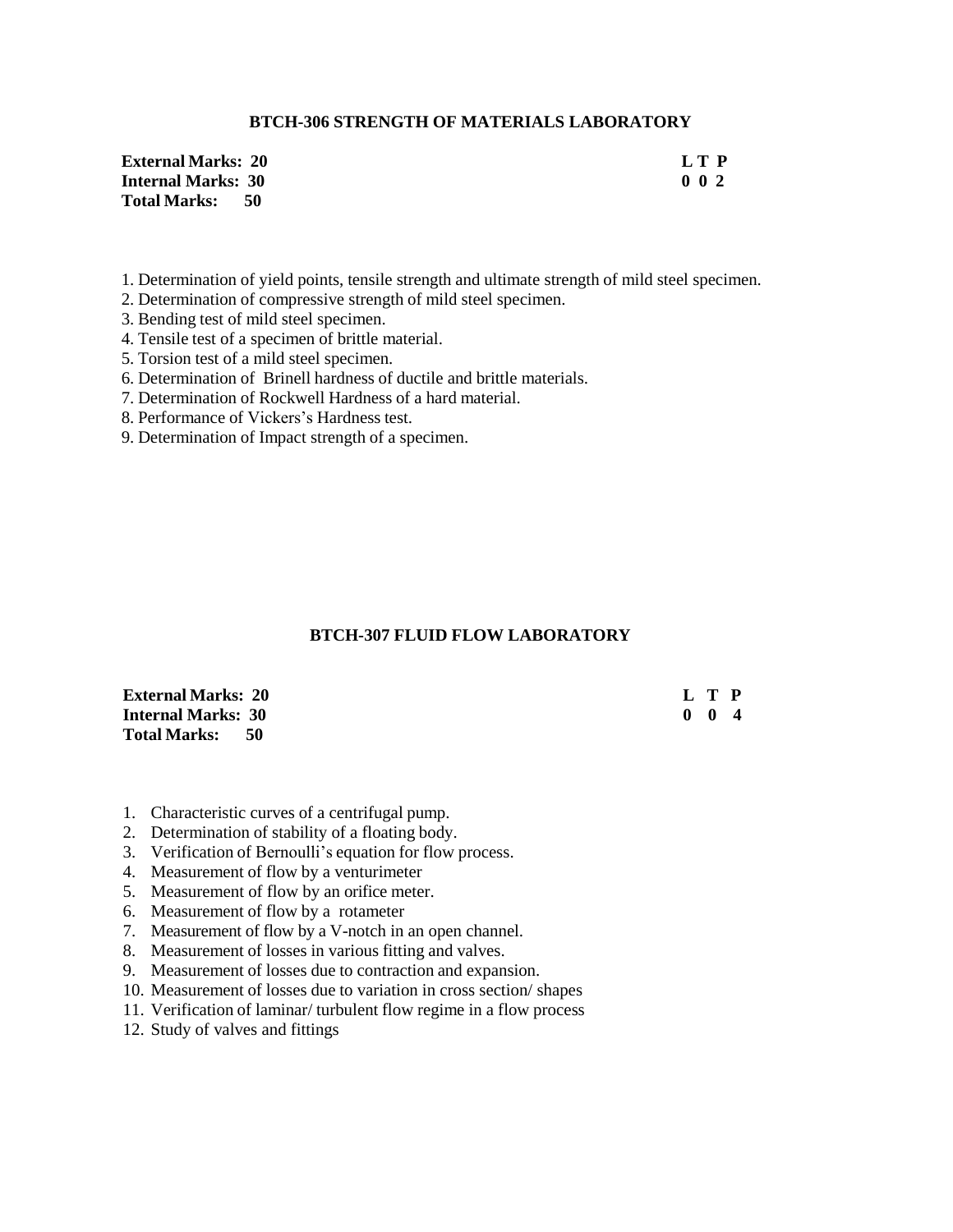# **BTCH-308 MECHANICAL OPERATIONS LABORATORY**

**External Marks: 20 L T P Internal Marks: 30 0 0 4 Total Marks: 50**

- 1. Verification of Stokes Law.
- 2. Screen analysis of given sample for it's particle size distribution.
- 3. Determination of average size (different averages) from screen analysis.
- 4. Determination of variation in pressure drop & bed height With respect to superficial velocity for a bed of solids.
- 5. Determination of minimum fluidization velocity for a bed of solids.
- 6. Operating characteristics of crushing and grinding equipments (Jaw crusher, Roll crusher, Ball mill).
- 7. Evaluation of the filtration constants for CaCO3 slurry in water and cake compressibility.
- 8. Determination of %age recovery of coal in froth from coal and sand mixture.
- 9. Determination of thickener capacity using batch sedimentation.
- 10. Determination of characteristics of centrifuge as a filter.
- 11. Determination of the separation efficiency of the classifier.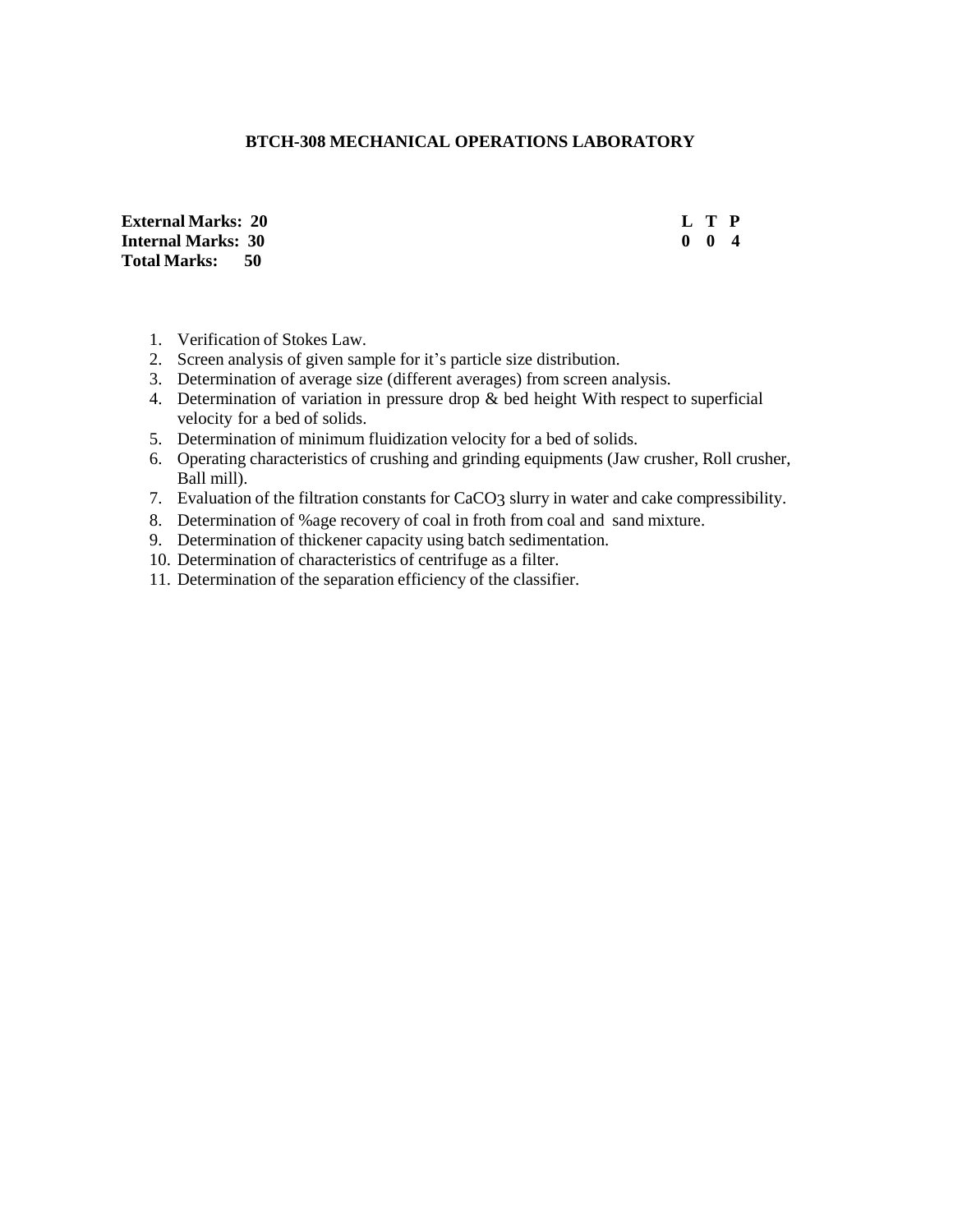# **Syllabi (4 th Semester)**

#### **BTAM-201 ENGINEERING MATHEMATICS-III**

**External Marks: 60 L T P Internal Marks: 40 4 1 0 Total Marks: 100** Common to all (IV Semester)

### **PART-A**

#### **Fourier Series:**

Periodic functions, Euler's formula. Even and odd functions, half range expansions, Fourier series of different wave forms.

### **Laplace Transforms:**

Laplace transforms of various standard functions, properties of Laplace transforms, inverse Laplace transforms, transform of derivatives and integrals, Laplace transform of unit step function, impulse function, periodic functions, applications to solution of ordinary linear differential equations with constant coefficients, and simultaneous differential equations. .

### **Special Functions:**

Power series solution. of differential equations, Frobenius method, Legendre's equation, Legendre polynomial, Bessel's equation, Bessel functions of the first and second kind. Recurrence relations, equations reducible to Bessel's equation.

### **PART-B**

### **Partial Differential Equations:**

Formation of partial differential equations, Linear partial differential equations, homogeneous partial differential equations with constant coefficients

## **Applications of PDEs:**

Wave equation and Heat conduction equation in one dimension. Two dimensional Laplace equation in Cartesian Coordinates, solution by the method of separation of variables. .

### **Functions of Complex Variable:**

Limits, continuity and derivative of the function of complex variable, Analytic function, Cauchy-Riemann equations, conjugate functions, and harmonic functions;

Conformal Mapping: Definition, standard transformations, translation, rotation, inversion, bilinear. Complex Integration: Line integrals in the complex plane, Cauchy's theorem, Cauchy's integral formula and derivatives of analytic function. Taylor's and Laurent's expansions (without proofs), singular points, poles, residue,

Integration of function of complex variables using the method of residues.

- 1. Kreyszig, E., Advanced Engineering Mathematics, Eighth edition, John Wiley, New Delhi
- 2. Grewal, B. S., Higher Engineering Mathematics, Khanna Publishers, New Delhi.
- 3. Ian N. Sneedon, Elements of Partial Differential Equations, McGraw- Hill, Singapore, 1957.
- 4. Peter. V. O'Nil, Advanced Engineering Mathematics, Wadsworth Publishing Company.
- 5. Taneja, H. C., Engineering Mathematics, Volume-I & Volume-II, I. K. Publisher.
- 6. Babu Ram, Advance Engineering Mathematics, Pearson Education.
- 7. Bindra, J. S., Applied Mathematics, Volume-III, Kataria Publications.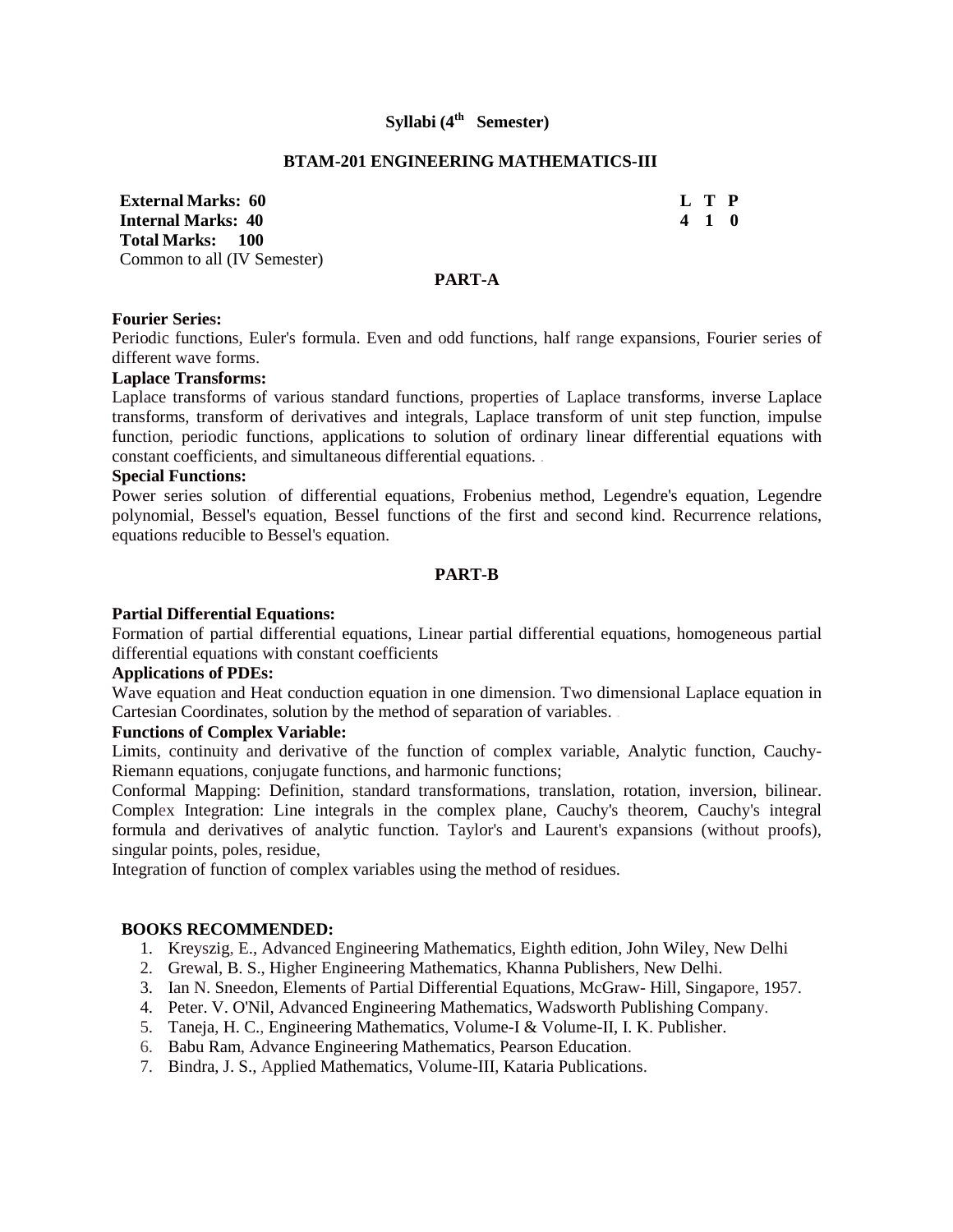# **BTCH-401 CHEMICAL PROCESS INDUSTRIES**

| <b>External Marks: 60</b> | L T P |     |  |
|---------------------------|-------|-----|--|
| <b>Internal Marks: 40</b> |       | 400 |  |
| <b>Total Marks: 100</b>   |       |     |  |

**Objective:** The main aim of this course is to acquaint the students with various broad categories of chemicals, their properties, usage and various technologies available for manufacture. The concept of flow diagrams and requirement of engineering materials for these technologies is included.

#### **OILS AND FATS: (6 hrs)**

Status and scope, major oil seeds production in India; solvent extraction, energy and solvent requirements, minor oil seeds and other oil bearing materials, hydrogenation of oils, Corrosion problems and materials of construction.

### **SOAPS AND DETERGENTS**: **(5 hrs)**

History and growth, raw material, manufacturing of detergents, biodegradability, Fat-splitting, purification of fatty acids, soap manufacture, glycerine manufacture, materials of construction.

#### **SUGAR**: **(6 hrs)**

Manufacturing equipment and technology, cane sugar refining, baggase utilization, energy requirements and conservation, environmental considerations, khandsari – technology, molasses based industries, materials of construction.

#### **PULP AND PAPER: (4 hrs)**

# Growth of industry, raw materials, pre-treatment, pulping, manufacture of paper, recovery of chemicals.

### **INDUSTRIAL GASES**: **(4 hrs)**

Manufacture and uses of hydrogen, carbon dioxide, acetylene, oxygen, nitrogen, inert gases.

### **ACIDS (3 hrs)**

# Manufacture and uses of Phosphoric acid, hydrochloric acid, nitric acid, sulphuric acid, major engineering problems.

## **FERTILIZERS**: **(7 hrs)**

# Status of industry, grading and classification of fertilizers, raw materials, hydrogen production, fixation of nitrogen, synthesis- naphtha based and natural gas based, ammonia based fertilizers, manufacture of phosphatic fertilizers and potash fertilizers, N-P-K values. Corrosion problems and materials of construction.

#### **SODA ASH: (4 hrs)**

Manufacturing processes- Solvay and modified Solvay process, environmental considerations, corrosion problems and material of construction.

## **CHLOR ALKALI**: **(5 hrs)**

Electrochemistry of brine electrolysis, current efficiency, energy efficiency, diaphragm cells, mercury cells, mercury pollution and control, caustic soda, chlorine, corrosion problems and materials of construction.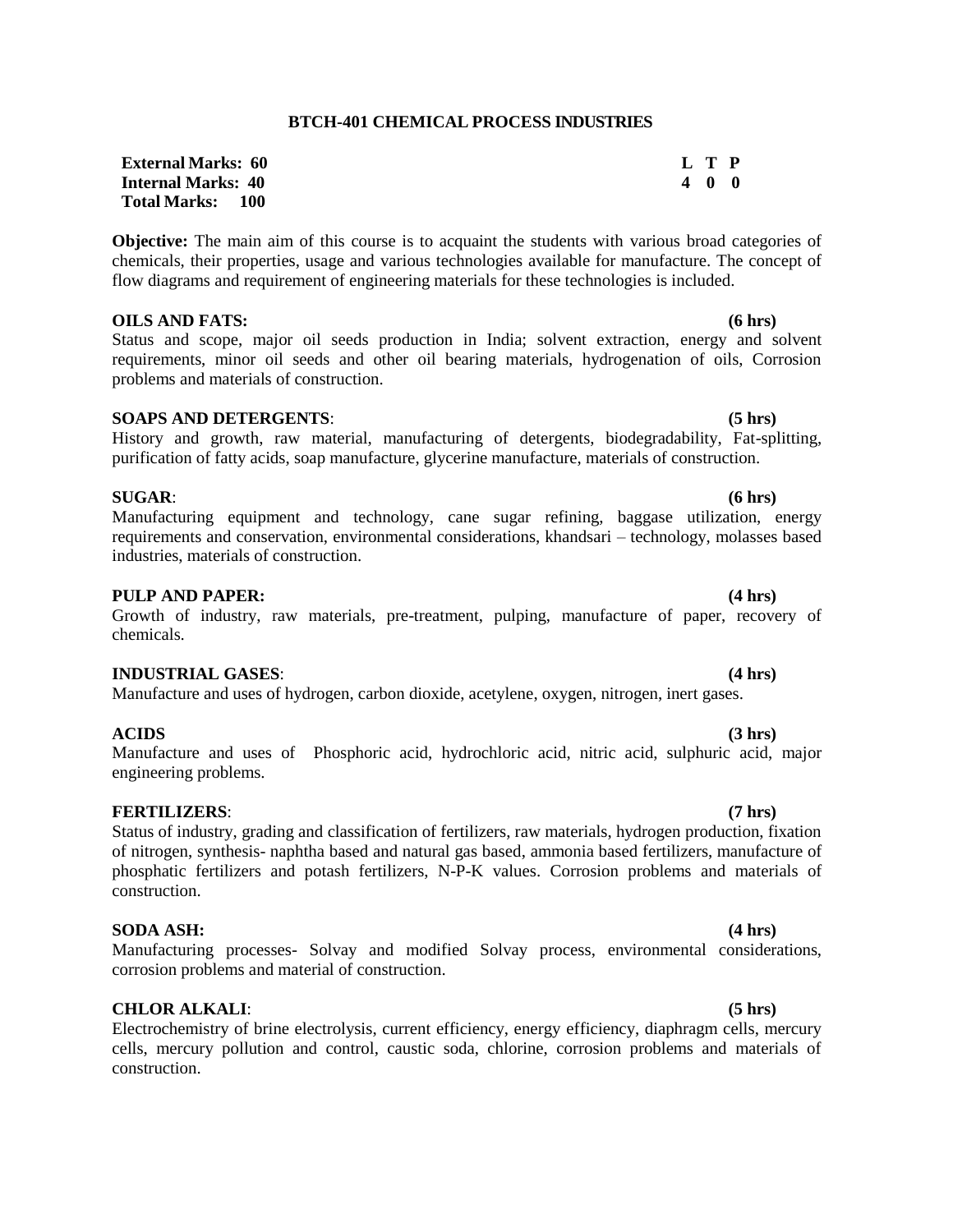# **GLASS AND CEMENT: (4 hrs)**

Types and properties of cement, Method of production of Portland Cement, major engineering problems.

Types and properties of glass, Manufacturing process of glass, Applications, major engineering problems.

- 1. Austin G., Shreve's Chemical Process Industries, 5<sup>th</sup> Ed., Tata McGraw Hill, 1990
- 2. Rao M.G., Sittig M, Dryden's Outlines of Chemical Technology- for 21<sup>st</sup> Century, 3<sup>rd</sup> Ed., Affiliated East West Press Pvt. Ltd., 2008
- 3. Pandey, G.N., Chemical Technology Volume-I and II, Vikas Publication, 2010
- 4. Moulijn J.A., Makkee M., Diepen A., Chemical Process Technology, John Wiley, 2001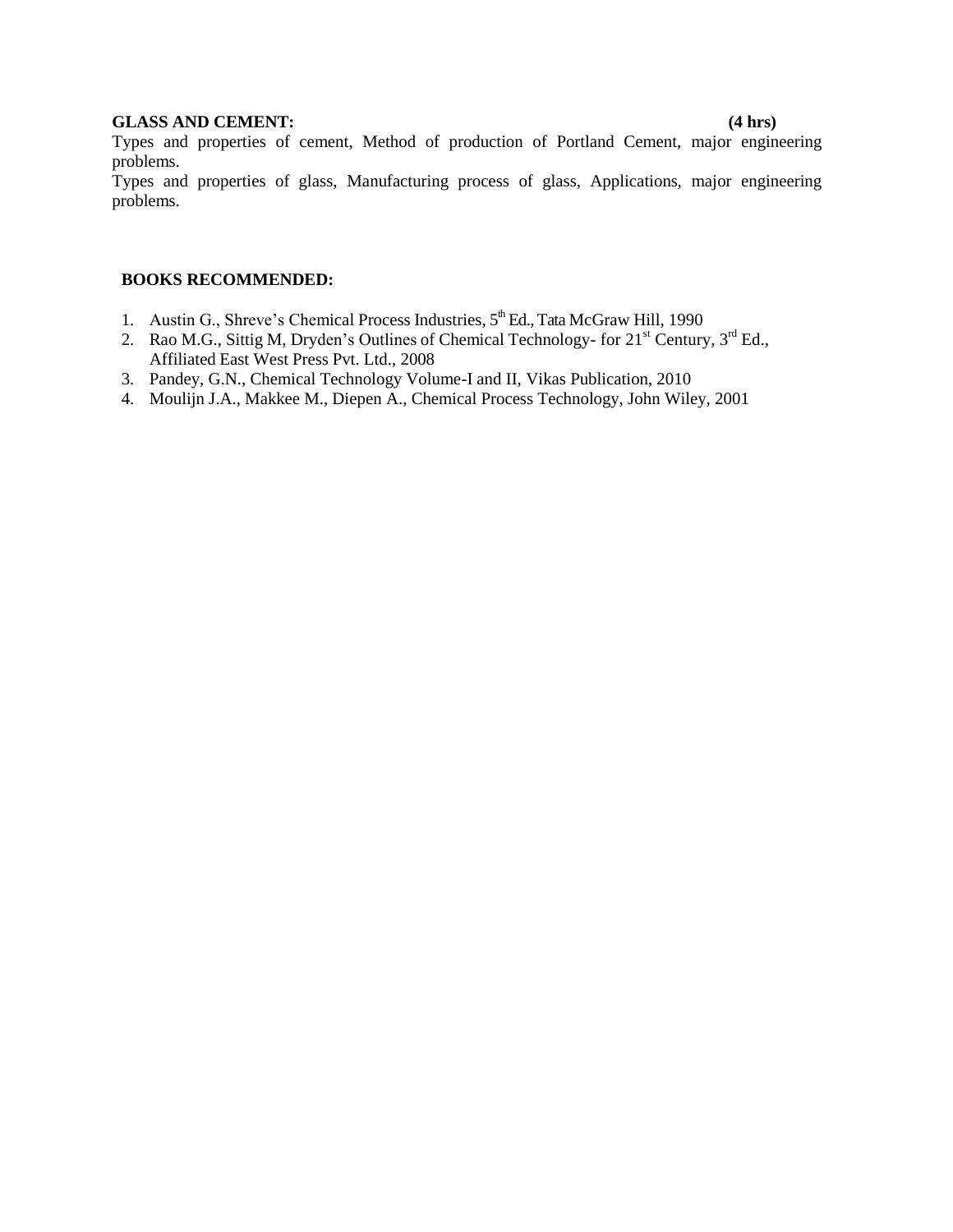### **BTCH-402 MASS TRANSFER-1**

| <b>External Marks: 60</b> | L T P |  |
|---------------------------|-------|--|
| <b>Internal Marks: 40</b> | 3 1 0 |  |
| Total Marks: 100          |       |  |

**Objective:** The objective of this course is to present the principles of mass transfer and their application to separation and purification processes. The concept of mass transfer coefficients, rate expressions and some mass transfer operations is developed.

#### **Introduction (2 hrs)**

Importance and classification of mass transfer operations in Chemical Engineering. **Diffusion: (6hrs)**

Diffusion in gases and liquids, Fick's First law of diffusion, Mass balance in simple situations with and without chemical reaction.

Diffusion in solids, diffusion through porous solids and polymers, unsteady state diffusion

#### **Interphase Mass transfer: (10 hrs)**

Theories of Mass transfer, Individual and overall mass transfer coefficients, Convective mass transfer.

Mass balance in concurrent and counter-current continuous contact equipment, Concept of operating line, Multi-stage counter current operations, Concept of ideal stage, Stage efficiencies, Design of continuous contact equipments, HTU and NTU concepts.

#### **Gas absorption: (10 hrs)**

Design of plate and packed absorption columns, Scrubbers, Non-isothermal absorption, Simultaneous heat and mass transfer.

#### **Drying of solids: (6 hrs)**

Rate of drying curves, Through circulation drying, Continuous drying, Types of dryers. **Humidification operations: (8 hrs)**

VLE & Enthalpy, Reference substance plots, vapour gas mixtures, concept of adiabatic saturation, psychometric charts, adiabatic operations-humidification operations and water cooling operations. Dehumidification

Equipments: water cooling towers & spray chambers

### **Membrane Separations: (6hrs)**

Types of membranes, permeate flux for ultra filtration concentration polarization, partial rejection of solutes, microfiltration, Reverse Osmosis and Electro-dialysis.

- 1. Treybal Robert E., Mass Transfer Operations, 3<sup>rd</sup> Ed., McGraw Hill, 2001
- 2. Sherwood T. K., Pigford R.L., Wilke C.R., Mass Transfer, Chemical Engineering Series, McGraw Hill, 1975.
- 3. Backhurst J.R., Harker J.H., Coulson J.F., Richardson J.M., Chemical Engineering Volume 1, 6<sup>th</sup> Ed., Butterworth Heinemann, 1999
- 4. Skelland, A.H.P, Diffusional Mass Transfer, Kreiger Publishing Co., 1985.
- 5. McCabe, Warren L., Smith, Julian C. and Harriot, P., Unit Operations of Chemical Engg.,  $7<sup>th</sup>$  Ed., McGraw Hill, 2005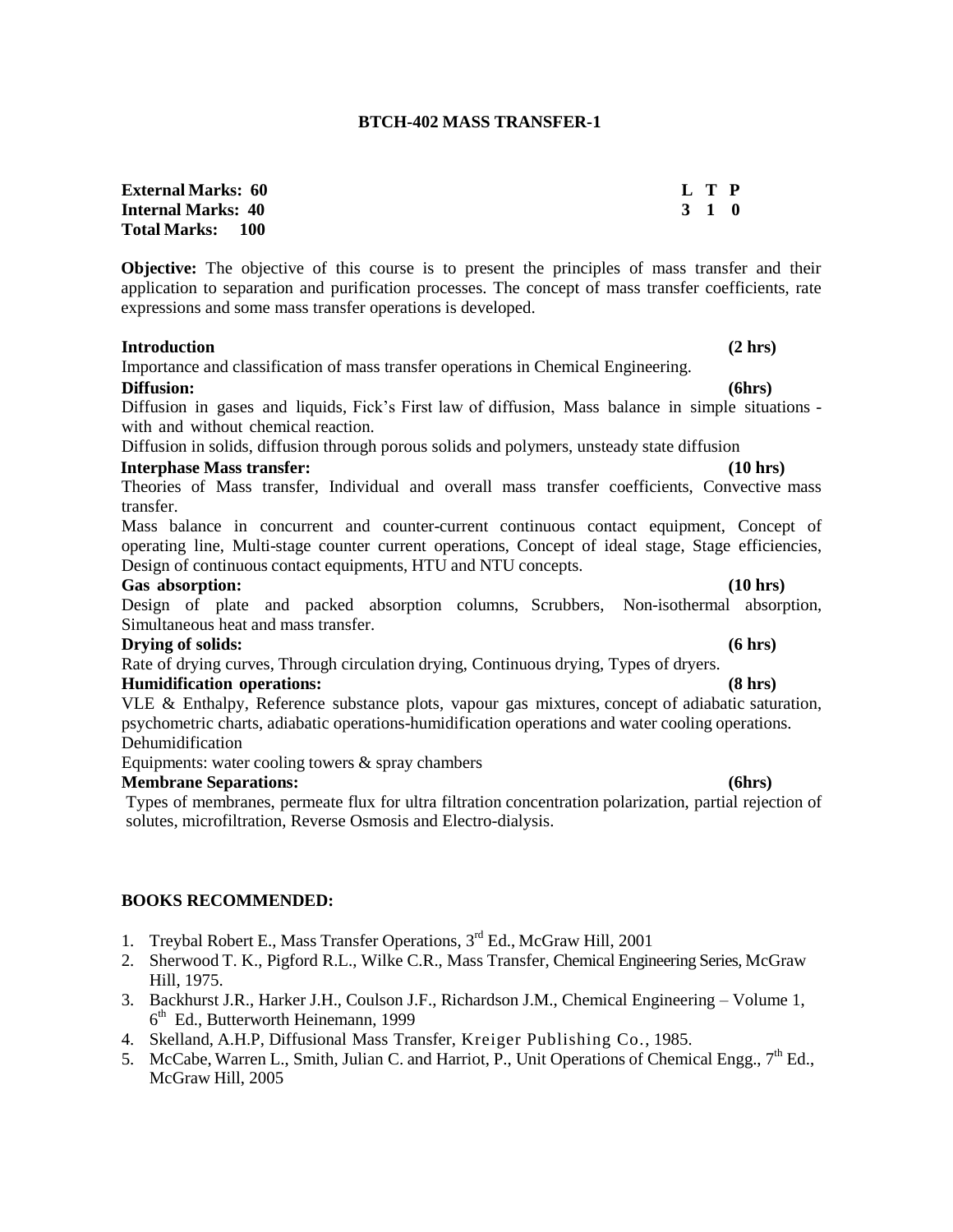### **BTCH-403 HEAT TRANSFER**

**External Marks: 60 L T P Internal Marks: 40 3 1 0 Total Marks: 100**

**Objective:** The objective of the course is to introduce to students heat transfer mechanisms in solids and fluids and their chemical process applications. At the conclusion of the course, the student should possess the ability to model steady and unsteady heat transfer in simple systems and design heat exchangers. It requires use of thermodynamics and fluid mechanics and sets the basis for the design of reactors and separation processes.

# **Modes of Heat Transfer:**

*Conduction* **(8 hrs)** Fourier's law, one dimensional heat conduction through plane and composite structures having plane wall, spherical & cylindrical geometry. Steady state heat flow with heat source through plane wall and cylindrical surface. Thermal conductivity of materials. Insulating materials and critical thickness of insulation.

Unsteady-state conduction; Lumped heat capacity system, semi-infinite solid and Heisler chart. *Convection* **(10 hrs)**

Free and forced convection, Concept of thermal boundary layer, concept of overall heat transfer coefficient for laminar and turbulent flow, Heat transfer inside & outside tubes with significance of Nusselt, Prandtl, Reynolds, Biot, Fourier and Peclet numbers.

Modelling of convective heat transfer coefficient by using dimensional analysis for natural convection. *Radiation* **(6 hrs)**

Distribution of radiant energy, Definition of emissivity, absorptivity, Reflectivity and transmissivity, concept of Black and Grey bodies, Planck's law of monochromatic radiation, Kirchhoff's law, Wien's displacement law, Stefan-Boltzmann law, definition of intensity of radiation. Radiation formula for radiation exchange between simple bodies, two parallel surfaces and between any source and receiver, radiation shields

### **Condensation and Boiling Heat Transfer: (6 hrs)**

Theory and correlations, critical boiling flux

**Heat exchangers: (10 hrs)** Heat exchangers - double pipe heat exchanger, Shell-and-Tube heat exchangers, plate type heat exchanger, concept and calculation of log mean temperature difference, temperature correction factor for shell & tube exchangers, fouling factors, overall heat transfer coefficient

Dropwise and Filmwise condensation of pure and mixed vapours, Convective, Nucleate & Film boiling,

Theory of Fins and their applications

Reboiler and Condensers, counter current dry contact Condenser, parallel current- wet contact Condenser.

# **Evaporators (8 hrs)**

Various types of evaporators- Standard vertical tube evaporator, basket type vertical evaporator, forced circulation evaporator and horizontal tube evaporators.

Single effect evaporators and multi-effect evaporators and its various types of feed arrangements, boiling point elevation, capacity and economy of evaporators. Evaporation under vacuum.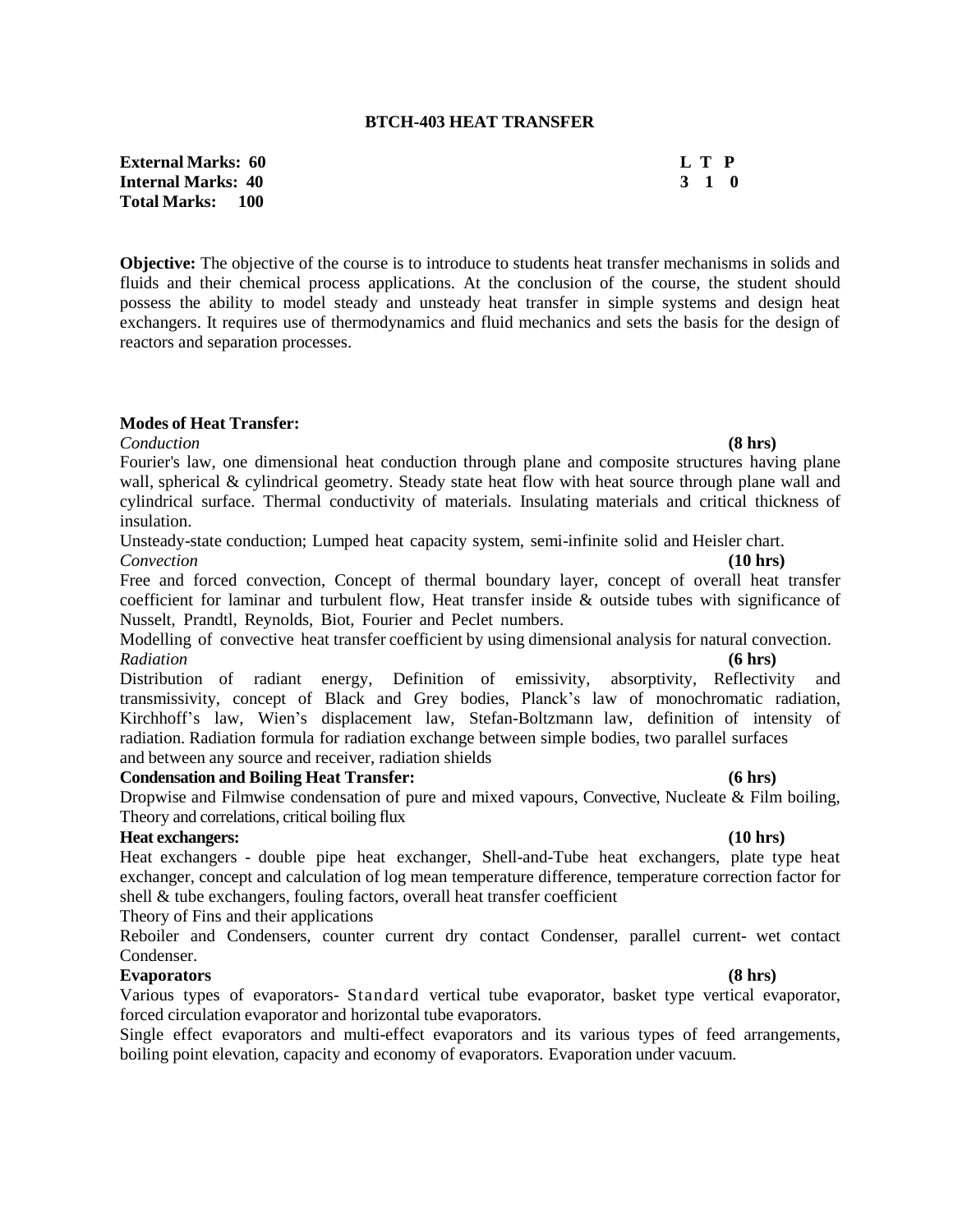- 1. Holman, J.P., Heat Transfer, 10<sup>th</sup> Ed., McGraw Hill, 2010.
- 2. McAdams W.H., Heat Transmission, 3<sup>rd</sup> Ed., Kreiger Publishing Co, 1985
- 3. Backhurst J.R., Harker J.H., Coulson J.F., Richardson J.M., Chemical Engineering Volume 1,  $6<sup>th</sup>$ Ed., Butterworth Heinemann, 1999
- 4. McCabe, Warren L., Smith, Julian C. and Harriot, P., Unit Operations of Chemical Engg.,  $7<sup>th</sup>$  Ed., McGraw Hill, 2005
- 5. Kern D.Q., Process Heat Transfer,McGraw Hill.
- 6. Kreith F., Manglik R.M., Bohn M.S., Principles of Heat Transfer, 7<sup>th</sup> Ed., Brooks Cole Thomson Learning Publication, 2010
- 7. Incopera F.P., DeWitt D.P., Bergman T.L., Lavine A.S., Fundamentals of Heat and Mass Transfer,  $7<sup>th</sup>$  Ed., John Wiley, 2011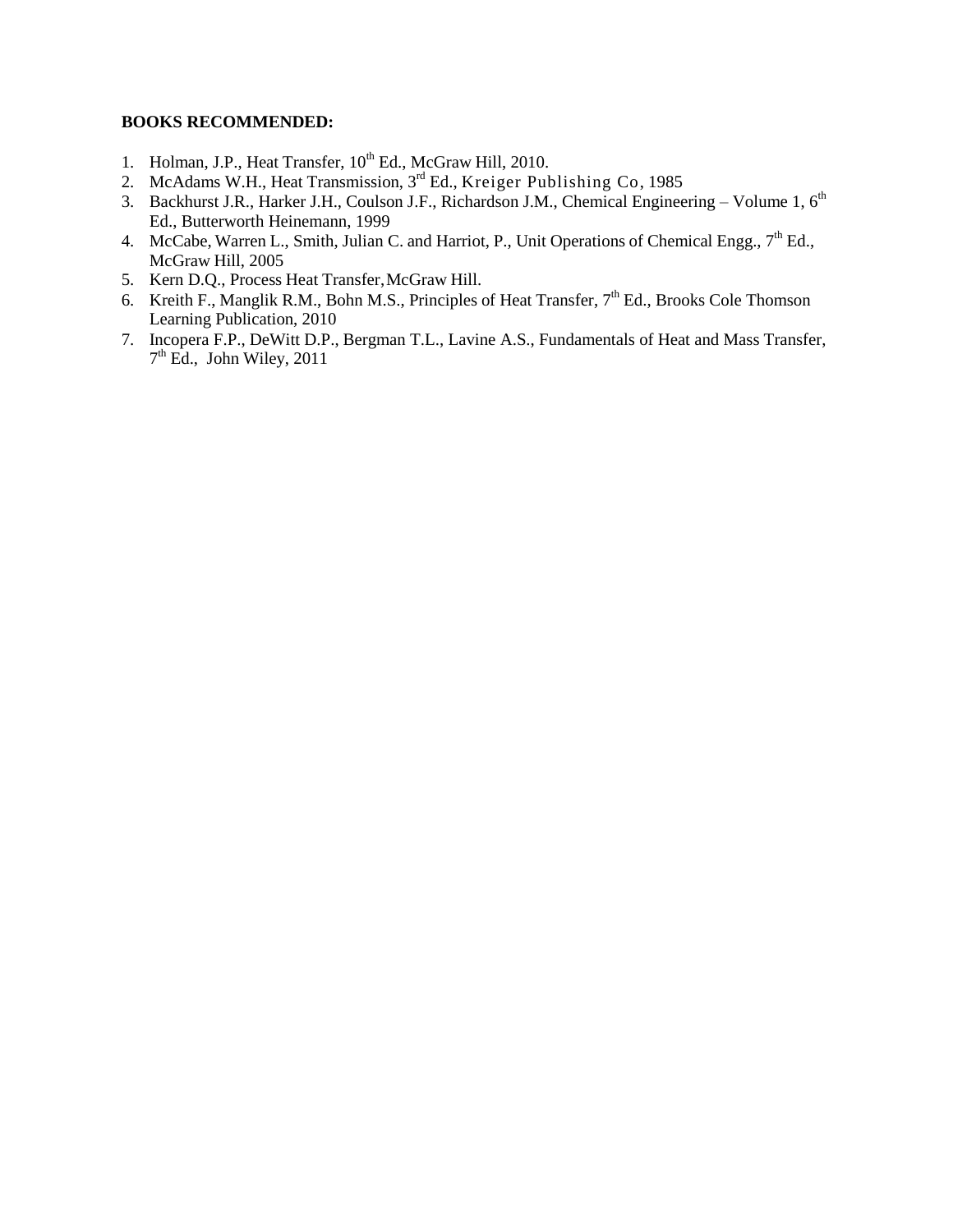### **BTCH-404 CHEMICAL PROCESS INSTRUMENTATION**

| <b>External Marks:   60</b> | L T P |  |
|-----------------------------|-------|--|
| Internal Marks: 40          | 3 1 0 |  |
| Total Marks:      100       |       |  |

**Objective:** The objective of the course is to introduce to students various types of instruments and their chemical process applications.

## **Introduction: (5 hrs)**

Importance of instruments in Chemical Process industries, Classification of instruments, Static and Dynamic characteristics of instrument.

**Instruments for Pressure Measurement: (8 hrs)**

Use of manometers, Bourdon gauge, bellow type gauge, Measurement of vacuum and pressure, **Transducers** 

### **Temperature Measurement: (8 hrs)**

Thermocouples, resistance & filled thermometers, thermistors, optical and radiation pyrometers. **Flow & level measurements: (8 hrs)**

Liquid level measurement-Direct and differential method and Flow measuring devices, Use of obstruction type meters, Variable area meters. Pressure probes, positive displacement type meters **Instruments for Miscellaneous Measurements : (14 hrs)**

Measurement of Nuclear Radiation, Viscosity, Conductivity, Humidity and pH value, Industrial weighing and feeding systems, Instrument for gas analysis, gas chromatography, mass spectroscopy. Process instrumentation, Recording instruments, indicating and signalling instruments, Transmission of instrument reading, control centre, Instrumentation diagram, Instrumentation in modern plant.

## **Controls: (5 hrs)**

Introduction to the concept of Automatic process control and Process and Instrumentation diagrams of typical units like Reactors and Evaporators.

- 1. Eckman D.P., Industrial Instrumentation, Wiley Eastern, 1974
- 2. Harriott P., Process Control, Tata McGraw Hill, 2001.
- 3. Patranabis D., Principles of Process Control,  $2<sup>nd</sup> Ed$ ., Tata McGraw Hill, 2001
- 4. Pollard, Process Control for Chemical and Allied Industries, Butterworth Heinnemann, 1971.
- 5. Weber T. W., An Introduction to Process Dynamics & Control, Kreiger Publishing Co, 1988
- 6. Coughanour, D. R., Process System Analysis & Control, McGraw Hill.
- 7. Coughanowr D. R., Leblanc S., Process System Analysis and Control, 3rd Ed., McGraw Hill, 2009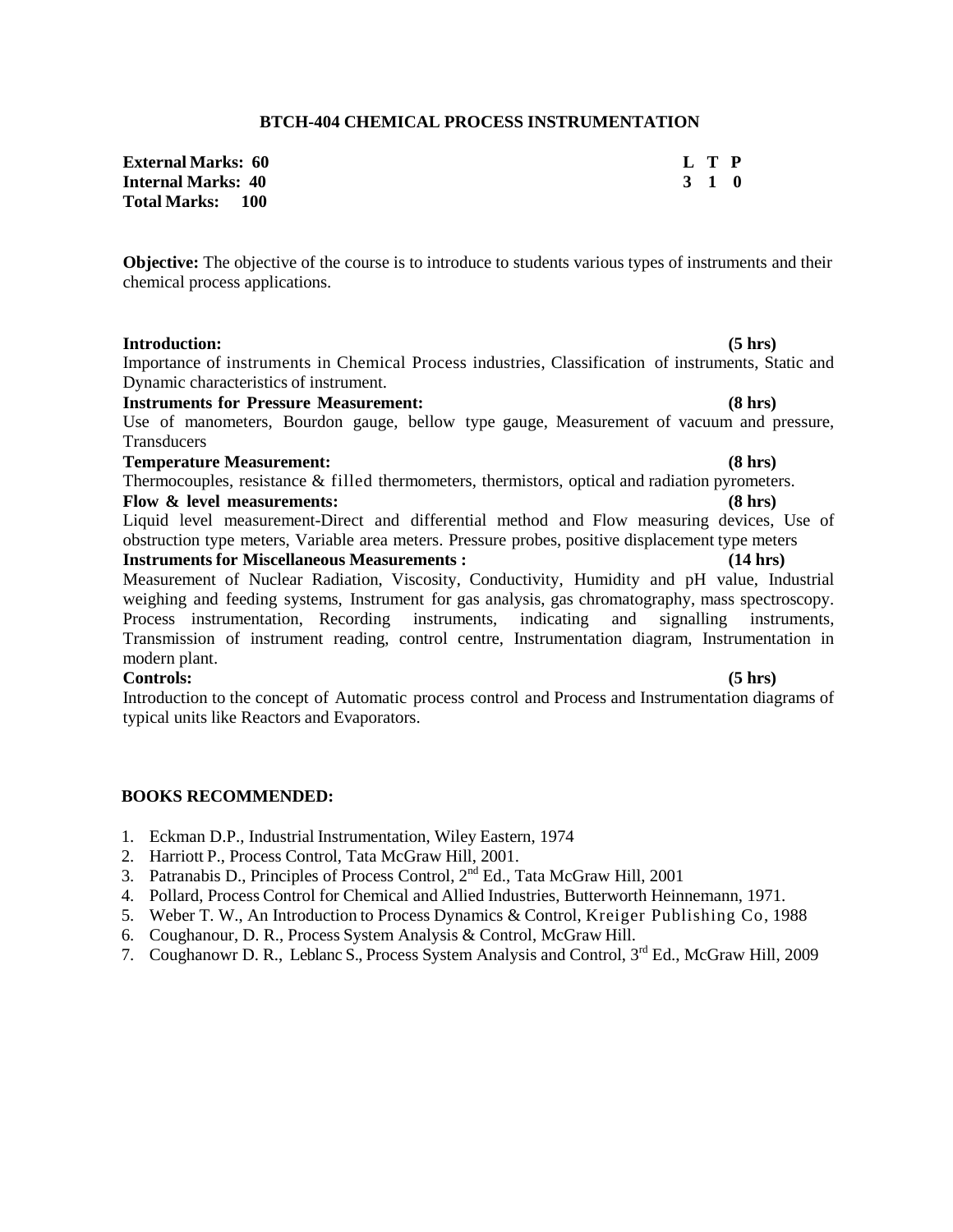## **BTCH-405 CHEMICAL REACTION ENGINEERING-1**

| <b>External Marks:   60</b> |       | L T P |  |
|-----------------------------|-------|-------|--|
| Internal Marks: 40          | 3 1 0 |       |  |
| Total Marks:      100       |       |       |  |

**Objective:** This course teaches the principles of reaction engineering and reactor design for homogeneous reactions. It is one of the core subjects in the chemical engineering curriculum. The course integrates fluid mechanics and heat transfer to the design and analysis of isothermal, nonisothermal, ideal and non-ideal reactors. Students learn the application of stoichiometry and rate law to design a chemical reactor that produces the desired conversion of reactants.

### **Introduction: (8 hrs)**

Introduction & Importance of Chemical Reaction Engineering, Kinetics of homogeneous reactions, Concepts of reaction rates, rate equation, rate constant, order & molecularity, Mechanism for Elementary & Non-elementary reaction.

## **Design for Single Reactions: (16 hrs)**

Material balance equation for ideal batch reactor and its use for kinetic interpretation of data and isothermal reactor design for simple & complex rate equation.

Performance equations for CSTR and PFR and their use for kinetic interpretation and design Comparison of batch reactor, CSTR  $&$  PFR, Recycle reactor, concept of yield  $&$  selectivity Reactor combinations of CSTR and PFR

## **Design for Multiple Reactions: (8 hrs)**

Quantitative treatment of Series & parallel multiple reaction in a batch reactor, CSTR & PFR, Concept of Product distribution for multiple reactions.

### **Temperature & Pressure effects: (8 hrs)**

Concept of adiabatic & non-isothermal operations, Energy balance equation for Batch, CSTR & PFR and their application to design of reactors, optimal temperature progression, multiple steady states in CSTR.

# **Non –Ideality: (8 hrs)**

Basics of non-ideal flow, residence time distribution, States of segregation Measurement and application of RTD, E-Age distribution function & F-curve and interrelationship between them, Conversion in non-ideal reactors.

- 1. Levenspiel O., Chemical Reaction Engineering,  $3<sup>rd</sup>$  Ed., John Willey, 2004.
- 2. Smith J.M., Chemical Engineering Kinetics,  $3^{rd}$  Ed., McGraw Hill, 1981.
- 3. Peacock D.G., Richardson J.F., Chemical Engineering Volume 3, 3<sup>rd</sup> Ed., Butterworth Heinemann, 1994
- 4. Walas S.M., Reaction Kinetics for Chemical Engrs, 3<sup>rd</sup> Ed., McGraw Hill Book Co, Inc.
- 5. Denbigh K.G., Turner J.C.R., Chemical Reactor Theory –an Introduction, 3<sup>rd</sup> Ed., Cambridge Univ. Press London, 1984.
- 6. Fogler H. S., Elements of Chemical Reaction Engineering, 4th Ed., Prentice Hall, 2006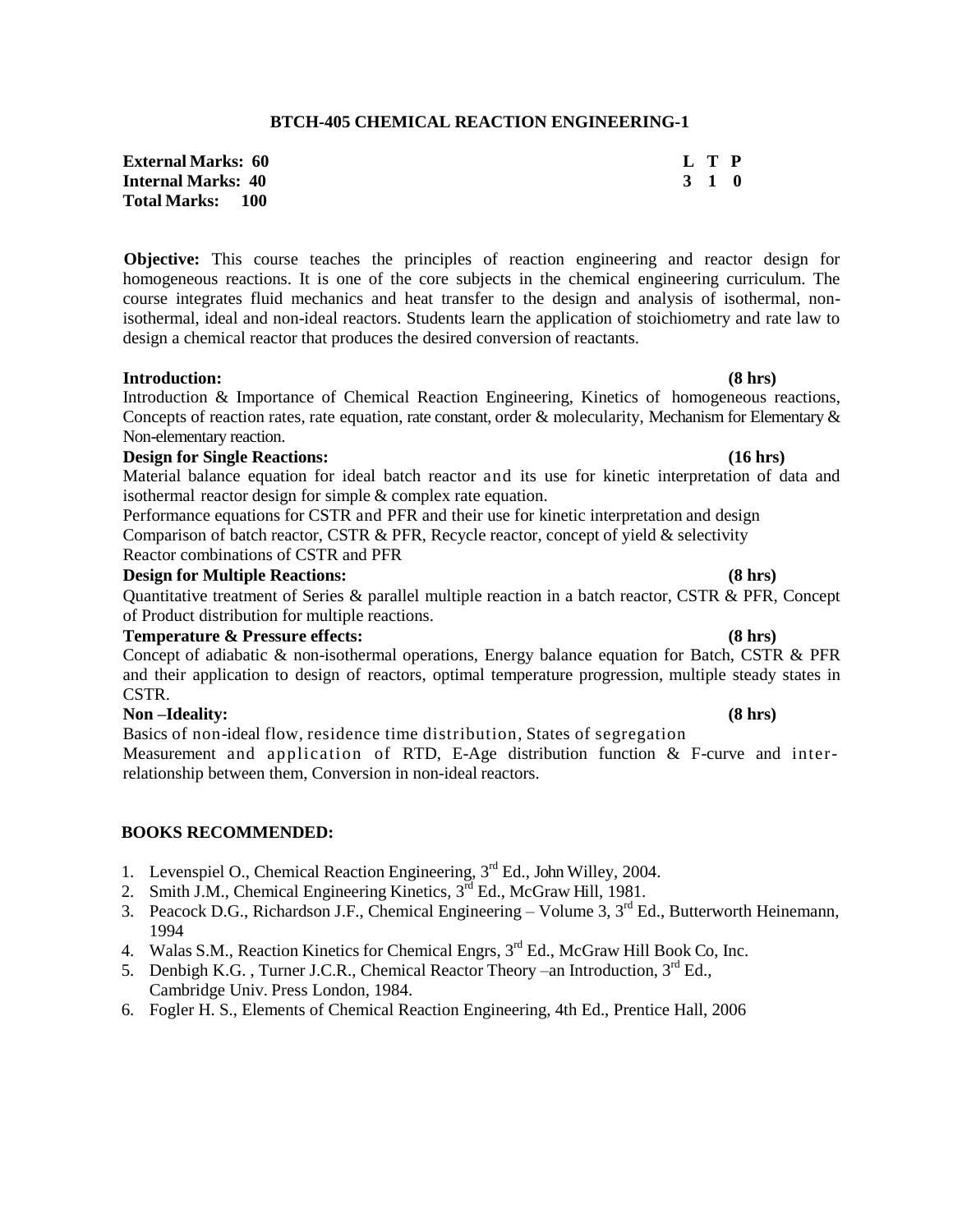## **BTCH-406 HEAT TRANSFER LABORATORY**

**External Marks:** 20<br> **L** T P<br> **Internal Marks:** 30<br> **0** 0 4 **Internal Marks: 30 Total Marks: 50**

- 1. Determination of heat transfer coefficient for different types of heat transfer equipments.
- 2. Wilson Plots for unsteady state heat transfer in jacketed vessels.
- 3. Developing correlation of instantaneous heat transfer coefficients with time for steady deposition of scale on a heating surface.
- 4. Determination of heat losses from insulated pipes.
- 5. Performance characteristics of a shell and tube heat exchanger and an induced draft cooling tower.
- 6. Study and operation of long tube forced circulation and multiple effect evaporators.
- 7. Duhring's plot for solutions involving non-volatile solutes
- 8. To find the heat transfer coefficient of heat loss from a vertical cylinder by natural convection.
- 9. To find heat transfer coefficient for parallel flow and counter flow for double pipe heat exchanger.
- 10. To find heat transfer coefficient for heat loss by forced convection to air flowing through it for different air flow rates & heat flow rates.

# **BTCH-407 CHEMICAL TECHNOLOGY LABORATORY**

| <b>External Marks: 20</b> |  | L T P               |  |
|---------------------------|--|---------------------|--|
| <b>Internal Marks: 30</b> |  | $0 \quad 0 \quad 3$ |  |
| <b>Total Marks: 50</b>    |  |                     |  |

- 1. To perform proximate analysis of a given sample.
- 2. Determination of HCV and LCV of a given fuel by bomb calorimeter.
- 3. To determine the acid value of an oil/fat.
- 4. To determine the saponification value of an oil/fat.
- 5. To determine the iodine value of an oil/fat.
- 6. To determine the neutralisation no. of an oil/fat.
- 7. Preparation of phenol-formaldehyde.
- 8. Preparation of urea-formaldehyde.
- 9. Preparation of polymer product using compression moulding, Injection moulding.
- 10. Preparation of compounded polymer sample using two roll mill.
- 11. Determination of performance of a given polymer sample under tensile loading like stress-strain curve, modulus of elasticity.
- 12. Determination of N-P-K value of a fertilizer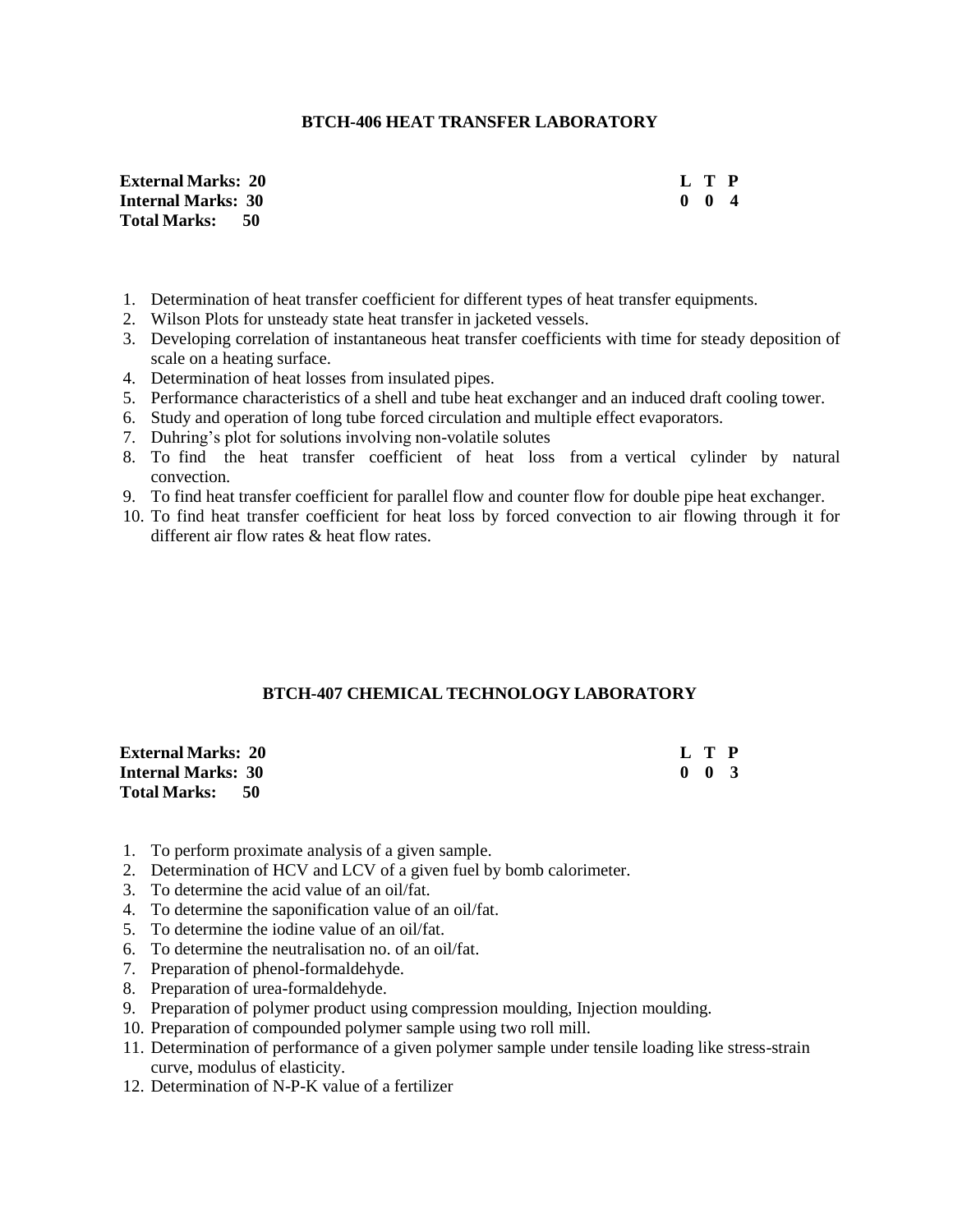# **BTCH-408 CAD IN CHEMICAL ENGINEERING LABORATORY**

**External Marks: 20 L T P Internal Marks: 30 0 0 3 Total Marks: 50**

- 1. Traditional drafting of various assemblies, pipe joints, sectional views and valves.
- 2. Introduction to various Computer Softwares and Computer Aided Drafting. Study and use of various commands from Menus, Command Tool Box and Command prompt area.
- 3. Applications of Auto CAD
	- Drawing of Process and Flow Sheets.
	- X-Y Graphs, Heat Exchangers.
	- Columns: Packed Columns, Plate Columns.
	- Jacketed vessels, Boiler parts like spring loaded steam stop valve.
	- Cut View of Centrifugal pump and rotary compressor to show internal details.

- 1. Rakar, A., Inside Auto Cad, B.P.B. Publications, New Delhi.
- 2. Omura, G., Mastering Auto Cad, P.B.S. Publications, New Delhi.
- 3. Voisinet, D.D., Computer Aided Drafting & Design.
- 4. Rogers, D.F., Procedural Elements for Computer Graphics, McGraw Hill, N.Y.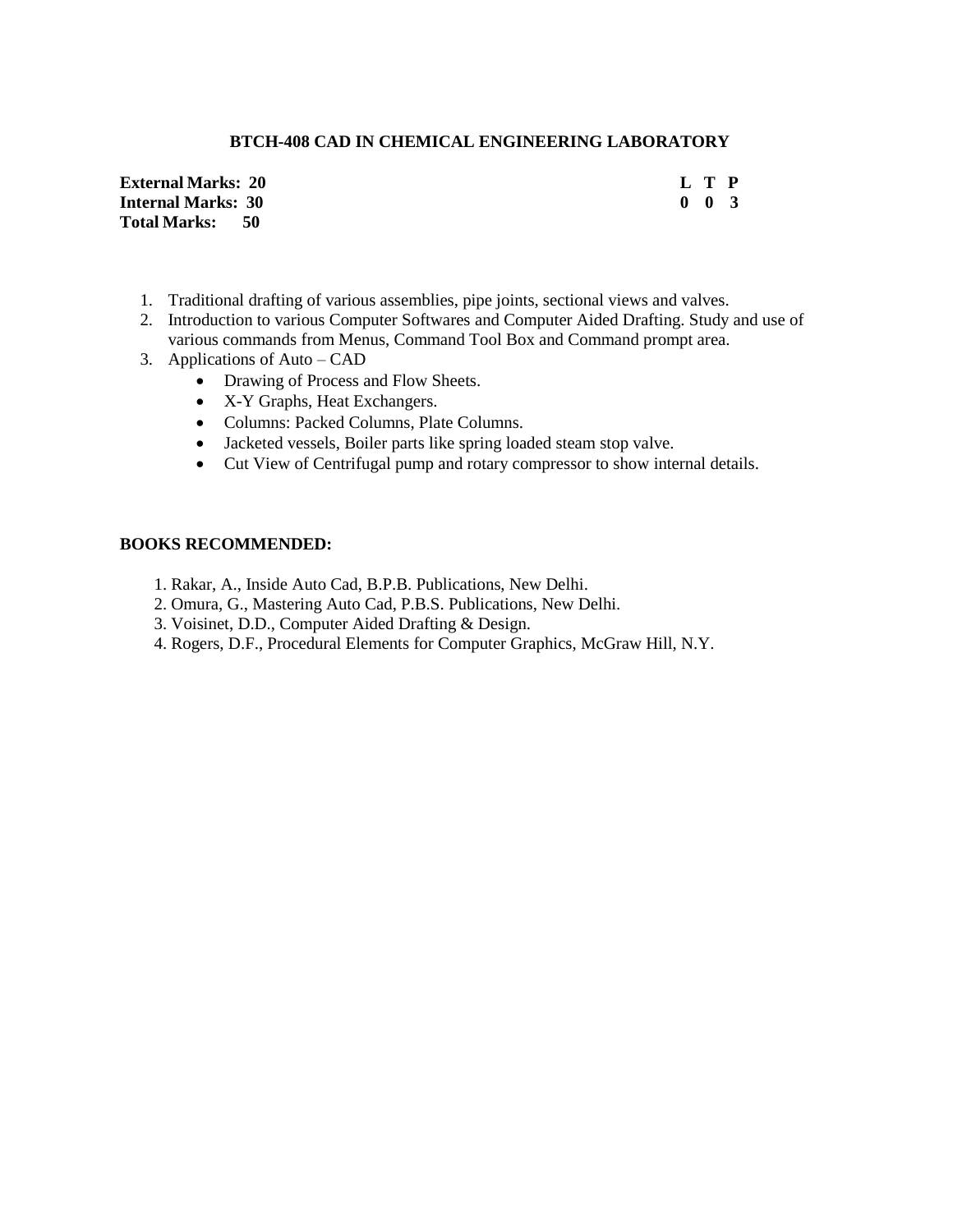#### S**yllabi ( 5 th Semester )**

## **BTCH-501 NUMERICAL METHODS IN CHEMICAL ENGINEERING**

| <b>External Marks: 60</b> |       | L T P |  |
|---------------------------|-------|-------|--|
| Internal Marks:  40       | 3 1 0 |       |  |
| Total Marks: 100          |       |       |  |

**Objective:** This course is aimed at providing the students with knowledge about the numerical solutions to various mathematical expressions that they may come across in Chemical Engg. Practice, those are not easily solvable by conventional techniques. These techniques are very useful for the students for experimental data analysis, integration and differentiation of involved functions, solutions of certain implicit equations.

### **Introduction & Error analysis: (5 hrs)**

Introduction to Numerical methods and its significance in chemical engineering, Classification of errors, significant digits and numerical stability.

#### **Linear Algebraic Equations: (7 hrs)**

Cramer's rule, Gauss Elimination and LU Decomposition, Gauss-Jordan elimination, Gauss-Seidel and Relaxation Methods.

#### **Non Linear Algebraic Equations: (10 hrs)**

Single variable successive substitutions (Fixed Point Method), Multivariable successive substitutions, single variable Newton-Raphson Technique, Multivariable Newton-Raphson Technique.

### **Eigen values and Eigen vectors of Matrices: (6 hrs)**

Faddeev Leverrier's Method, Power Method.

#### **Function Evaluation: (12 hrs)**

Least squares curve-fit (Linear Regression), Newton's interpolation formulae (equal intervals), Newton's Divided Difference Interpolation Polynomial, Lagrangian Interpolation Unequal intervals). Numerical Differentiation, Numerical Integration or Quadratures (Trapezoidal, Simpson's 1/3 and 3/8 rules), Extrapolation Technique of Richardson and Gaunt.

**Ordinary Differential Equations (ODE-IVPs) and partial differential Equations: (8 hrs)** The Finite difference Technique, Runge-Kutta method

- 1. Gupta S.K., Numerical Methods for Engineers, 2<sup>nd</sup> Ed., New Age International Publishers, 2009
- 2. Jain M.K., Iyengar SRK and Jain R.K., Numerical Methods for Scientific and Engineering Computation, New Age International.
- 3. Finlayson, B.A. Nonlinear Analysis in Chemical Engineering, MCGraw Hill, New York, 1980.
- 4. Villadsen J, and Michelsen, M.L. Solution of Differential Equation Models by Polynomial Approximation, Prentice Hall, N.J., 1978.
- 5. Rice R. G., Do Duong D., Applied Mathematics and Modelling for Chemical Engineers, John Wiley & Sons, Inc, 1995.
- 6. Sastry S.S., Introductory Methods of Numerical Analysis,  $4<sup>th</sup>$  Ed., PHI.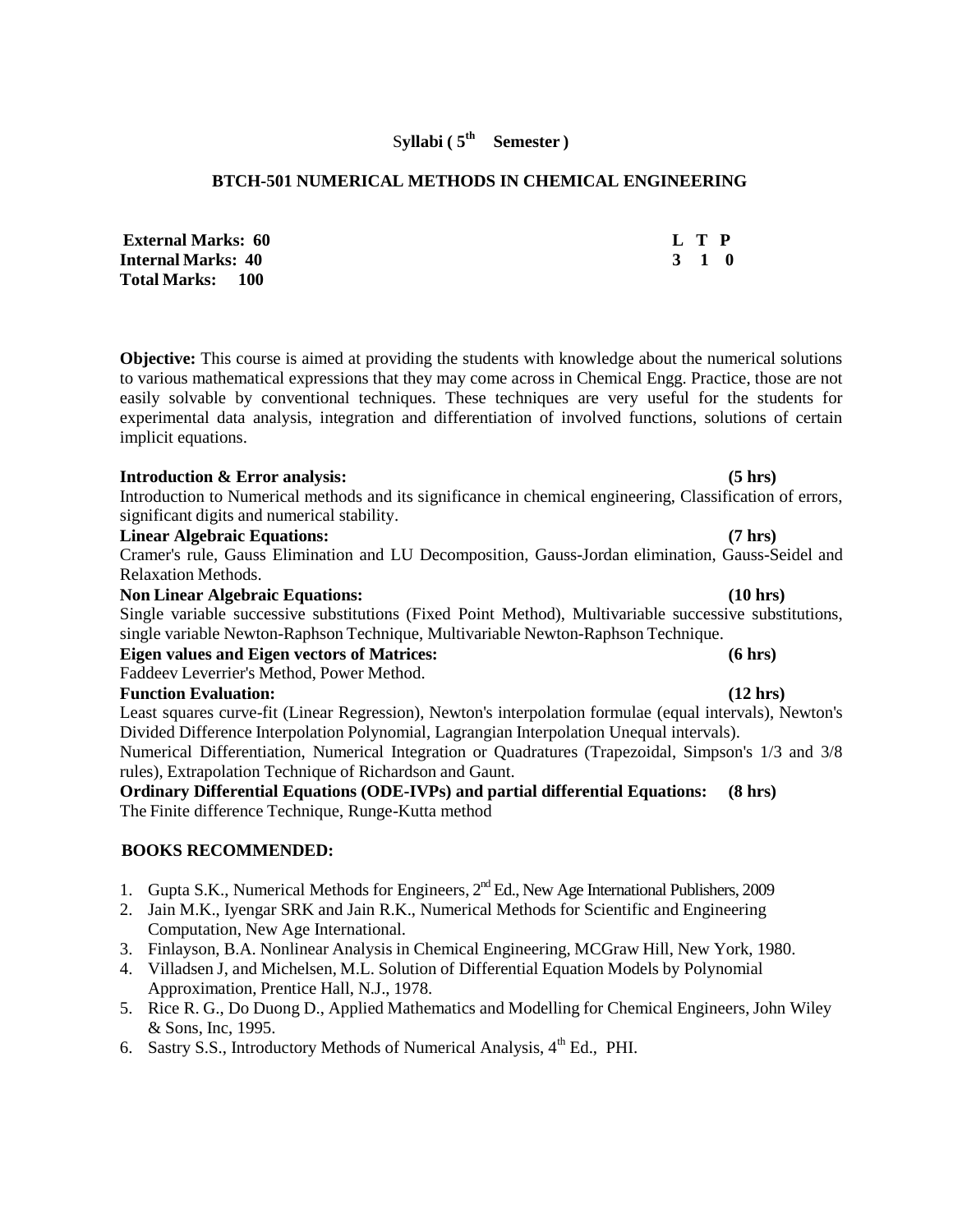### **BTCH-502 MASS TRANSFER - II**

**External Marks: 60 L T P Internal Marks: 40 3 1 0 Total Marks: 100**

**Prerequisite:** The students should have studied Mass Transfer-I as a prerequisite to study this course

**Objective:** The objective of this course is to present the principles of mass transfer and their application to separation and purification processes. The concept of various mass transfer operations is developed which are extensively used.

### **Distillation: (18 hrs)**

Roult's law, ideal solutions, x-y & H-x-y diagrams, Flash vaporisation and condensation. Differential distillation, Batch distillation, Rayleigh equation, Steam distillation, Binary distillation, McCabe-Thiele and Ponchon-Savarit method, Total reflux, minimum and optimum reflux ratios, Efficiency – local, overall and Murphree efficiency, Introduction to distillation column design, Design of distillation columns with open steam, partial condensers and total condensers. Approximate plate to plate calculations for multicomponent distillation.

## **Liquid-liquid extraction: (10 hrs)**

Extraction equipment, equilibrium diagram. Choice of solvent. Single stage and multistage countercurrent extraction with/without reflux. Continuous contact extractors.

#### **Leaching: (8 hrs)**

Leaching equipment and equilibrium. Single stage and multistage cross current and counter current leaching.

#### **Adsorption: (7 hrs)**

Types, nature of adsorbents, Adsorption equilibria- single species- Langmuir, Freundlich isotherms, Adsorption operations –single stage and multi stage, Adsorption column sizing

### **Crystallization:** (**5 hrs)**

Equilibria and yields, Methods of forming nuclei in solution and crystal growth, equipments- vacuum crystallizer, Draft tube-baffle crystallizer.

- 1. Treybal Robert E., Mass Transfer Operations, 3<sup>rd</sup> Ed., McGraw Hill, 2001
- 2. Sherwood T. K., Pigford R.L., Wilke C.R., Mass Transfer, Chemical Engineering Series, McGraw Hill, 1975.
- 3. Backhurst J.R., Harker J.H., Coulson J.F., Richardson J.M., Chemical Engineering Volume 1,  $6<sup>th</sup>$ Ed., Butterworth Heinemann, 1999
- 4. Skelland, A.H.P, Diffusional Mass Transfer, Kreiger Publishing Co., 1985.
- 5. McCabe, Warren L., Smith, Julian C. and Harriot, P., Unit Operations of Chemical Engg.,  $7<sup>th</sup>$  Ed., McGraw Hill, 2005
- 6. Harker J. H., Richardson, J. F., Backhurst J. R., Chemical Engg. Vol, 2,  $5<sup>th</sup>$  Ed., Butterworth-Heinemann, 2003.
- 7. King C.J, Separation Process, Tata McGraw Hill Pub.
- 8. Holland, Charles D., Fundamentals and Modelling of Separation Processes, Prentice Hall, Inc. New Jersey.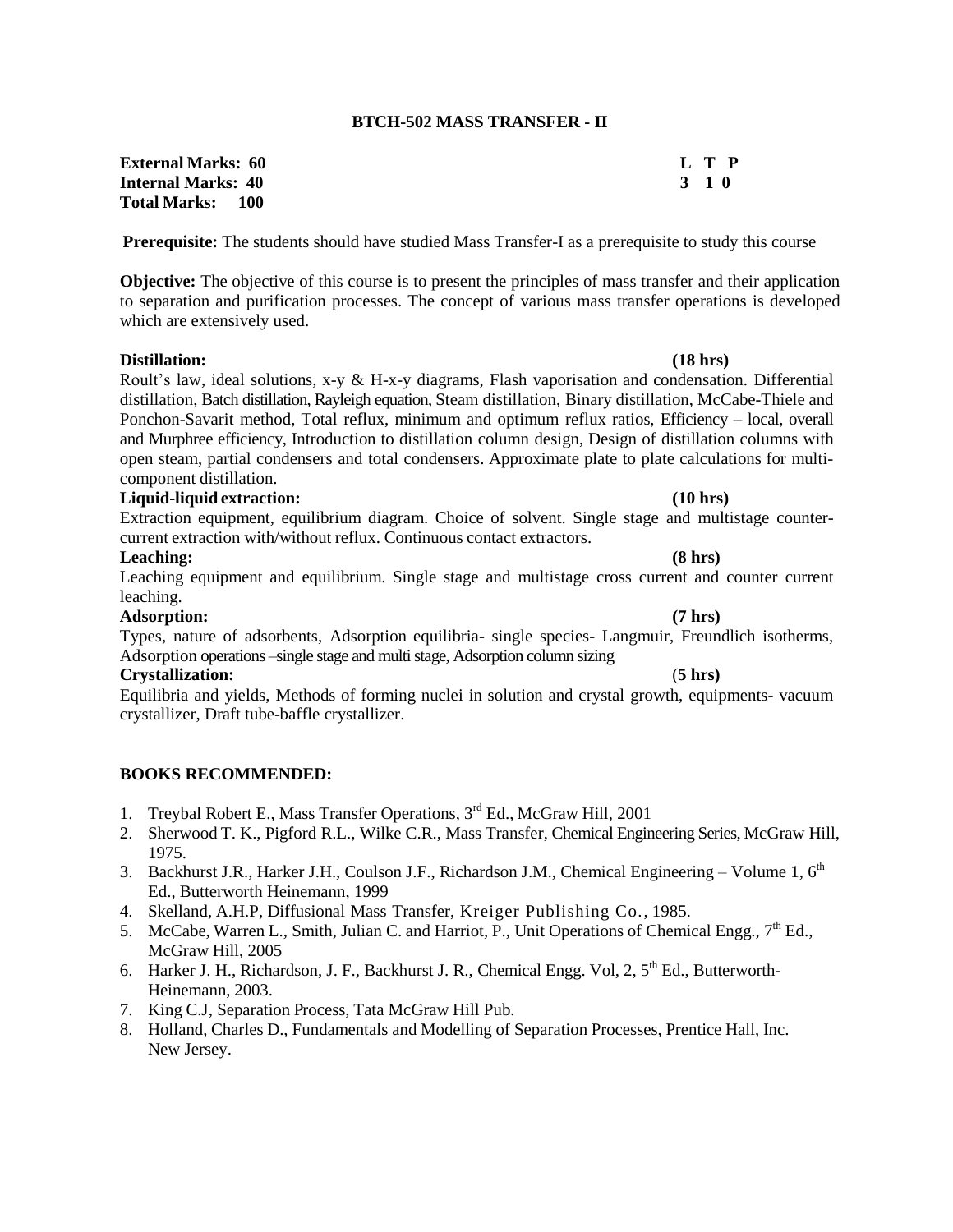### **BTCH-503 PROCESS DYNAMICS & CONTROL**

**External Marks: 60 L T P Internal Marks: 40 3 1 0 Total Marks: 100**

**Objective:** The course is devoted to the analysis of the dynamical behavior of systems and the mathematical tools used in their analysis. Further, the control of these processes by using various types of controllers and their design is included ion the course.

**General Principles of Process Control**: **(12 hrs)** Basic control elements, degree of freedom and fixing of control parameters, Simple system analysis, Laplace transformation and transfer functions, block diagrams, linearization. First and higher order systems, interacting and non-interacting systems, distributed and lumped parameter systems, dead time. **Different modes of control and their basic characteristics: (18 hrs)** Proportional, Integral and Derivative Control action, Controller characteristics- P, PI & PID controllers, process characteristics and choice of indicating , recording & controlling instruments for chemical industries, Feedback control servo and regulation control. Time domain-closed loop frequency response, optimization of control system response, stability analysis – Routhe criteria, Bode plots **Introduction to advanced control techniques: (8 hrs)** Feed forward, feed back, cascade, ratio, adaptive and digital computer control. **Process dynamics and applications**: **(10 hrs)**

Process identification, dynamics and control of chemical equipment's such as exchangers, distillation columns.

- 1. Coughanowr D. R., Leblanc S., Process System Analysis and Control, 3<sup>rd</sup> Ed., McGraw Hill, 2009
- 2. Stephanopoulos, G., Chemical Process Control An Introduction to Theory and Practice, 1<sup>st</sup> Ed., Prentice Hall of India, 1990
- 3. Peacock D.G., Richardson J.F., Chemical Engineering Volume 3, 3<sup>rd</sup> Ed., Butterworth Heinemann, 1994
- 4. Bequette B.W., Process Dynamics: Modeling, Analysis and Simulation, Prentice Hall, 1998
- 5. Bequette B. W., Process Control: Modeling, Design and Simulation, Prentice Hall, 2003
- 6. Pollard, Process Control for Chemical and Allied Industries, Butterworth Heinnemann, 1971.
- 7. Weber T. W., An Introduction to Process Dynamics & Control, Kreiger Publishing Co, 1988
- 8. Harriott, P., Process Control, TMH Edition, Tata McGraw Hill Publishing Co. Ltd., New Delhi, 2001.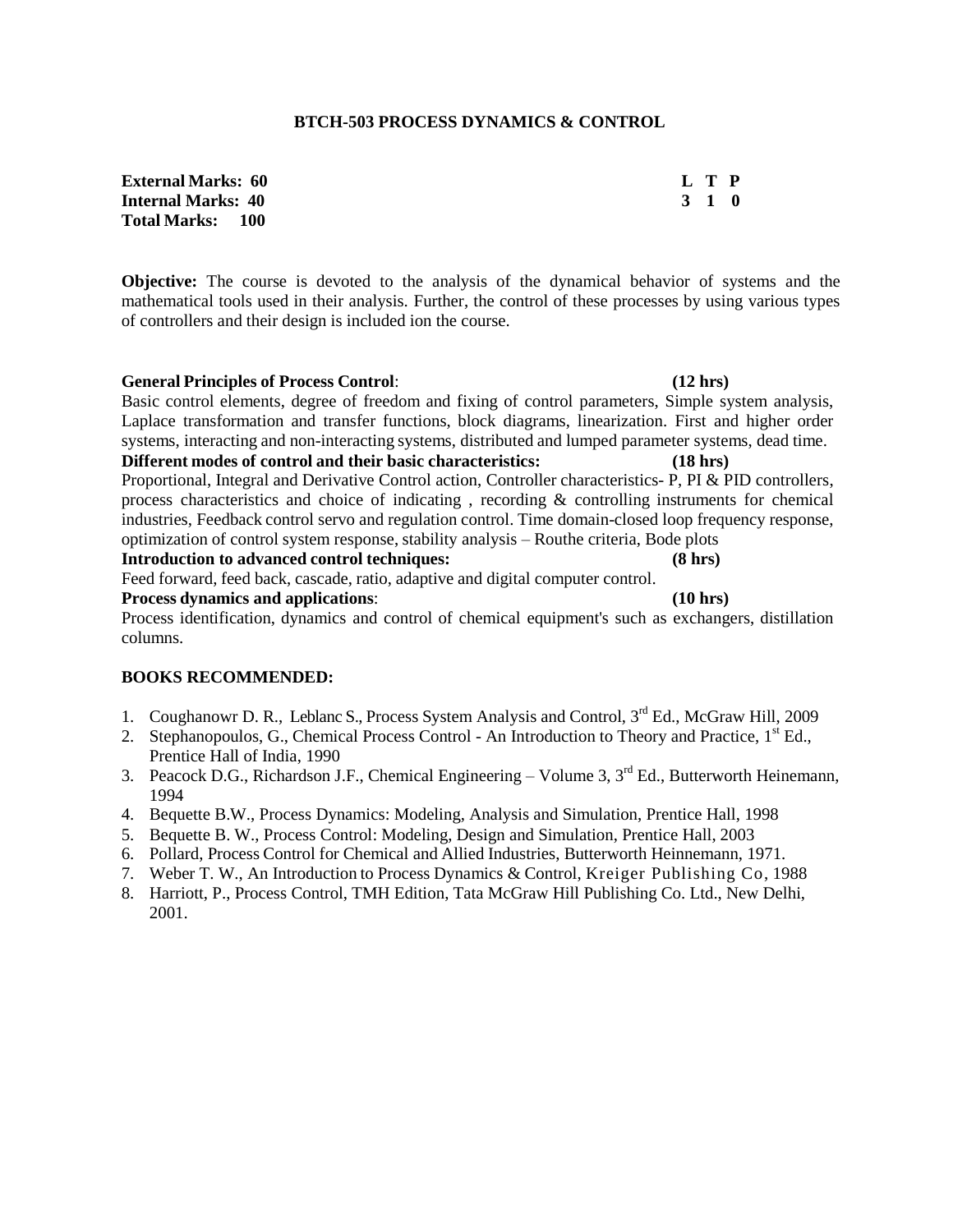## **BTCH-504 INDUSTRIAL POLLUTION CONTROL**

| <b>External Marks:  60</b> | L T P |
|----------------------------|-------|
| Internal Marks: 40         | 3 1 0 |
| Total Marks: 100           |       |

**Prerequisite:** The students should have studied Mechanical Operations as a prerequisite to study this course

**Objective:** The course aims at giving the students an insight into the environmental issues related to chemical process industries in terms of their impact on land, water and air and the possible mitigation techniques to reduce this effect for sustainable processing.

### **Introduction: (12 hrs)**

Ambient air and water standards, principle sources of pollution, Inter relationship between energy and environmental pollution, Prevention of environmental pollution through conservation.

#### **Air Pollution: (12 hrs)**

Principal air pollutants and their usual sources, Effects of air pollution on human health, animals and vegetation and materials, Atmospheric dispersion of air pollutants, Temperature inversions.

Ambient air sampling, dust fall jar and high volume sampler, stack sampling

*Air pollution control techniques* –

Process and equipment's used for the control of gaseous pollutants- equipment efficiency, gravity settler, cyclone separator, fabric filters, Electrostatic precipitators, scrubbers.

## **Water Pollution: (16 hrs)**

Types of water pollutants, their sources and effects. BOD and COD, BOD<sub>5</sub>, oxygen sag curve, waste water sampling- grab and composite sample.

### *Waste water treatment:*

Primary Treatment through settling techniques and equipments like flocculation, skimming, flotation. Secondary Treatment: aerobic and anaerobic digestion, activated sludge process, trickle filter and oxidation ponds.

## **Solid Waste: (8 hrs)**

Control and disposal, sanitary landfill, incineration, pyrolysis gasification and recycling.

- 1. Perkins H. C., Air Pollution, McGraw Hill, N.Y., 1974
- 2. Liptak B.G., Liu D. H. F., Environmental Engineers Handbook, 2<sup>nd</sup> Ed., CRC Press. 1999
- 3. Willisamson S.J., Fundamentals of Air Pollution, Addison Wesley Co. N.Y.,1973
- 4. Nemerow N.L., Liquid Wastes of Industry: Theory, Practices and Treatment, Addison Wesley Co. N.Y., 1971
- 5. Rao C.S., Environmental Pollution Control Engineering, 2<sup>nd</sup> Edition, New Age International Pvt. Ltd., 2006
- 6. Metcalf and Eddy, Waste-Water Engineering,  $4<sup>th</sup>$  Edition, Tata McGraw Hill, 2007.
- 7. Mahajan S. P., Pollution Control in Process Industries, Tata McGraw Hill, 2008.
- 8. Sincero, A.P., Sincero, G.A., Environmental Engineering, Prentice-Hall of India, 1999.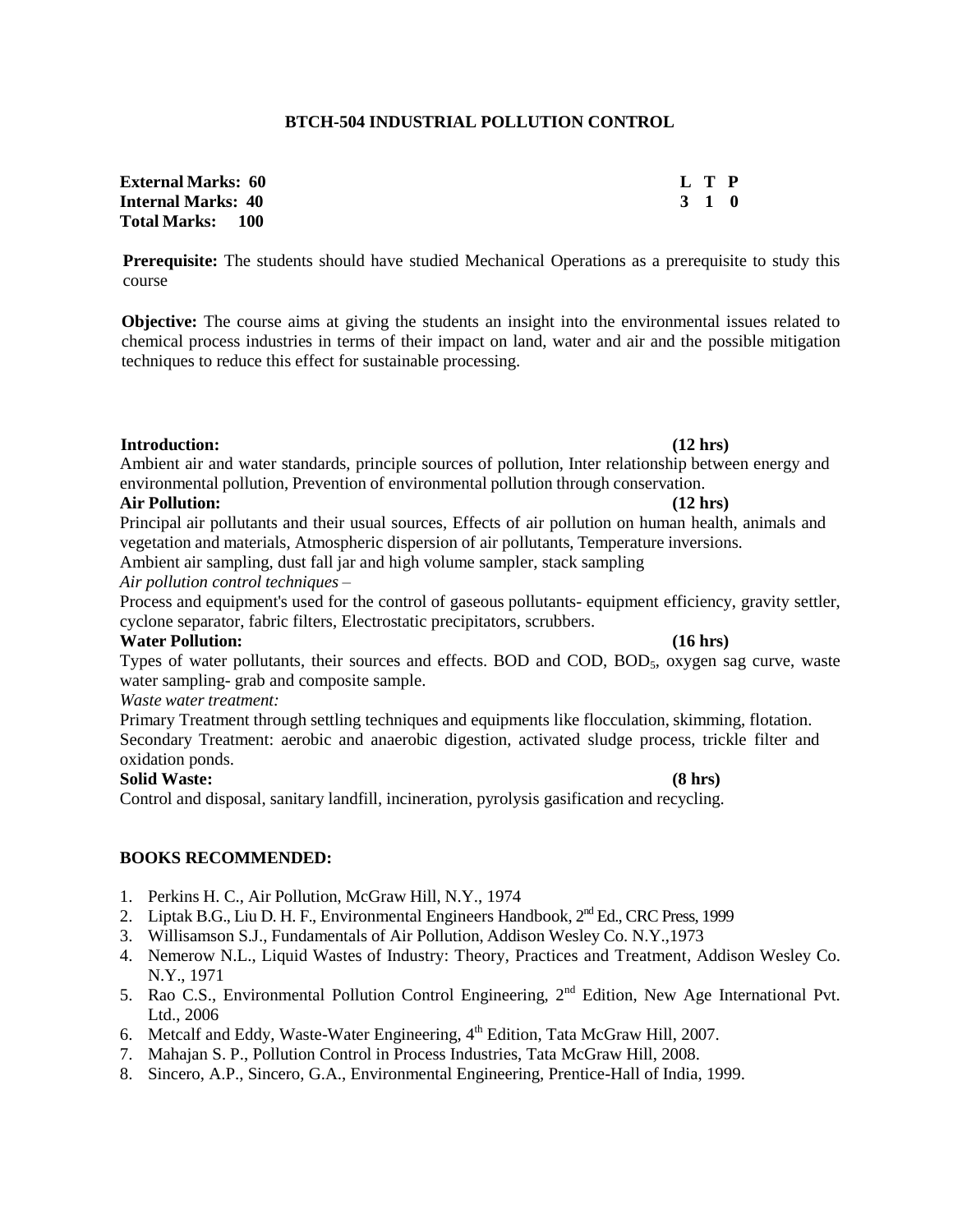## **BTCH-505 MASS TRANSFER LABORATORY**

**External Marks: 20 Internal Marks: 30 Total Marks: 50**

| L         |   | P |
|-----------|---|---|
| $\bullet$ | 0 | 4 |

- 1. To find out the critical moisture content of the given material and to find out the equations for constant and falling rate period of drying.
- 2. Determination of liquid hold up in a packed column.
- 3. To find the mass transfer coefficient for the vaporisation of organic vapour to air.
- 4. To verify the Rayleigh's equation for batch distillation.
- 5. To find the height equivalent to a theoretical plate and height of a transfer unit for the packed distillation column under total reflux.
- 6. To find the yield of crystals using batch crystallizer
- 7. To find the efficiency of rotary drier using a granular solid
- 8. To find the efficiency of a distillation column.
- 9. To study the adsorption characteristics and plot adsorption isotherm.
- 10. To find the yield of a natural oil by leaching from biomass.
- 11. To study liquid-liquid extraction in a packed column.
- 12. To determine mass transfer coefficient from a wetted wall column.

# **BTCH-506 CHEMICAL REACTION ENGINEERING & POLLUTION CONTROL LABORATORY**

| <b>External Marks: 20</b> |  | L T P               |  |
|---------------------------|--|---------------------|--|
| Internal Marks: 30        |  | $0 \quad 0 \quad 4$ |  |
| Total Marks: 50           |  |                     |  |

- 1. Study of Rate kinetics using an isothermal batch reactor.
- 2. Study of Rate kinetics using an isothermal flow reactor PFR/CSTR
- 3. To find the residence time distribution for PFRs of different lengths.
- 4. To find the residence time distribution for Packed bed reactor
- 5. Experiments based on CSTRs in series.

## **Environmental pollution Analysis**

- 6. Analysis of gaseous pollution as  $SO_2$ ,  $H_2S$ , NO-NOx, CO-CO<sub>2</sub>, O<sub>3</sub>, NH<sub>3</sub>.
- 7. Determination of TDS, SS, Dissolved solids of a water sample
- 8. Determination of COD of a water sample
- 9. Determination of BOD of a water sample
- 10. Domestic effluent Analysis.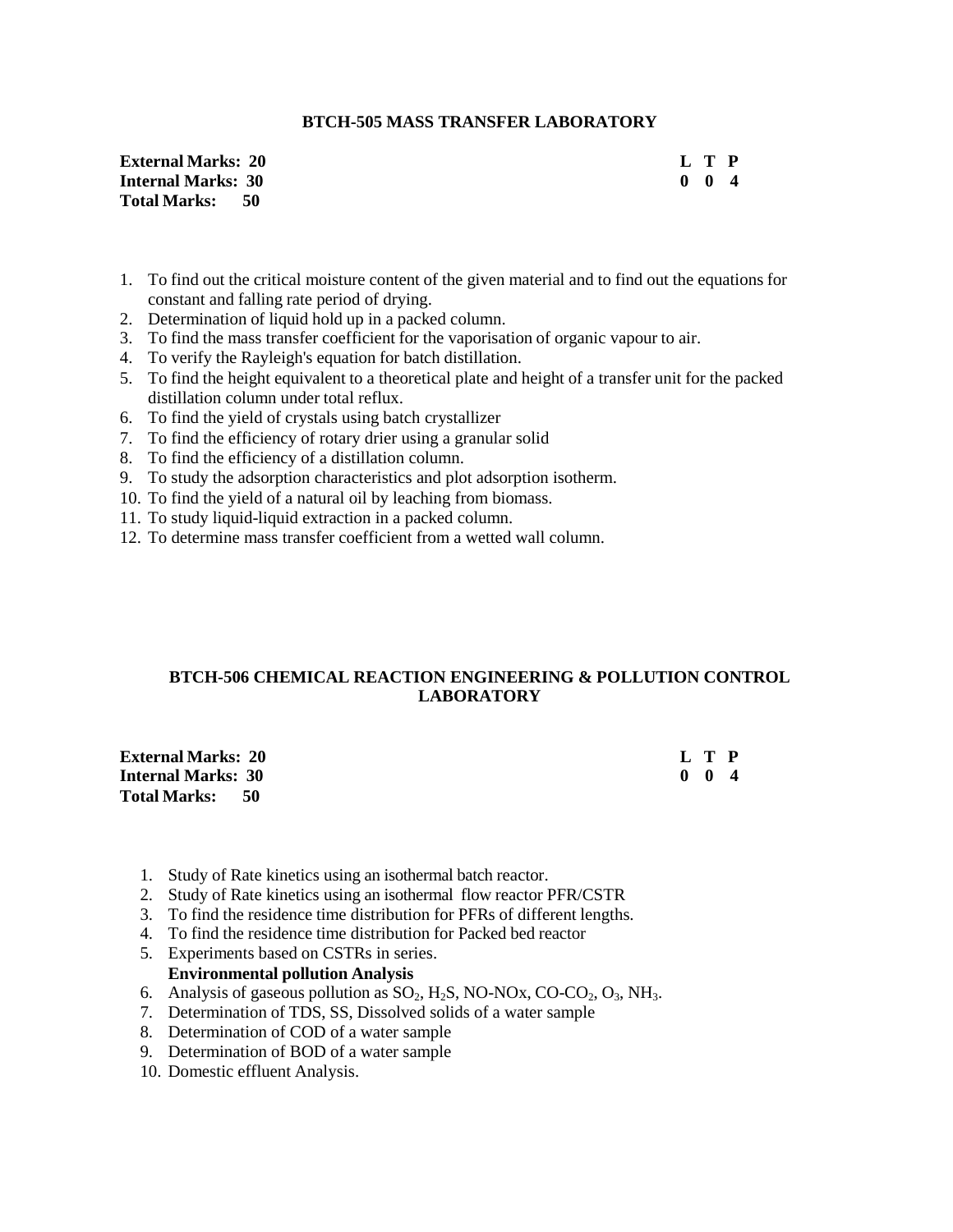# **BTCH-507 NUMERICAL METHODS IN CHEMICAL ENGINERING LABORATORY**

**External Marks: 20 Internal Marks: 30 Total Marks: 50**

| L |   | Р |
|---|---|---|
| 0 | o | 4 |

- 1. Solution of a system of linear equations in unknowns by Gaussian elimination.
- 2. Gauss-Seidel iterative method to solve a linear system of equations.
- 3. To find the inverse of matrix by Gauss-Jordan method.
- 4. Application of Faddeev-Leverrier's method.
- 5. Method for finding dominant Eigen value and corresponding Eigen vectors by power method.
- 6. Solution of nonlinear equation by Newton Raphson method.
- 7. Application of Newton's formulae for interpolation.
- 8. Application of Lagrange polynomial interpolation formula.
- 9. Application of Newton's formula for numerical differentiation.
- 10. Numerical integration by Trapezoidal rule.
- 11. Numerical integration by Simpson's rules.
- 12. Solution of an O.D.E. by Runge Kutta Methods.
- 13. Application of finite difference technique.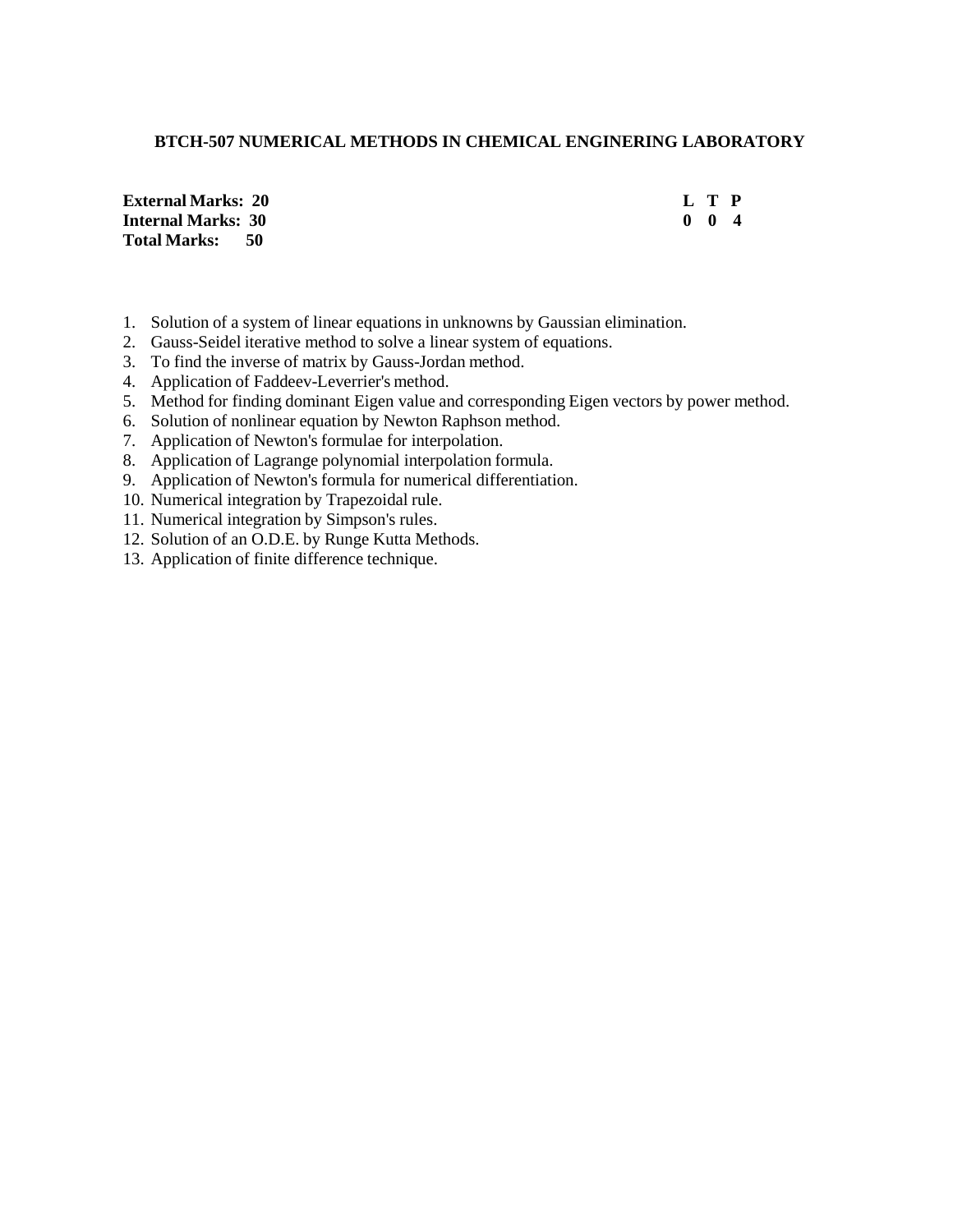### **6th Semester**

## **BTCH-601 CHEMICAL REACTION ENGINEERING –II**

| <b>External Marks:  60</b> | L T P |  |
|----------------------------|-------|--|
| Internal Marks: 40         | 3 1 0 |  |
| Total Marks:      100      |       |  |

**Prerequisite:** The students should have studied Chemical Reaction Engg.  $- I$  as a prerequisite to study this course

**Objective:** This course teaches the principles of reaction engineering and reactor design for heterogeneous reactions. It is one of the core subjects in the chemical engineering curriculum. The course includes the use of mass transfer and heat transfer principles as applicable to heterogeneous reactions and their application to reactor design.

### **Kinetics of heterogeneous reactions: (10 hrs)**

Introduction to catalysts & their classification, Concepts of physical absorption and Chemisorption, Preparation of solid catalysts, Deactivation of Catalysts, Synthesis of rate law, mechanism  $\&$  rate limiting step for catalytic reactions, Langmuir Hinshelwood rate equations and parameter estimation.

## **Diffusion through porous catalyst particles: (10 hrs)**

Effectiveness factor for pore diffusion resistance through a single cylindrical pore, Significance of Thiele modulus, Heat effects during reaction, Performance equations for solid- gas reactions for different reactor types & determination of controlling resistance.

#### **Kinetics of Fluid-Particle Reactions: (10 hrs)**

Modelling of gas-solid non-catalytic reactions and determination of parameters, Combination of resistances & determination of rate controlling step.

### **Kinetics & Design of Fluid-Fluid Reactions: (10 hrs)**

Interface behaviour for liquid-phase reaction, Regimes for different reaction kinetics for liquid-liquid reactions, Determination of reaction rate & tower height based on film and penetration theories, Concept of Enhancement factor & Hatta Number.

### **Design of heterogeneous reactors: (8 hrs)**

Analysis of rate data design outline and selection of fixed bed, fluid bed and slurry reactors, Reactor systems and design for gas-liquid-solid non-catalytic system.

- 1. Smith J.M., Chemical Engineering Kinetics, 3<sup>rd</sup> Ed., McGraw Hill, 1981.
- 2. Levenspiel O., Chemical Reaction Engineering,  $3<sup>rd</sup>$  Ed., John Willey, 2004.
- 3. Peacock D.G., Richardson J.F., Chemical Engineering Volume 3,  $3<sup>rd</sup>$  Ed., Butterworth Heinemann, 1994
- 4. Walas S.M., Reaction Kinetics for Chemical Engrs, 3<sup>rd</sup> Ed., McGraw Hill Book Co, Inc.
- 5. Denbigh K.G., Turner J.C.R., Chemical Reactor Theory –an Introduction, 3<sup>rd</sup> Ed., Cambridge Univ. Press London, 1984.
- 6. Fogler H. S., Elements of Chemical Reaction Engineering, 4th Ed., Prentice Hall, 2006
- 7. Carberry, J.J. Chemical and Catalytic Reaction Engineering, McGraw Hill, New York, 1976.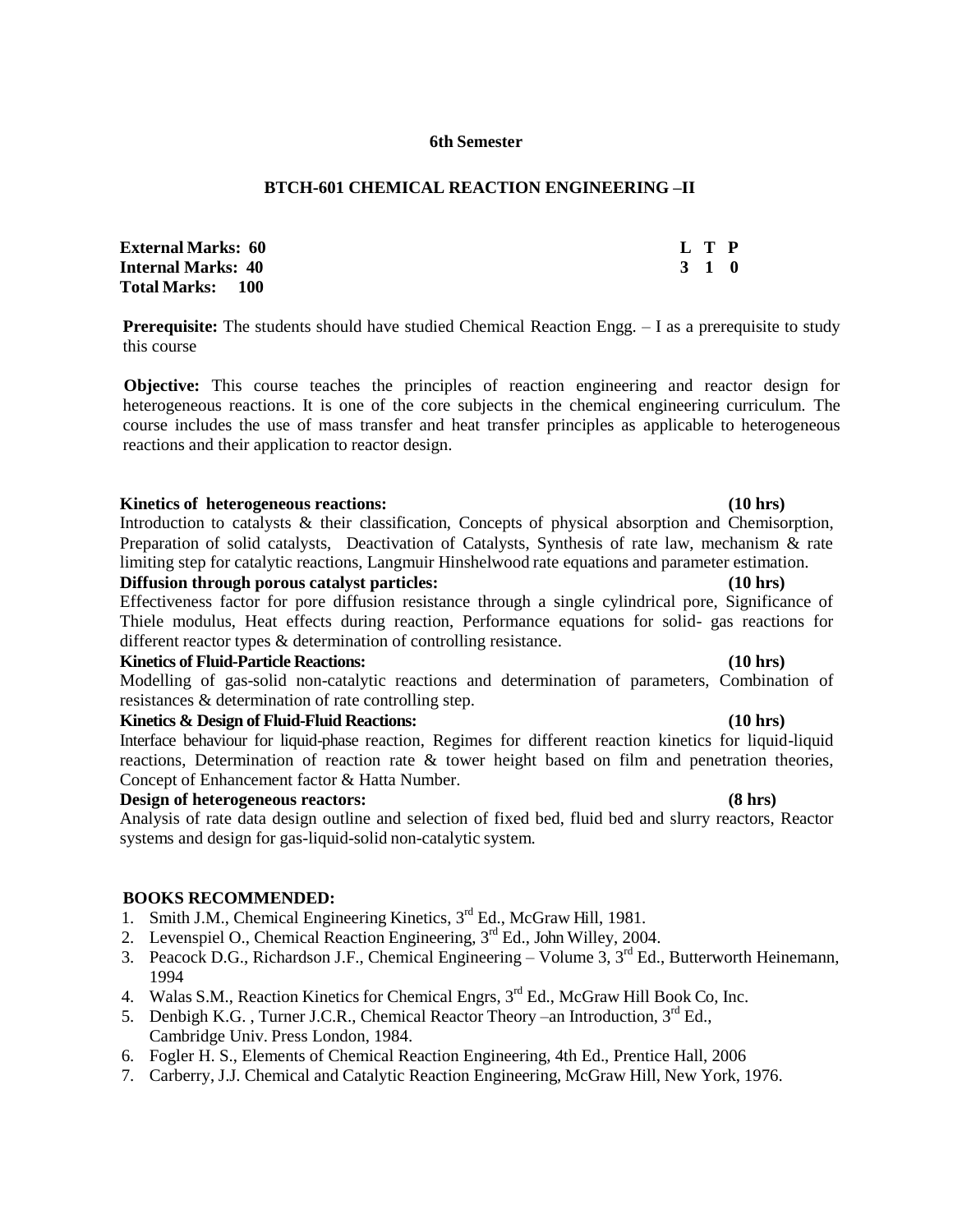# **BTCH-602 OPTIMIZATION TECHNIQUES**

| <b>External Marks: 60</b> | L T P |  |
|---------------------------|-------|--|
| <b>Internal Marks: 40</b> | 3 1 0 |  |
| <b>Total Marks: 100</b>   |       |  |

**Prerequisite:** The students should have studied Numerical Methods in Chemical Engg. as a prerequisite to study this course

**Objective:** This course aims at training the students in the use of various optimization techniques for finding the best operating conditions or values for design variables such that some objective is justified. It includes the optimization of linear, non-linear, single variable and multivariable problems.

# **Introduction**: **(5 hrs)**

Engineering application of optimization, Design variables, constraints, objective function, variable bounds, statement and formulation of an optimization problem, Examples of chemical engineering Optimization problems, Classification of optimization problems, different optimization algorithms. Optimal Point: Local optimal point, global optimal point and inflection point.

# **Single variable Optimization Techniques: (12 hrs)**

- 1. Optimality criterion.
- 2. Bracketing method (Bounding phase method).
- 3. Region elimination methods (Internal halving method, Fibonacci search method, Golden section search method).
- 4. Point estimation method (Successive quadratic estimation methods).
- 5. Gradient-based methods (Newton-Raphson method, Bisection method, Secant, Cubic search method.)
- 6. Root finding using optimization techniques.

# **Multivariable Optimization Techniques: (12 hrs)**

- 1. Optimality criterion Hessian Matrix and its use in optimization
- 2. Unidirectional search method.
- 3. Direct search method (Evolutionary method, Hooke-Jeeves Pattern Search method, Powell's conjugate direction method)
- 4. Gradient-based methods (Steepest descent method, Newton's method, Marquardt's methods)

# **Constrained Optimization Algorithms: (12 hrs)**

- 1. Kuhn Tucker conditions
- 2. Transformation method (penalty function method)
- 3. Direct search for constrained minimization (variable elimination method, complex search method.)

## **Linear Programming: (7 hrs)**

Linear programing problems, Degeneracy, Simplex method of linear programming, dual phase simplex method.

- 1. Deb K., Optimization for Engg. Design Algorithms and Examples , Prentice Hall of India, 2005.
- 2. Edgar T.I. & Himmelblau D.M., Lasdon L.S., Optimization of Chemical Processes, McGraw Hill, 2001.
- 3. Rao S.S., Engineering Optimization Theory and Practice, 4<sup>th</sup> Ed., John Wiley and Sons, 2009.
- 4. Ray W.H., & Szekely J., Process Optimization with Applications to Metallurgy & Chemical Engg. Wiley Interscience, 1973.
- 5. Beveridge S.G. & Schechter R.S., Optimization: Theory & Practice, McGraw Hill, 1970.
- 6. Grewal B.S., Numerical Methods in Engineering and Science, Khanna Publishers, 1991.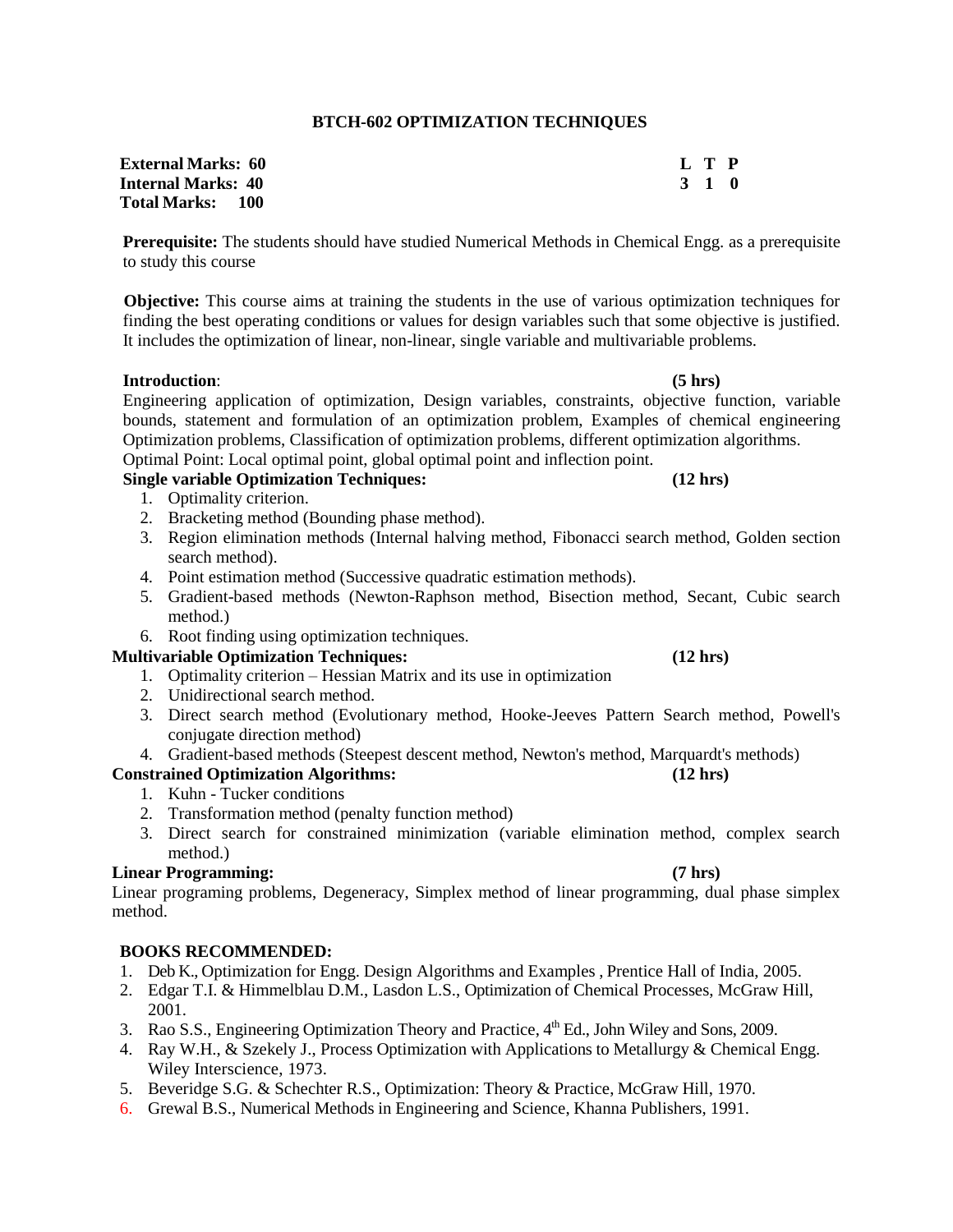| <b>External Marks:  60</b> | L T P |  |
|----------------------------|-------|--|
| Internal Marks: 40         | 3 1 0 |  |
| Total Marks:      100      |       |  |

**Objective:** The objective of this course is to teach the students about the various options available to meet the ever growing demand of energy by the industry. It includes both the conventional and nonconventional energy sources.

 **Introduction: (2 hrs)** Energy crisis in the world and position in India

# **Conventional Sources of Energy:**

# *Solid Fuels:* **(10 hrs)**

Principal solid fuel-coal, origin, composition and classification of coal, origin, composition and classification of coals, analysis and properties of coal, characteristics and distribution of Indian coals, coal preparation, Storage of coal, coal carbonization, briquetting, gasification and liquefaction of solid fuels.

#### *Liquid Fuels:* **(12 hrs)**

Petroleum and Related Products:

Introduction: Origin, occurrence and reserves, reserves, Production and consumption, classification and characteristics of Petroleum properties and characteristics, petroleum refining in India.

Refining Unit Processes: Cracking, thermal cracking, catalytic cracking, hydrocraking, reforming thermal and catalytic reforming, alkylation, and polymerization, Isomerization.

Petroleum Products - Naphtha, motor gasoline, aviation gasoline, kerosene, diesel oil, gas oils, fuel oils, lubricants, petroleum waxes, Petroleum coke.

### *Gaseous Fuels:* **(6hrs)**

Types, natural gas, methane from coal mines, producer, water carburettor, water, coal, blast furnace and refinery gases, gases from biomass, LPG, gasification of coal and oil, purification of gaseous fuels.

### **Combustion Process and Appliances: (6 hrs)**

Nature and types of combustion processes, mechanism of combustion reaction, spontaneous ignition temperature, gas and oil burners, coal burning equipments, fluidized bed combustion.

**Furnaces:** General classification and description of different types of furnaces with special reference to furnaces used in ceramic, petroleum and pharmaceutical industries.

#### **Non- Conventional Sources of Energy: (12hrs)**

Nuclear energy: - Nuclear reactions, fuel materials, moderators and structural materials, reactors Energy by bio-processes-bio-gas Solar Energy - Photovoltaic cells, solar collectors, wind, tidal and geothermal energy, biofuels.

- 1. Sarkar Samir, Fuels and Combustion, 2<sup>nd</sup> Ed., Orient Longman, 2003.
- 2. Gupta O.P., Elements of Fuels, Furnaces and Refractories, Khanna Publications, 1997.
- 3. Wilson, P.J., Wells, G.H., Coal, Coke and Coal Chemicals, McGraw Hill, 1950.
- 4. Griswold, J. Fuels, Combustion and Furnaces, McGraw Hill, 2006.
- 5. Francis, W., Peters M.C., Fuels and Fuel Technology: a Summarized Manual, 2<sup>nd</sup> Ed., Pergarmon Press, 1980.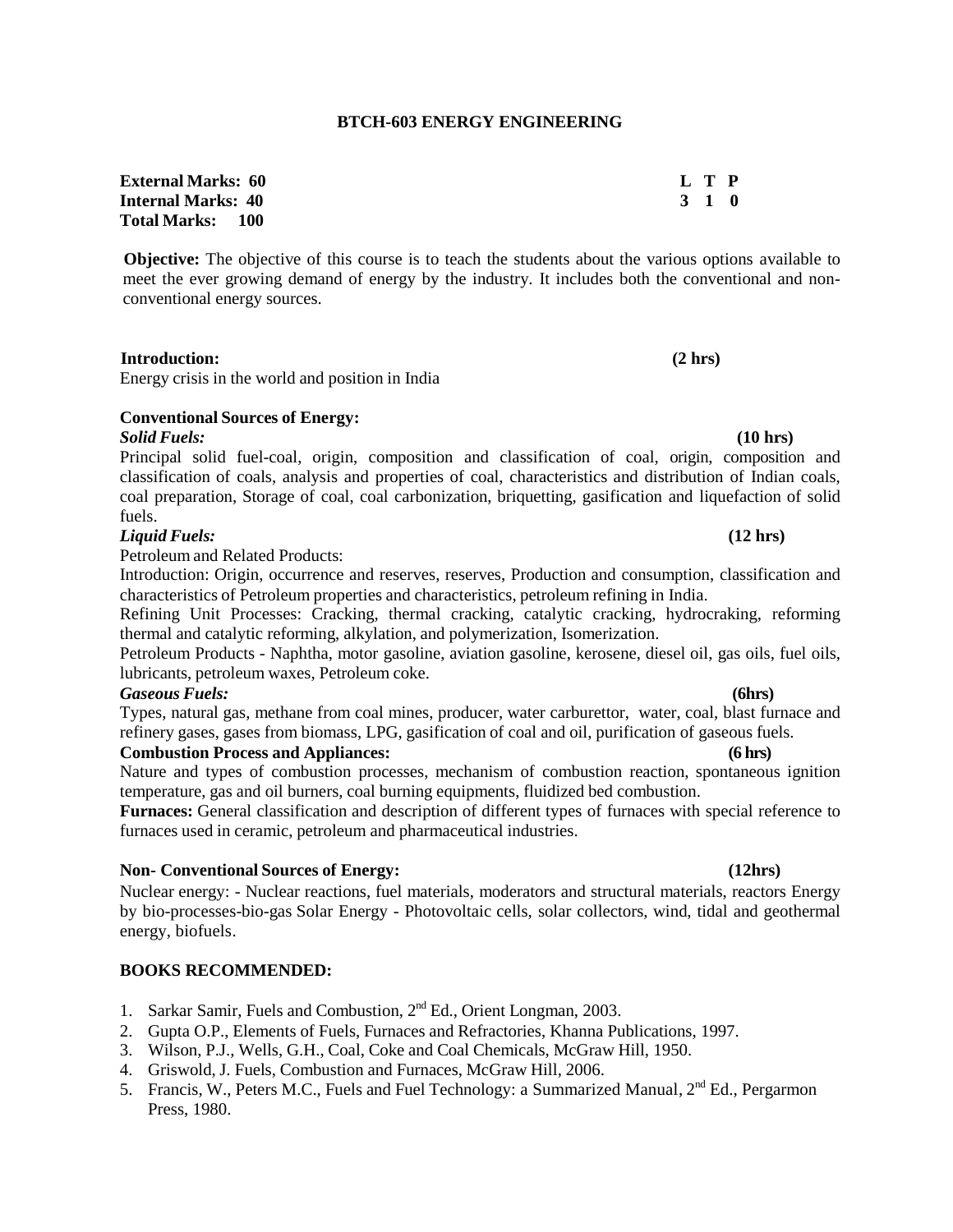- 6. Haslam R.T. Russal, R.P, Fuels and their Combustion, McGraw Hill.
- 7. Brame, J.S. and King, J.C, Fuels-Solid Liquid and Gaseous, St. Martin Press, 1967.
- 8. Rai G D, Non-Conventional Energy Sources, 3<sup>rd</sup> Ed., Khanna Publishers, 1994.
- 9. Rao, S., Parulekar, B.B., Energy Technology Non-conventional, Renewable & Conventional, 3rd Edition, Khanna Publishers, 2007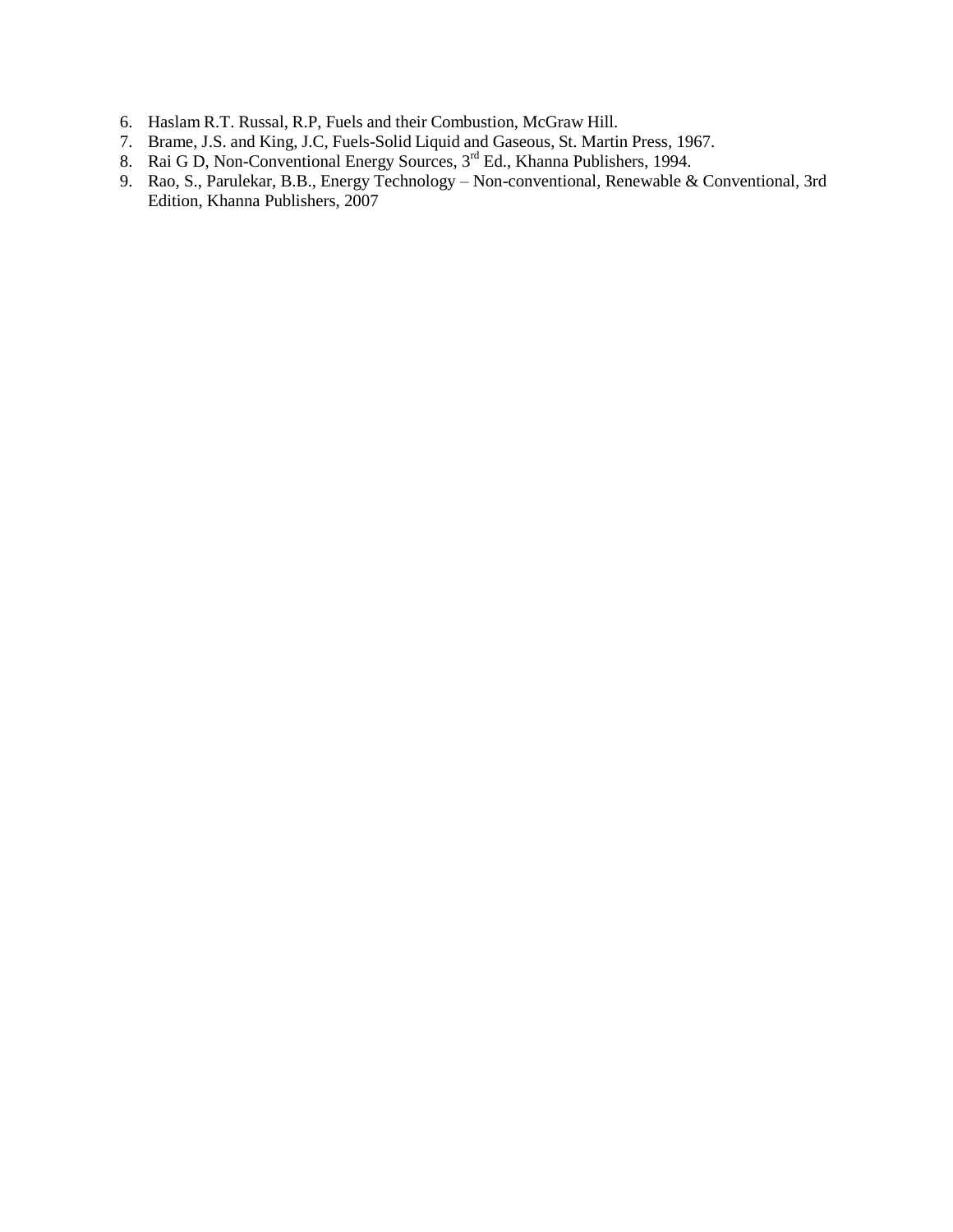#### **BTCH-604 ENGINEERING MATERIALS**

| <b>External Marks:   60</b> | $L$ T P |       |
|-----------------------------|---------|-------|
| Internal Marks: 40          |         | 3 O O |
| Total Marks:100             |         |       |

**Prerequisite:** The students should have studied Chemical Process Industries as a prerequisite to study this course

**Objective:** This course is aimed at giving the students information about the availability of various types and classes of materials for engineering usage as per the demands of the end use. This course will help the students in choosing a suitable material of construction for various equipments being used in a particular processing technology.

#### **Crystal Structure: (5 hrs)**

Review of bonding in solids, structure –property-processing relationship. Space lattice, FCC, HCC, crystal systems, Miller indices, effect of radius ratio on coordination, structures of common metallic, polymeric, ceramic, amorphous and partly crystalline materials. **Mechanical, Thermal and Electrical Properties: (5 hrs)**

Methods of improving strength- reinforcement, additives. specific heat, glass transition temperature, crystalline melting temperature, thermal conductivity; dielectric strength, dielectric constant, power loss and electrical diffusivity.

#### **Ferrous Metals: (5 hrs)**

Important varieties of iron ores. Cast iron: types, properties and uses of cast iron; Pig iron: Types of pig iron. Wrought iron: properties and uses of wrought iron. Steel: factors affecting physical properties of steel and uses of steel (No manufacturing process).

#### **Non Ferrous Metals: (3 hrs)**

Aluminium, cobalt, copper, lead, magnesium, nickel, tin and zinc their properties and uses. **Alloys: (5 hrs)**

Introduction to Phase-Diagrams of metals and its alloys; Fe-Fe3C; Cu-Ni, Cu-Zn, Al-Cu equilibrium diagrams, methods of improving strength, and applications of metals and alloys.

#### **Ceramics: (3 hrs)**

Definition of ceramic, clay: properties of clay, earthen wares and stonewares, uses of stonewares. **Glass: (2 hrs)**

Definition, classification, composition, types and properties of glass.

#### **Refractories (3 hrs)**

Definition of refractory, classification of refractories, properties of refractories. Common refractory bricks like silica bricks, fire clay bricks, dolomite bricks, high alumina bricks and carbon bricks. **Polymers & Composites: (5 hrs)**

Classification of polymers, Properties and Engineering Usage of Nylon-66, nylon-6, polyesters, polycarbonates, polyurethanes, PVC, polypropylene, rubber, polymer composite blends **Novel Materials:**

Introduction to nano materials and biomaterials and their uses

### **BOOKS RECOMMENDED:**

1. Patton W J, Materials in Industry,  $2<sup>nd</sup>$  Ed., Prentice Hall, 1975.

2. Van Vlack L.H., Elements of Material Science & Engineering,  $6<sup>th</sup>$  Ed., Pearson Education Inc., 2008.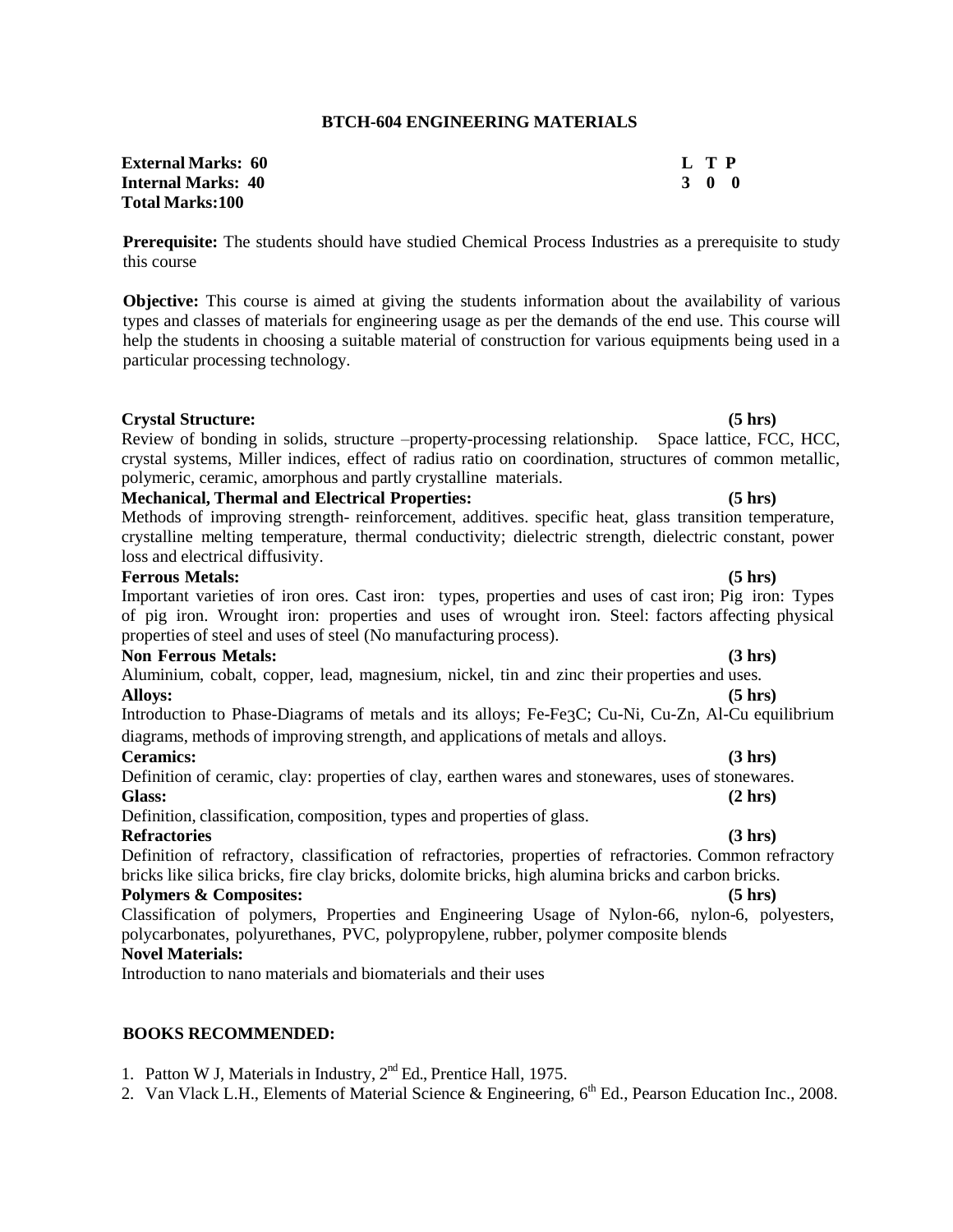- 3. Aggrawal B.K., Introduction to Engineering Materials, Tata McGraw Hill, 2008.
- 4. Narula G.S., Narual K. S., Gupta V.K., Material Science, Tata McGraw Hill, 2007.
- 5. Bawa HS, Materials and Metallurgy, Tata McGraw Hill, 1986.
- 6. Callister, W. D., Rethwisch D.G., Materials Science & Engineering- An introduction,  $8^{th}$  Ed., Wiley International, 2010.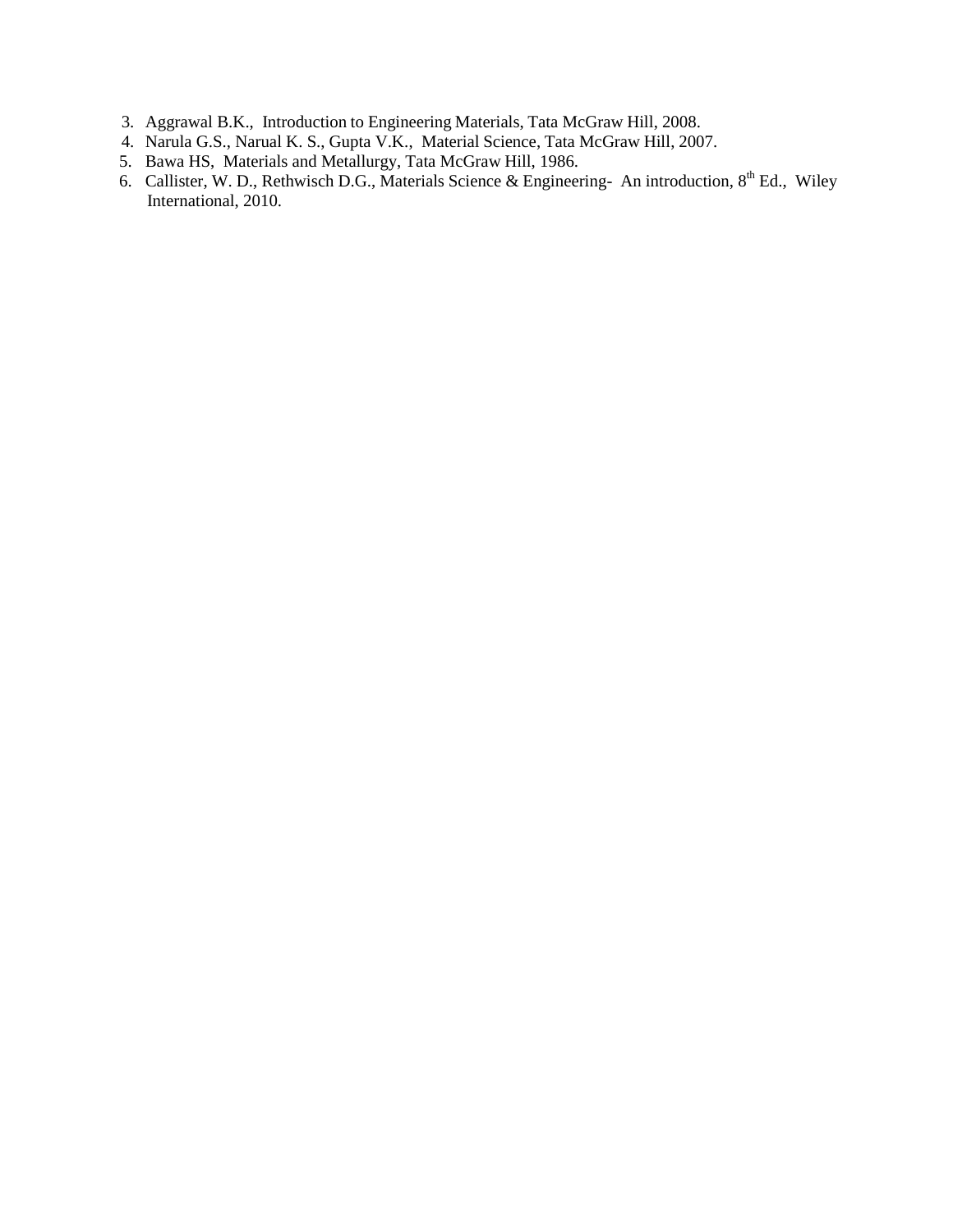#### **BTCH-605 TRANSPORT PHENOMENA**

| <b>External Marks:  60</b> |       | L T P |
|----------------------------|-------|-------|
| Internal Marks: 40         | 3 1 0 |       |
| Total Marks:      100      |       |       |

**Prerequisite:** The students should have studied Heat Transfer, Fluid Flow and Mass Transfer I, as a prerequisite to study this course

**Objective:** This course introduces the student to the rigorous formulation of transport problems using the conservation principles and flux expressions, and identifies the similarities and differences among the transport processes for momentum, heat and mass. The main focus of the course is on microscopic treatment of transport problems, with particular emphasis on proper use of dimensional analysis and scaling arguments.

#### **Review: (8 hrs)**

Transport of momentum, heat and mass by molecular motion-Newton's law of Viscosity, Fourier's law of heat conduction, Fick's law of diffusion.

#### **Transport properties: (10 hrs)**

Viscosity, thermal conductivity and mass diffusivity.

Emphasis on the analogy between momentum, heat and mass transfer with respect to transport mechanism and governing equations.

**Development of mathematical models of transfer process by shell momentum balance:**

Shell energy balance and shell mass balance for solving specific problems of transport of momentum, heat and mass in laminar flow or in solids in one dimension.

### **Development of general differential equations of fluid flow: (8 hrs)**

Heat transfer and mass transfer and their applications in solving one-dimensional steady state and unsteady state problems of momentum, heat and mass transfer.

## **Interphase transport: (5 hrs)**

Interphase transport of Momentum, heat and mass and dimensionless correlations for each one of them. **Transport Analysis: (5 hrs)**

Momentum, heat and mass transfer analysis and analogies

# **BOOKS RECOMMENDED:**

- 1. Bird R.B., Stewart, W.E. and Lightfoot, E.N., Transport Phenomena, 2<sup>nd</sup> Ed., John Wiley & Sons, 2005.
- 2. Geankoplis C.J., Transport Processes and Separation Process Principles (Includes Unit Operations), 4th Ed., Prentice Hall, 2003
- 3. Weity, J.R. Wilson, R.E. and Wicks, C.E., Fundamentals of Momentum Heat and Mass Transfer, 4<sup>th</sup>Ed., John Wiley & Sons.
- 4. Bennett.C.O. and Myres J.E., Momentum Heat and Mass Transfer,  $3<sup>rd</sup>$  Ed., McGraw Hill, 1982.

**(12 hrs)**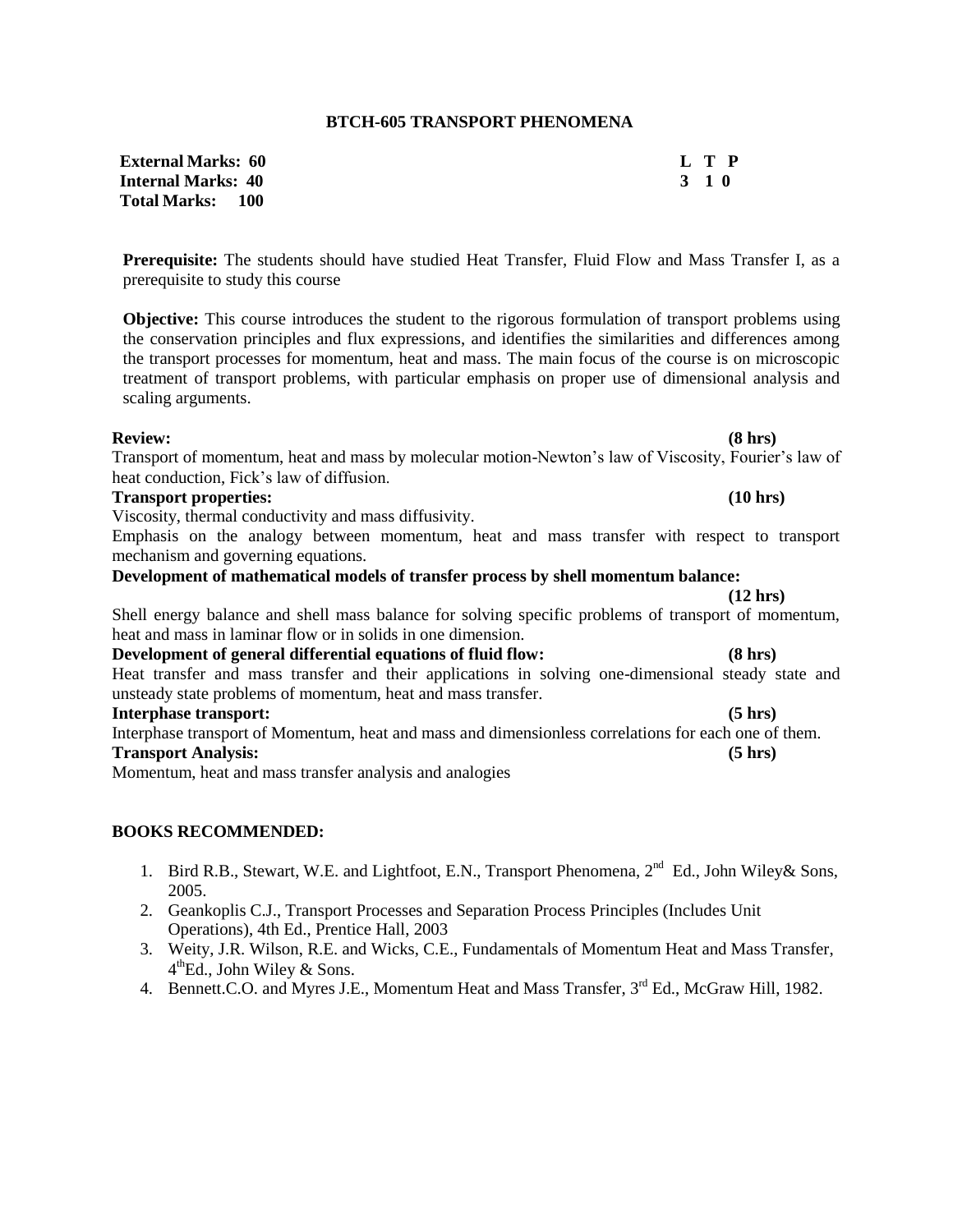## **BTCH-606 PROCESS INSTRUMENTATION, DYNAMICS & CONTROL LABORATORY**

**External Marks: 20 L T P Internal Marks: 30 Total Marks: 50**

- 1. Calibration of temperature, pressure, flow and composition measuring instruments.
- 2. Study of process dynamics of a liquid level tank
- 3. Study of process dynamics of interacting / non-interacting tank
- 4. Study of process dynamics of some processes.
- 5. Investigation of the operation of pneumatic and electronic controllers with proportional integral derivative action.
- 6. To determine the best setting of a controllers with controlling an actual process.
- 7. To solve first order or higher order differential equations with the help of an analog computer/ computer and to study control problems by simulation.
- 8. To control the level of liquid in the process tank using multi process trainer for different controller settings.
- 9. Study of control valve characteristics.
- 10. Study of Programmable Logic Control system.

## **BTCH-607 CHEMICAL PROCESS PLANT DESIGN-1**

| <b>External Marks: 20</b> |  | L T P |  |
|---------------------------|--|-------|--|
| <b>Internal Marks: 30</b> |  | 1 0 3 |  |
| Total Marks: 50           |  |       |  |

- 1. Selection, Preparation of specification sheet for a centrifugal pump
- 2. Design of piping and piping networks
- 3. Process design of gravity chambers
- 4. Process design of cyclones
- 5. Process Design of Shell and Tube Heat Exchanger
- 6. Process Design of Condensers
- 7. Process Design of Agitated vessels
- 8. Introduction to plate heat exchangers and its design
- 9. Specification sheet for Heat exchangers

The student is to appear in a viva-voce examination.

- 1. Coulson, Richardson & Sinnott R.K., Chemical Engineering Volume-6 an Introduction to Chemical Engineering Design, 4<sup>th</sup> Ed., Elseveir Butterworth Heinemann, 2005
- 2. Perry R.H., Green D. W., Chemical Engineers' Handbook,  $8<sup>th</sup>$  ed., Mc-Graw Hill, 2008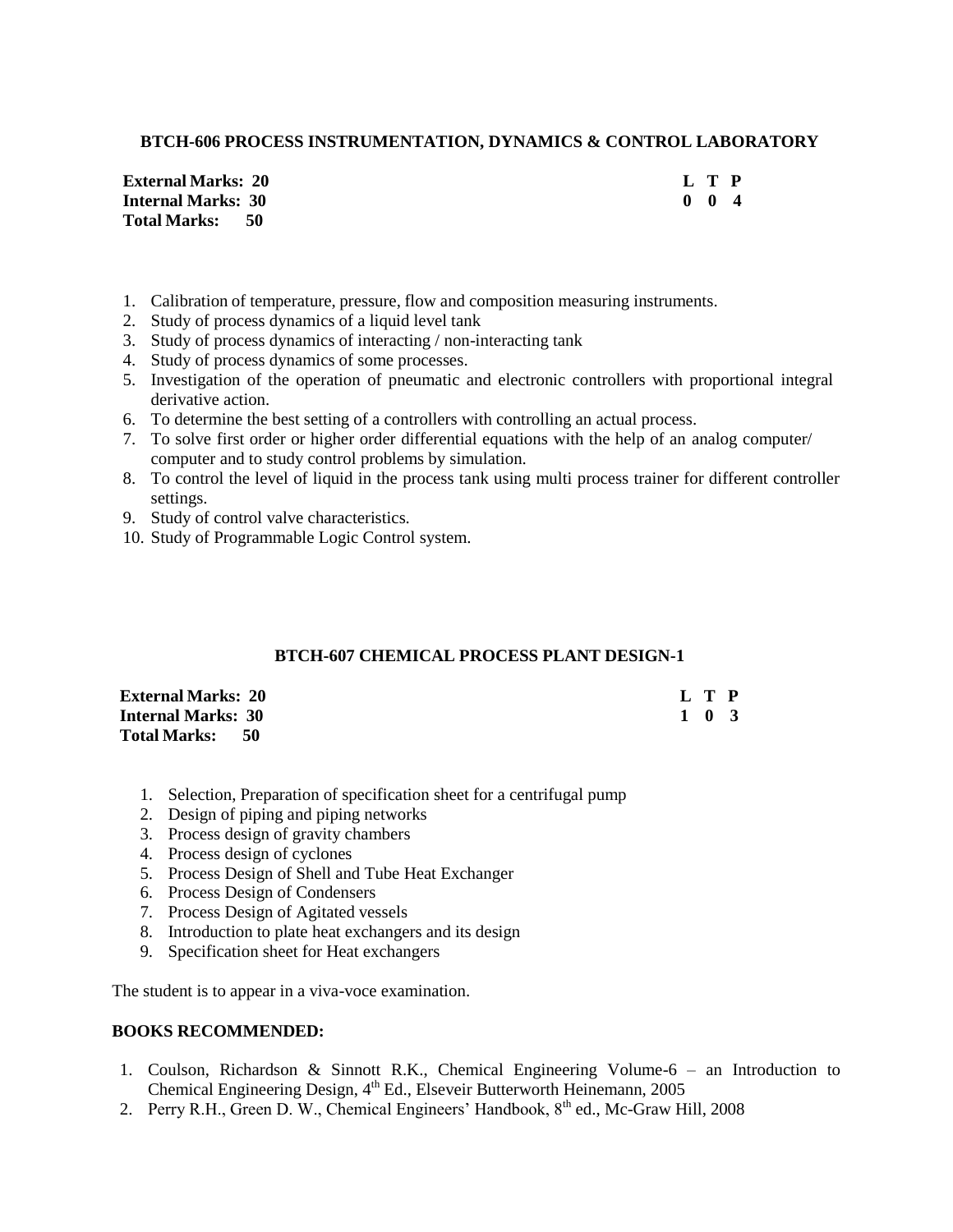- 3. Coker A.K., Ludwig's Applied Process Design in Chemical & Petrochemical Plants- Vol 1,  $4<sup>th</sup>$  Ed., Gulf Publication- Butterworth Heinemann, 2007
- 4. Ludwig E.E., Applied Process Design in Chemical & Petrochemical Plants- Vol 3, 3<sup>rd</sup> Ed., Gulf Publication- Butterworth Heinemann, 2001
- 5. Vilbrandt F.C., Dryden C. E., Chemical Engg. Plant Design, 4<sup>th</sup> Ed., McGraw Hill, 1959
- 6. Peters M.S., Timmerhaus K.D., Plant Design and Economics for Chemical Engg.,  $5<sup>th</sup>$  Ed., McGraw Hill, 2003
- 7. Molyneux F., Chemical Plant Design –I, Butterworth Heinemann, 1963

#### **BTCH-608 LITERATURE SURVEY & SEMINAR**

| <b>External Marks: 20</b> |  | L T P               |  |
|---------------------------|--|---------------------|--|
| <b>Internal Marks: 30</b> |  | $0 \quad 0 \quad 3$ |  |
| Total Marks: 50           |  |                     |  |

The students will be introduced to and made conversant with

- 1. Availability of literature, journals and patents
- 2. Concept of impact factor of journals
- 3. Presentation of bibliography and referencing of information

Each student will have to prepare and deliver a seminar based on literature survey and to attend the seminars, regularly. Depending on his/her performance in seminar he/she will be evaluated. Main aim is to develop presentation skills in the students.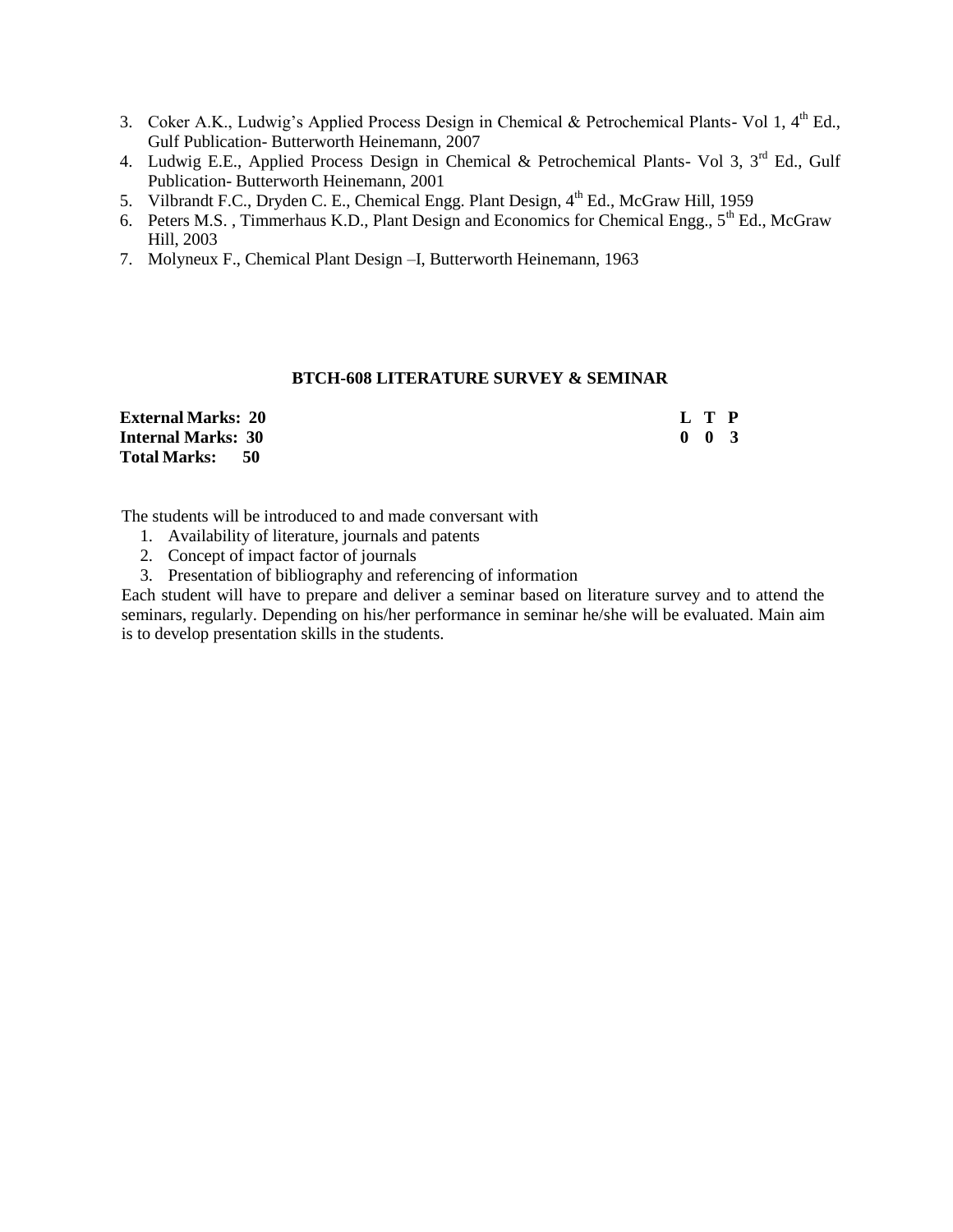# **7 th/ 8th Semester**

# **BTCH-702 INDUSTRIAL/ INSTITUTIONAL TRAINING**

**External Marks: 375 Internal Marks: 375 Total Marks: 750**

Each student will be required to submit a report after the completion of factory/ institutional training. The reports will be assessed by teachers in-charge of the training. The student has to appear in Viva-Voce examination.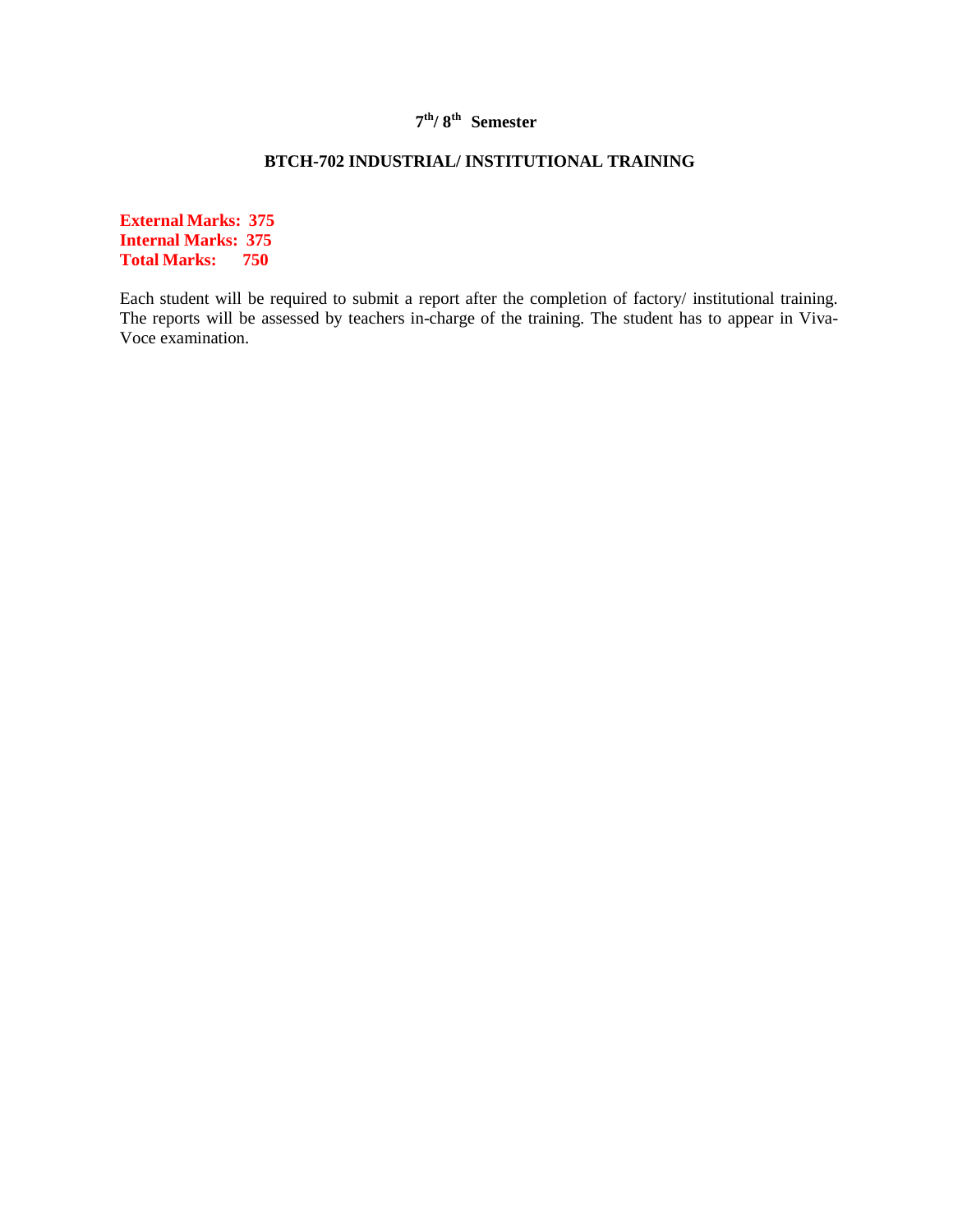### **8th Semester BTCH-801 CHEMICAL PROCESS SIMULATION**

| <b>External Marks: 60</b> | L T P |  |
|---------------------------|-------|--|
| Internal Marks: 40        | 3 1 0 |  |
| Total Marks: 100          |       |  |

**Prerequisite:** The students should have studied Numerical Methods in Chemical Engineering as a prerequisite to study this course

**Objective:** This course aims at developing the ability of the students in the mathematical treatment of chemical engineering processes. This course includes the concept of models, variables, parameters, parametric sensitivity and model formulation and their solution through simulation.

## **Introduction: (10 hrs)**

Concept of Dynamics, Variables and Degrees of freedom, Definition of mathematical model, lumped parameter model, distributed parameter model, uses of mathematical models, principles of formulation of models, parametric sensitivity.

## **Fundamental Laws: (8 hrs)**

Continuity equations, energy equations, equations of motion, transport equations, equations of state, equilibrium, chemical kinetics.

- **Mathematical Models of Chemical Engg. Systems: ( 24hrs)**
- 1. Model for Series of isothermal CSTRs
- 2. Model for an Isothermal/non-isothermal plug-flow reactor.
- 4. Model involving energy equation of heated tanks.
- 5. Model for a gas phase pressurized CSTR
- 6. Model for a Non isothermal CSTR
- 7. Model for a Single component vaporizer
- 8. Model for Multi component flash drum
- 9. Model for a Jacketed Batch reactor
- 10. Model for a Reactor along with Mass Transfer
- 11. Model for Ideal/ Non-ideal distillation column
- 12. Model for batch distillation column
- 14. Equilibrium-constant & titration curve models for PH systems
- 15. Lumped parameter model of a gas absorber
- 16. Lumped parameter model of a liquid-liquid extraction column
- 17. Model for Heat-exchangers
- 18. Model for a system of interacting & non-interacting tanks.
- 19. Model for Biochemical reactor.

# **Simulation: (6 hrs)**

Meaning of simulation; simulation strategy for simple isothermal CSTR, simple non-isothermal CSTR and simple isothermal batch reactor

- 1. Luyben W.L., Process Modelling and Simulation and Control for Chemical Engineers, McGraw Hill
- 2. Husain, Chemical Process Simulation, 1<sup>st</sup> edition, Wiley Eastern, 1986
- 3. Ramirez F. W., Computational Methods in Process Simulation, 2<sup>nd</sup> Ed., Butterworth Heinemann. 1998
- 4. Bequette B.W., Process Control: Modeling, Design and Simulation, Prentice Hall, 2003
- 5. Suryanarayana A., Chemical Instrumentation & Process Control, Khanna Pub.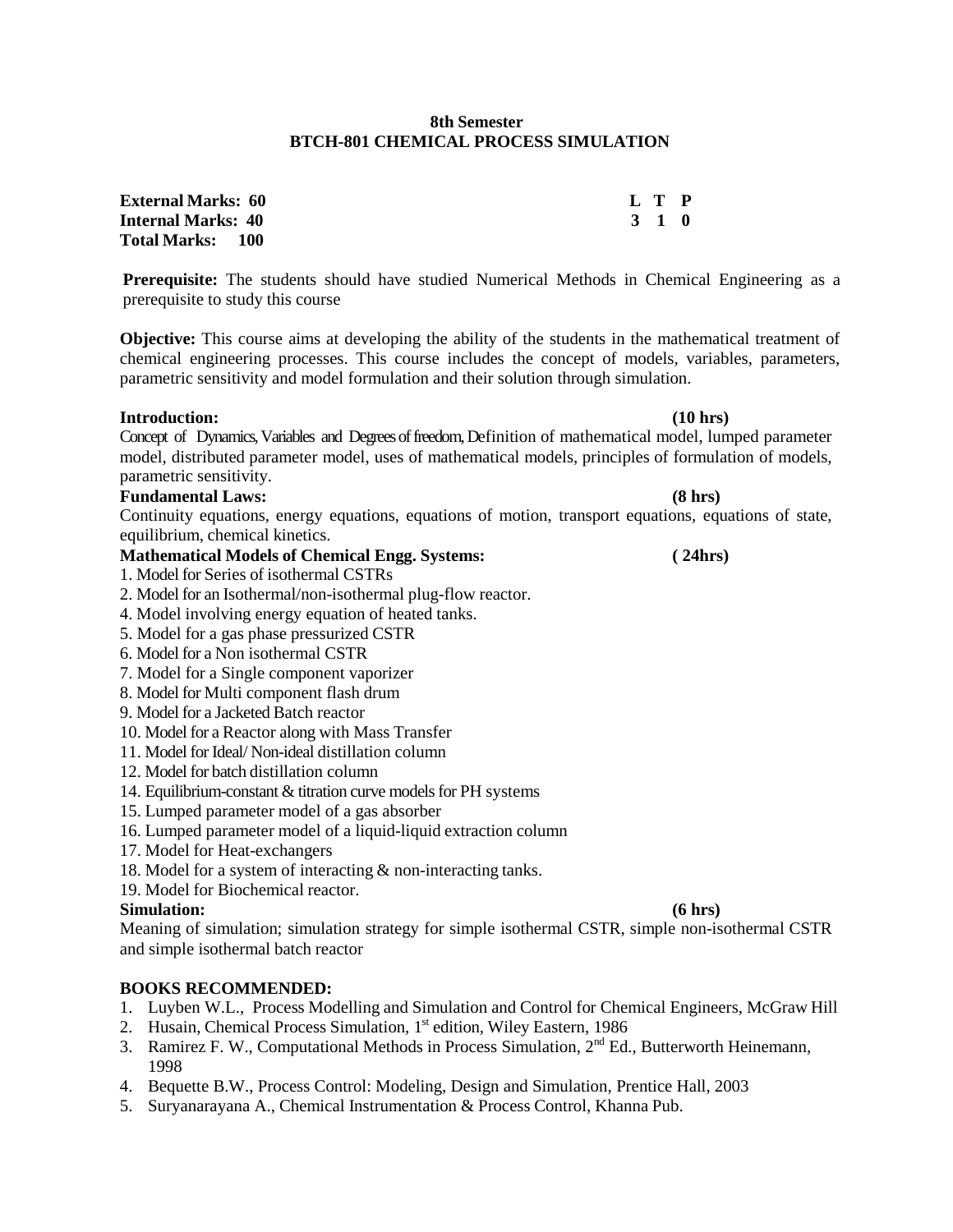### **BTCH-802 PROCESS ENGINEERING ECONOMICS**

**External Marks: 60 L T P Internal Marks: 40 3 1 0 Total Marks: 100**

**Objective:** The objective of this course is to enable the students to make an economic analysis of different technologies or operations based on understanding of various costs involved. A brief introduction to patents and IPRs is also included to give an insight to the students in this field.

## **Cost Estimation: (8 hrs)**

Factors affecting investment and production costs, Capital investments - fixed investments and working capital. Cost indices. Estimating equipment costs by scaling 6/10 factor rule. Methods for estimation capital investment. Estimation of total product cost. Different costs involved in the total product for a typical chemical process plant.

### **Balance sheet and income statement: (6 hrs)**

Concept of Gross Profit, Net Profit, Return on Investment, Current Ratio, Quick Ratio, Debt-equity ratio **Interest and investment costs: (6 hrs)**

Simple and compound interest, Nominal and effective rates of interest. Continuous interest, Annuity, Perpetuity and capitalized costs.

## **Taxes and Insurance: (4 hrs)**

Types of taxes and tax returns, types of insurance and legal responsibility.

### **Depreciation: (6 hrs)**

Types of depreciation, service life, salvage value, present value and methods of determining depreciation, single unit and group depreciation.

### **Profitability: (8 hrs)**

Alternative Investments and Replacements: Mathematical methods of profitability evaluation, Cash flow diagrams, Determination of acceptable investments alternative when an investment must be made and analysis with small increment investment, replacement, Break even analysis.

### **Optimum Design: (3 hrs)**

Procedure with one variable, Optimum reflux ratio in distillation and optimum pipe diameter.

### **IPR and Patent Systems (7 hrs)**

Intellectual property, IPRs and its types, Patent claims, legal decision making process and ownership of tangible and intellectual property. Indian patent system, current IPR laws and legislations in India for IPR

Documents required for filing patent, infringement of patents and remedies

- 1. Peters M.S., Timmerhaus K.D., Plant Design and Economics for Chemical Engg., 5<sup>th</sup> Ed., Tata McGraw Hill, 2005
- 2. Ulrich, G.D., A Guide to Chemical Engineering Process Design and Economics, John Wiley, 1984
- 3. Guthrie, K.M., Process Plant Estimating, Evaluation and Control, Craftsman Solano Beach, Calif,
- 4. Couper James R, Process Engineering Economics, Marcel Dekker, NY, 2003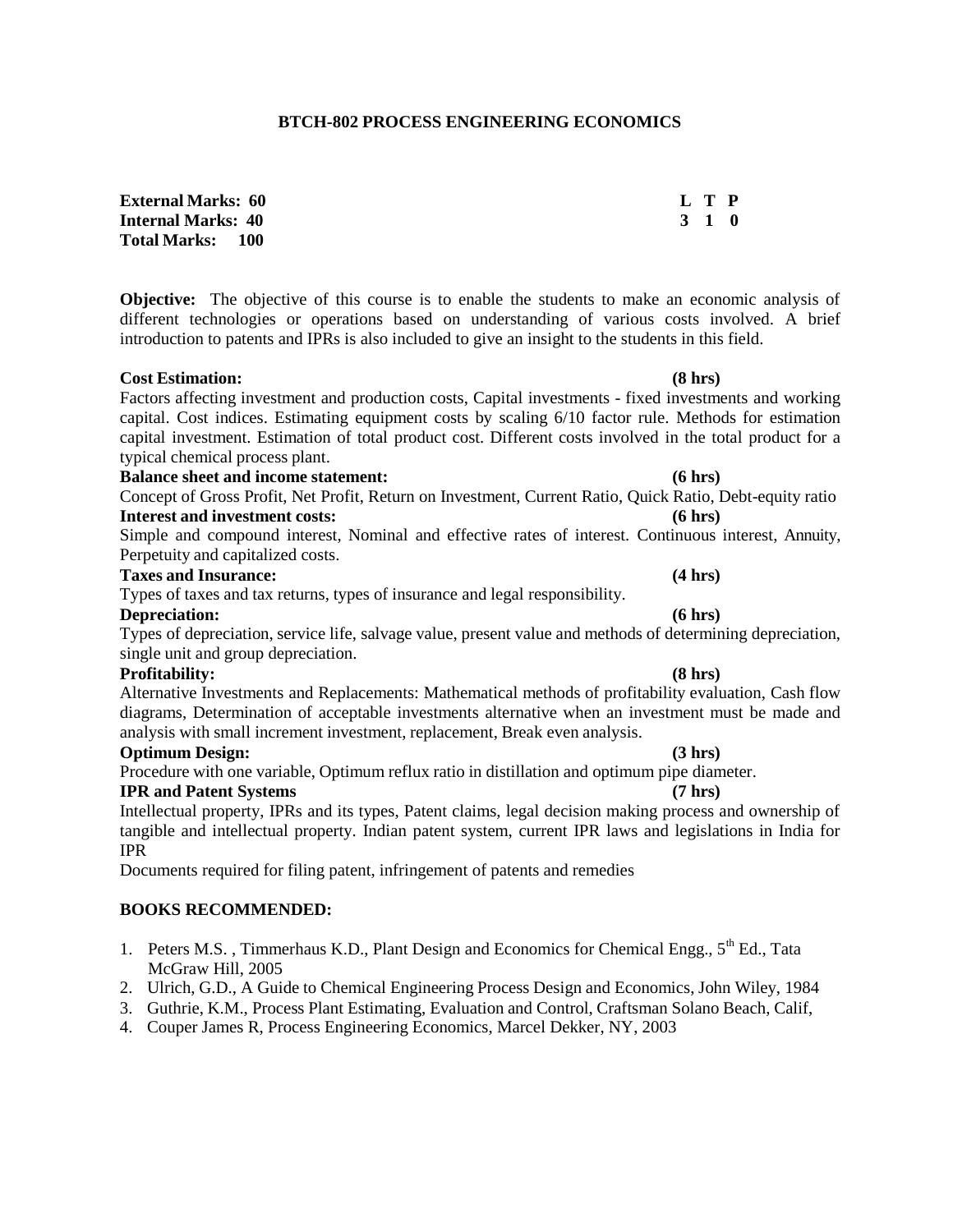## **BTCH-803 SAFETY IN CHEMICAL PLANTS**

| <b>External Marks:  60</b> |       | L T P |  |
|----------------------------|-------|-------|--|
| Internal Marks: 40         | 3 1 0 |       |  |
| Total Marks:      100      |       |       |  |

**Objective:** The course will provide an overview of Process Safety in the Chemical Industry, focusing on the nature of chemical plant accidents, their causes, and steps to eliminate them, with emphasis on inherently safe designs. The students are expected to have active participation through case studies of disasters in the past.

| <b>Introduction</b>                                                                                               | (10 hrs)          |
|-------------------------------------------------------------------------------------------------------------------|-------------------|
| Concept of Loss prevention, acceptable risks, accident and loss statistics, nature of accident process,           |                   |
| inherent safety.                                                                                                  |                   |
| Toxicology: Dose versus response, toxicants entry route, models for dose and response curves, TLV and             |                   |
| PEL                                                                                                               |                   |
| <i>Industrial Hygiene:</i> Identification, Material safety data sheets, Industrial hygiene evaluation and control |                   |
| <b>Basics of Fires and Explosion</b>                                                                              | $(8 \text{ hrs})$ |
| Fire triangle, definitions, flammability characteristics of liquid and vapours, LOC and inerting, types of        |                   |
| explosions, Designs for fire prevention                                                                           |                   |
| <b>Hazard identification</b>                                                                                      | (6 hrs)           |
| Hazard survey, checklist, HAZOP, safety reviews, what if analysis                                                 |                   |
| <b>Risk Assessment</b>                                                                                            | (8 hrs)           |
| Probability theory, event tree, fault tree, QRA and LOPA, Dow's fire and explosion index, Mond's index,           |                   |
| Dow's Chemical release model                                                                                      |                   |
| <b>Accident Investigations</b>                                                                                    | (4 hrs)           |
| Case Histories                                                                                                    |                   |
| Bhopal gas tragedy, Flixborough disaster, Pasadena accident, IOCL disaster, nuclear disaster in Japan in          |                   |
| 2011.                                                                                                             |                   |

- 1. Crowl D.A., Louvar J.F., Chemical Process Safety: Fundamentals with Applications, 3rd Ed., Prentice Hall, 2011
- 2. Coulson, Richardson & Sinnott R.K., Chemical Engineering Volume-6 an Introduction to Chemical Engineering Design, 4<sup>th</sup> Ed., Elseveir Butterworth Heinemann, 2005
- 3. Dow Chemical Company, Dow's Chemical Exposure Index Guide, 1993
- 4. Lees F P , Loss Prevention in Process Industries, 2nd ed, Butterworth, London, 1996
- 5. Wells G L, Safety in Process Plant Design, George Godwin ltd., New York, 1980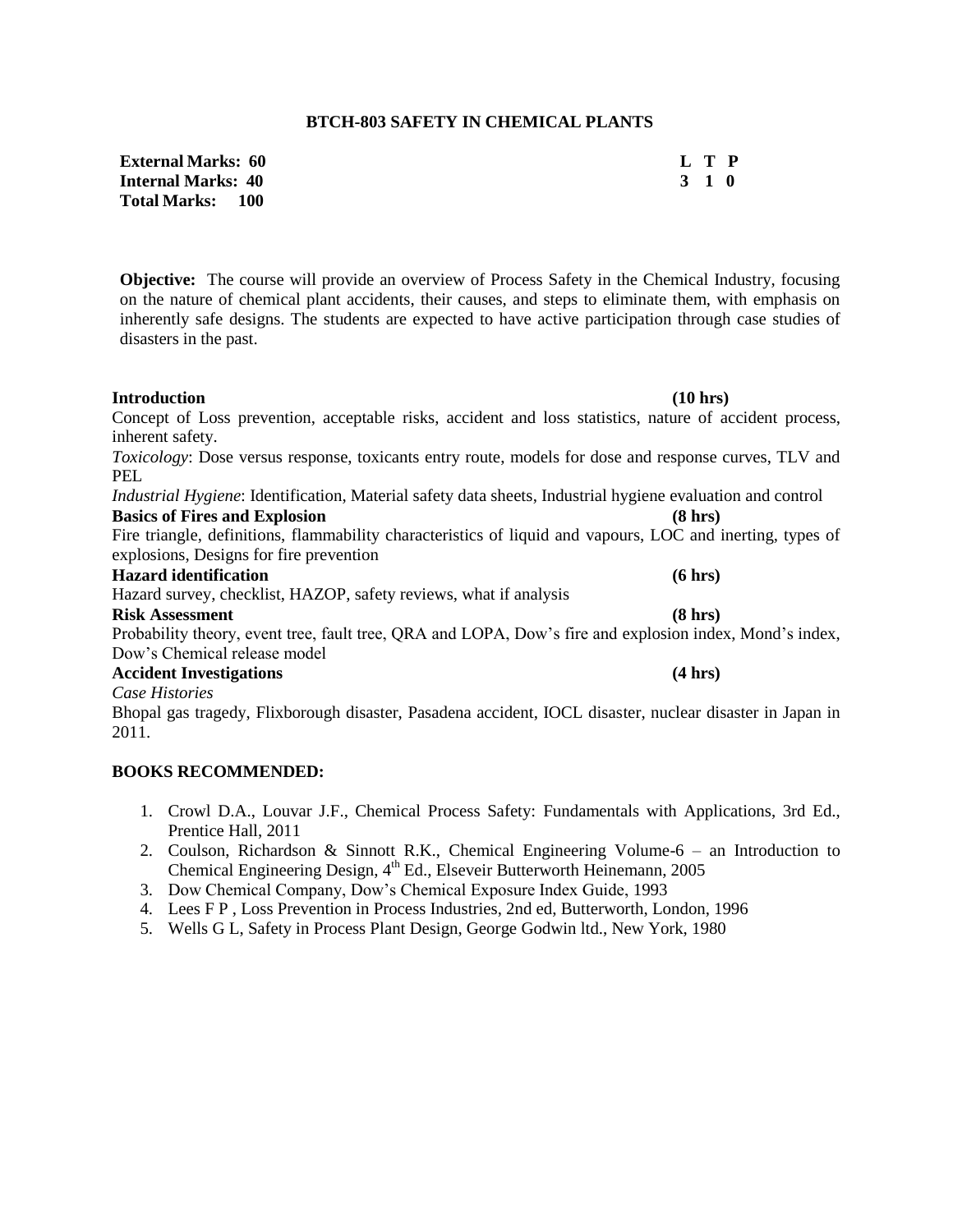## **BTCH-804 PROCESS EQUIPMENT DESIGN**

| <b>External Marks: 20</b> | L T P                      |
|---------------------------|----------------------------|
| <b>Internal Marks: 30</b> | 0 <sub>0<sub>3</sub></sub> |
| <b>Total Marks: 50</b>    |                            |

**Prerequisite:** The students should have studied Strength of Materials as a prerequisite to study this course

- 1. Mechanical Design of Process Equipment: Introduction, Classification of pressure vessels, pressure vessel codes and standards, Fundamental Principles and equations review
- 2. Design Considerations: Design Pressure, Design Temperature, Materials of construction, Weld joint efficiency, corrosion allowance, Design loads.
- 3. Design of thin walled vessels under Internal Pressure: Cylindrical and spherical vessels
- 4. Design of heads and closures design of flat head, conical head, dished heads, hemispherical and elliptical heads
- 5. Design of thick walled vessels under Internal Pressure
- 6. Design of Vessels subject to External Pressure: Cylindrical & spherical vessels, Stiffening rings, vessel heads
- 7. Design of vessels under combined loading: Dead Weight, wind load
- 8. Design of supports: Skirt support, lug support

The examination shall include a viva-voce examination based on the design report.

- 1. Brownell L.E. and Young E. H., Process Equipment Design, Wiley Interscience, 1959.
- 2. Bhattacharya, R.C., An Introduction to Chemical Equipment Design- Mechanical Aspects, <sup>1st</sup> Ed., CBS Publication, 1985
- 3. Mahajani V.V., Umarji S.B., Joshi's Process Equipment Design, 4<sup>th</sup> Ed., Macmillan Indian Ltd., 2009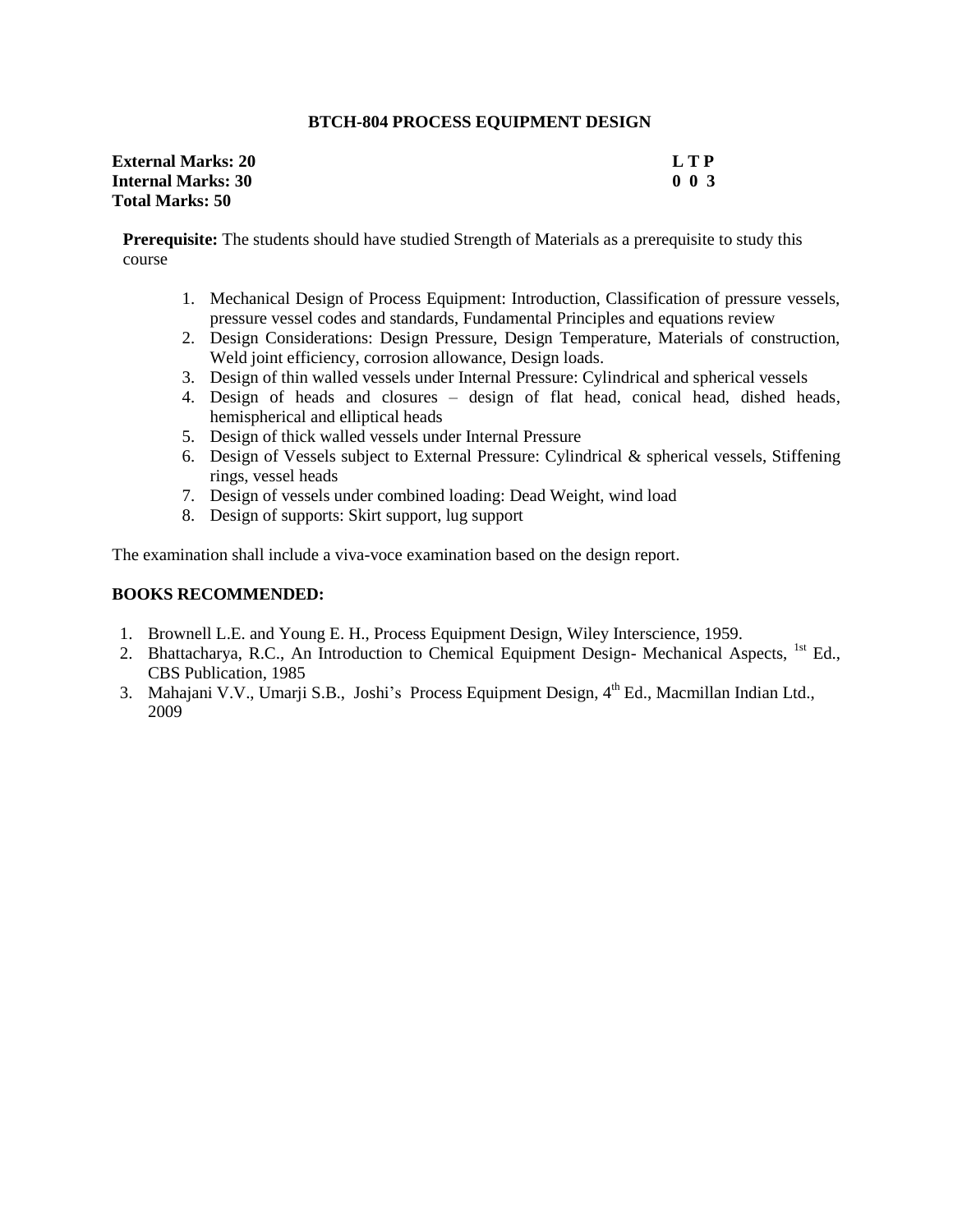## **BTCH–805 PROCESS OPTIMIZATION & SIMULATION LABORATORY**

| <b>External Marks: 20</b> |  | L T P               |  |
|---------------------------|--|---------------------|--|
| Internal Marks: 30        |  | $0 \quad 0 \quad 3$ |  |
| Total Marks: 50           |  |                     |  |

- 1. Application of Bounding Phase Method.
- 2. Application of Fibonacci search method.
- 3. Application of Golden Section Search Method.
- 4. Application of Newton-Raphson method
- 5. Application of Secant Method.
- 6. Application of Root Finding Technique.
- 7. Application of Evolutionary Method.
- 8. Application of Steepest Descent Method.
- 9. Application of Marquardt's method.
- 10. Application of Penalty Function Method.
- 11. Simulation for calculation of Bubble point & Dew point of mixtures.
- 12. Program involving Simulation of Gravity Flow tank using C++.
- 13. Program involving Simulation of isothermal CSTR using C++.
- 14. Program involving Simulation of non- isothermal CSTR using C++.
- 15. Program involving Simulation of isothermal batch reactor using C++.
- 16. Program involving Simulation of non isothermal batch reactor using C++.
- 17. Program involving Simulation of isothermal of distillation column using C++.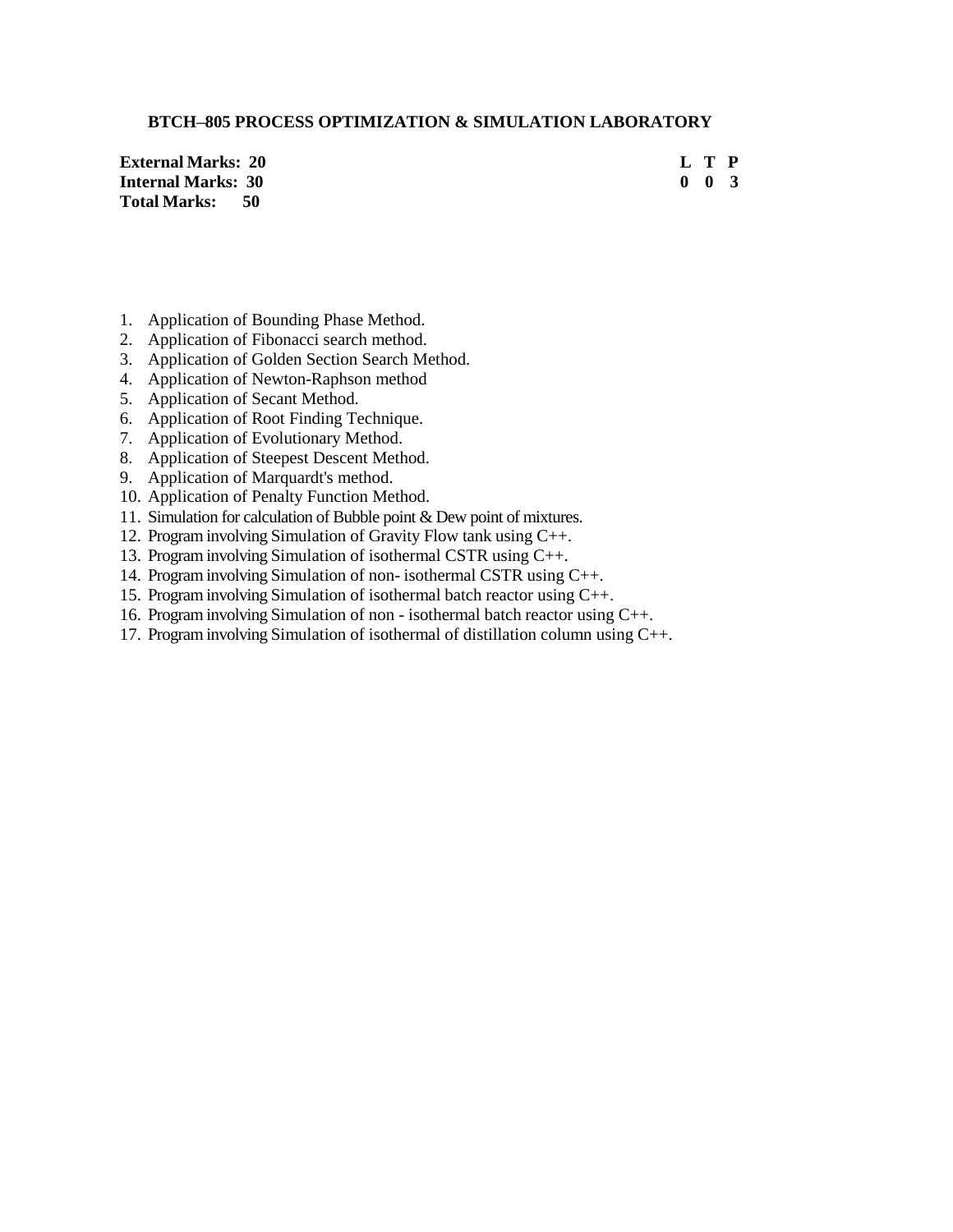## **BTCH-806 CHEMICAL PROCESS PLANT DESIGN –II**

| <b>External Marks: 20</b> |  | L T P |  |
|---------------------------|--|-------|--|
| <b>Internal Marks: 30</b> |  | 1 0 3 |  |
| Total Marks: 50           |  |       |  |

- 1. Design of Sieve Tray Column and column internals
- 2. Design of Bubble Cap Column and column internals
- 3. Design of Packed Column and column internals
- 4. Specification sheet for fractionating column
- 5. Design of Homogeneous Reactors
- 6. Design of Heterogeneous reactors Fixed bed
- 7. Design of Heterogeneous reactors fluidised bed
- 8. Types of Flow Sheets
- 9. Overview of plant layout

The student is to appear in a viva-voce examination based on design report.

- 1. Coulson, Richardson & Sinnott R.K., Chemical Engineering Volume-6 an Introduction to Chemical Engineering Design, 4<sup>th</sup> Ed., Elseveir Butterworth Heinemann, 2005
- 2. Perry R.H., Green D. W., Chemical Engineers' Handbook, 8<sup>th</sup> ed., Mc-Graw Hill, 2008
- 3. Coker A.K., Ludwig's Applied Process Design in Chemical & Petrochemical Plants- Vol 1, 4<sup>th</sup> Ed., Gulf Publication- Butterworth Heinemann, 2007
- 4. Siddiqui S., Ludwig's Applied Process Design in Chemical & Petrochemical Plants Volume 2, 4<sup>th</sup> Ed., Gulf Publication, 2010
- 5. Ludwig E.E., Applied Process Design in Chemical & Petrochemical Plants- Vol 3, 3<sup>rd</sup> Ed., Gulf Publication- Butterworth Heinemann, 2001
- 6. Vilbrandt F.C., Dryden C. E., Chemical Engg. Plant Design, 4<sup>th</sup> Ed., McGraw Hill, 1959
- 7. Peters M.S., Timmerhaus K.D., Plant Design and Economics for Chemical Engg., 5<sup>th</sup> Ed., McGraw Hill, 2003
- 8. Molyneux F., Chemical Plant Design –I, Butterworth Heinemann, 1963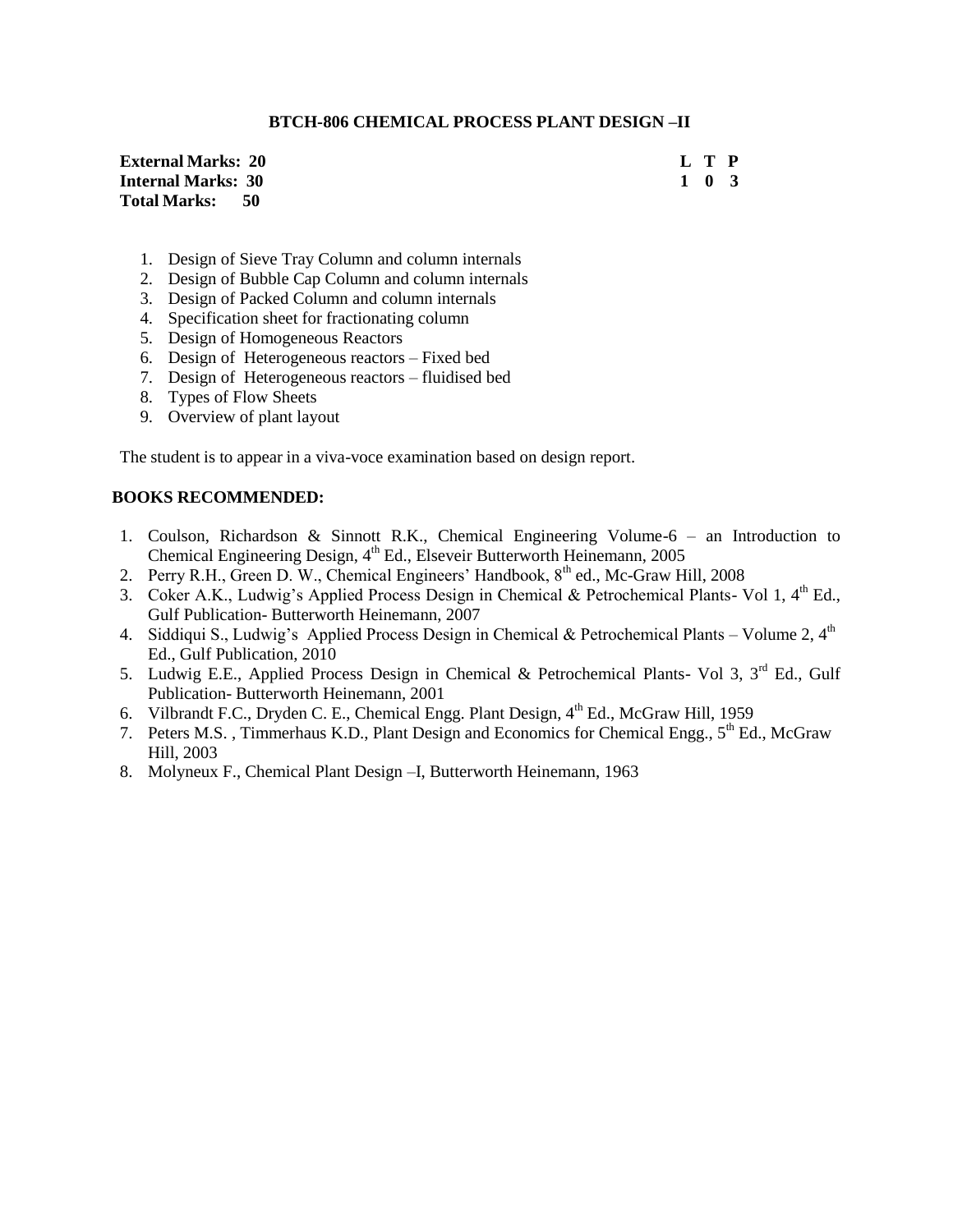## **BTCH-807 PROJECT**

# **External Marks:** 40 **L T P**<br> **Internal Marks:** 60 **D** 0 6 **Internal Marks: 60 Total Marks: 100**

Each student is required to submit 3 bound type written copies of a project report on a proposed research oriented work :- either theoretical or practical (e.g design of sophisticated process plant, modelling & simulation of sophisticated chemical process, optimization of sophisticated of chemical process, chemical process experimentation & data analysis)

The object is to test the ability of the student to incorporate his entire knowledge of chemical engineering principles, to judge his knowledge, originality and capacity for application of laboratory data in designing chemical plants and to determine the level of his proficiency at the end of the course.

The student is to appear in a Viva-Voce Examination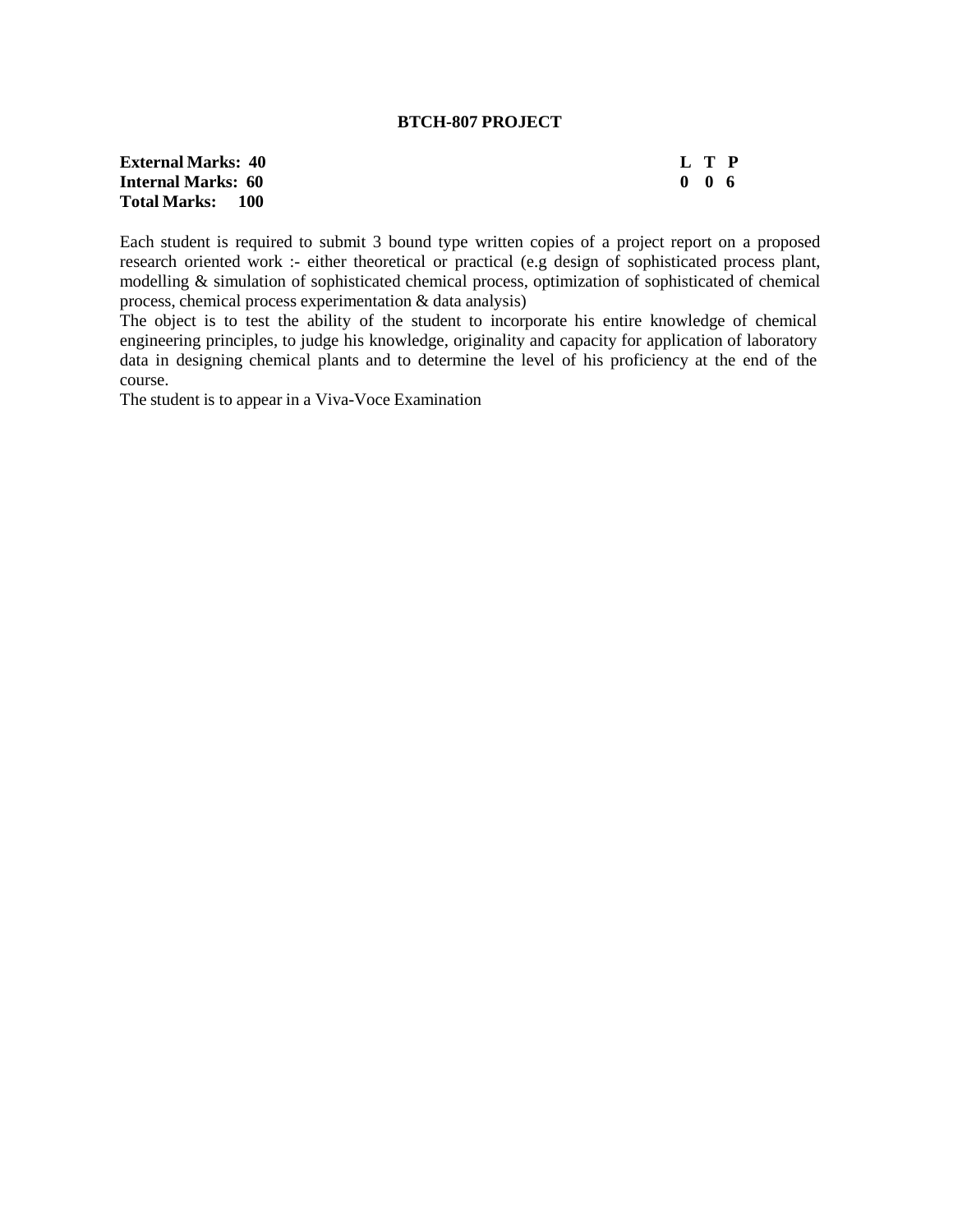# **ELECTIVE - I**

## **BTCH-521 POLYMER SCIENCE & ENGINEERING**

| <b>External Marks: 60</b> | L T P |  |
|---------------------------|-------|--|
| <b>Internal Marks: 40</b> | 3 1 0 |  |
| Total Marks: 100          |       |  |

**Objective:** The course will provide an overview of Polymers, focusing on the various types of polymers, polymerization processes, their properties and characterization.

## **Introduction to Polymers**:

Classification of polymers, polymerization process, Kinetics of step growth and chain growth polymerization, polymerization techniques: Bulk, Solution, Suspension and Emulsion Polymerisation.

## **Molecular weight & Size of Polymers**:

Number average and weight average molecular weight, significance of molecular weight, determination of molecular weight, viscosity method, osmotic pressure, light scattering method, gel permeation chromatography method.

## **Polymer properties & their testing**:

Glass transition temperature and associated properties, Tensile strength & impact strength and their determination, softening point, heat distortion dielectric and power factor.

# **Synthesis & Properties of Commercial Polymers**:

Manufacture, processing and properties of resins and fibre forming polymers such as phenol formaldehyde, epoxy resins and silicon polymers, LDPE, HDPE, polypropylene, polyvinyl chloride, polystyrene, polyurethane and polyamides.

## **Introduction to Rubber & Elastomers**

Natural & synthetic rubber, Buna S, Buna N, Butyl rubber, neoprene, thiokols, , polyurethane, Fillers, accelerators, activators, antioxidants & other additives, mastication & compounding, vulcanization theory & technology.

# **Polymer Degradation**:

Thermal, Mechanical and by ultrasonic waves, photo degradation, heat energy radiation, oxidation and hydrolysis.

# **Polymer Reactor Design**:

Meaning, general design procedure. Detailed Design of ideal batch reactor for the production of Phenolformaldehyde (novolac) starting from phenol & formaldehyde as raw materials.

- 1. Gowariker V.L., Viswanathan N.V. and Sreedhar J., , Polymer Science, 1<sup>st</sup> Ed., New Age International
- 2. Ghosh P., Polymer Science & Technology of Plastics & Rubber,  $3^{rd}$  edition, Tata McGraw Hill New Delhi, 2010
- 3. Billmeyer F.W., Text Book of Polymer Science, 3<sup>rd</sup> edition, John Wiley,
- 4. Sinha R., Outlines of Polymer Technology Manufacture of Polymers, PHI
- 5. Kumar A., Gupta R.K., Fundamentals of Polymers, McGraw Hill, 1998.
- 6. Kumar A., Gupta R.K. , Fundamentals of Polymer Science and Engineering, Tata McGraw Hill New Delhi, 1978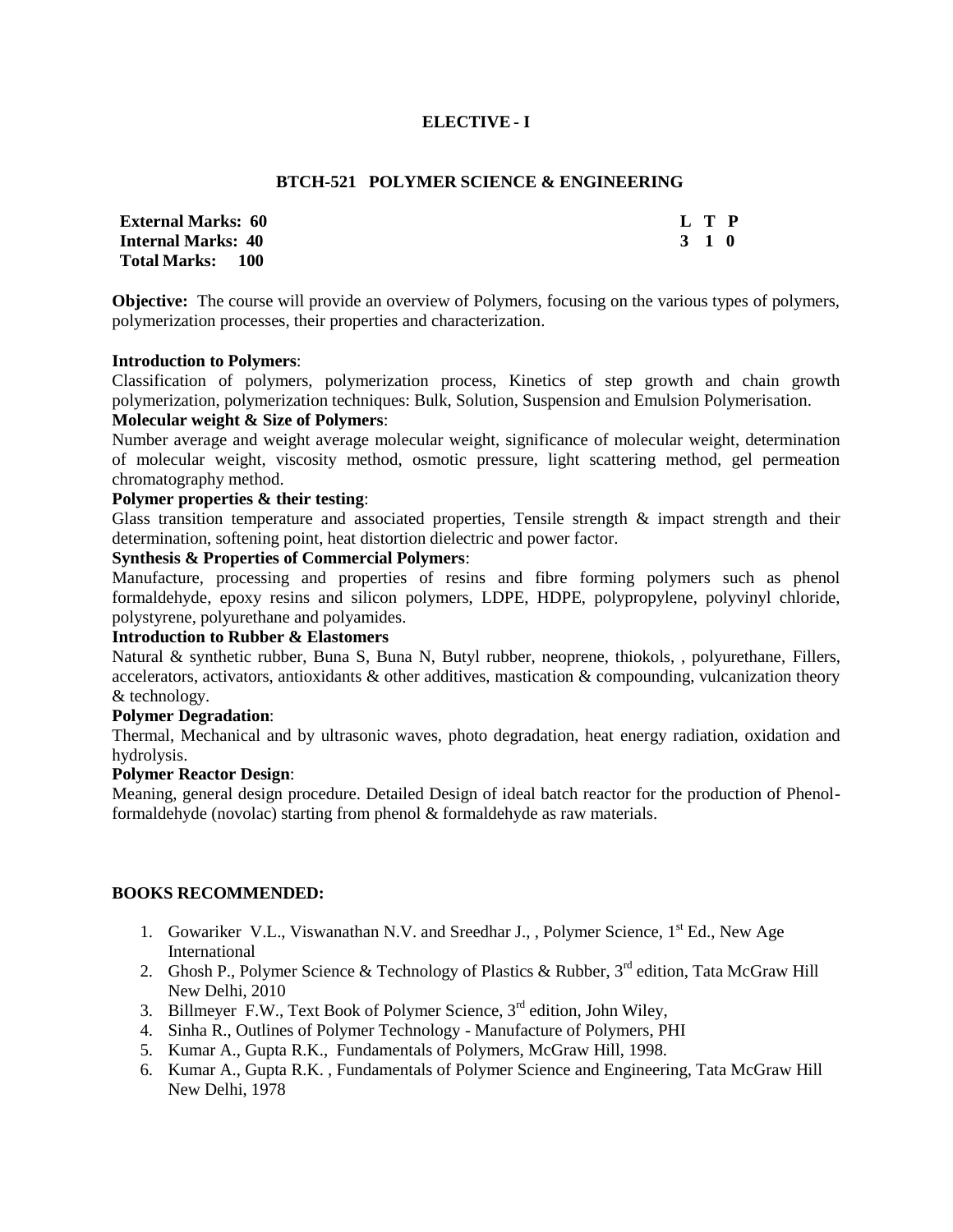## **BTCH-522 ENZYME TECHNOLOGY**

| <b>External Marks: 60</b> | L T P |  |
|---------------------------|-------|--|
| <b>Internal Marks: 40</b> | 3 1 0 |  |
| Total Marks: 100          |       |  |

**Objective:** The course is aimed at enabling the students to understand the enzymatic reactions, their importance and the various fundamentals involved in enzymatic reactions.

### **Kinetics and Mechanism of Enzyme Action**

Nature and function of enzyme., classification of enzymes; quantification of enzyme activity and specific activity.

Estimation of Michaelis Menten parameters, Effect of pH and temperature on enzyme activity, kinetics of inhibition. Modeling of rate equations for single and multiple substrate reactions.

#### **Immobilised Enzyme Reactions**

Techniques of enzyme immobilisation-matrix entrapment, ionic and cross linking, column packing; Analysis of mass transfer effects of kinetics of immobilised enzyme reactions; Analysis of Film and Pore Diffusion Effects on Kinetics of immobilized enzyme reactions; calculation of Effectiveness Factors of immobilized enzyme systems; Bioconversion studies with immobilized enzyme packed -bed reactors**.** 

# **Mass transfer Effects in Immobilised Enzyme Systems**

Analysis of film and Pore diffusion Effects on kinetics of immobilised enzyme reactions; Formulation of dimensionless groups and calculation of Effectiveness Factors

Reactor design and analysis for immobilized enzyme reactors

### Applications of Enzymes

Extraction of commercially important enzymes from natural sources; Commercial applications of enzymes in food, pharmaceutical and other industries; enzymes for diagnostic applications. Industrial production of enzymes. Use of enzymes in analysis-types of sensing-gadgetry and methods.

Case studies on application - chiral conversion, esterification etc.,

# **Enzyme Biosensors**

Applications of enzymes in analysis; Design of enzyme electrodes and case studies on their application as biosensors in industry, healthcare and environment.

- 1. Blanch, H.W., Clark, D.S., Biochemical Engineering, 1<sup>st</sup> Ed., Marcel Dekker, 1997
- 2. Lee, James M. Biochemical Engineering, PHI, USA,2009
- 3. Bailey J.E. & Ollis, D.F., Biochemical Engineering Fundamentals,  $2^{nd}$  Ed., McGraw Hill, 1986
- 4. Wiseman, Alan, Hand book of Enzyme Biotechnology, Ellis Harwood, 1995.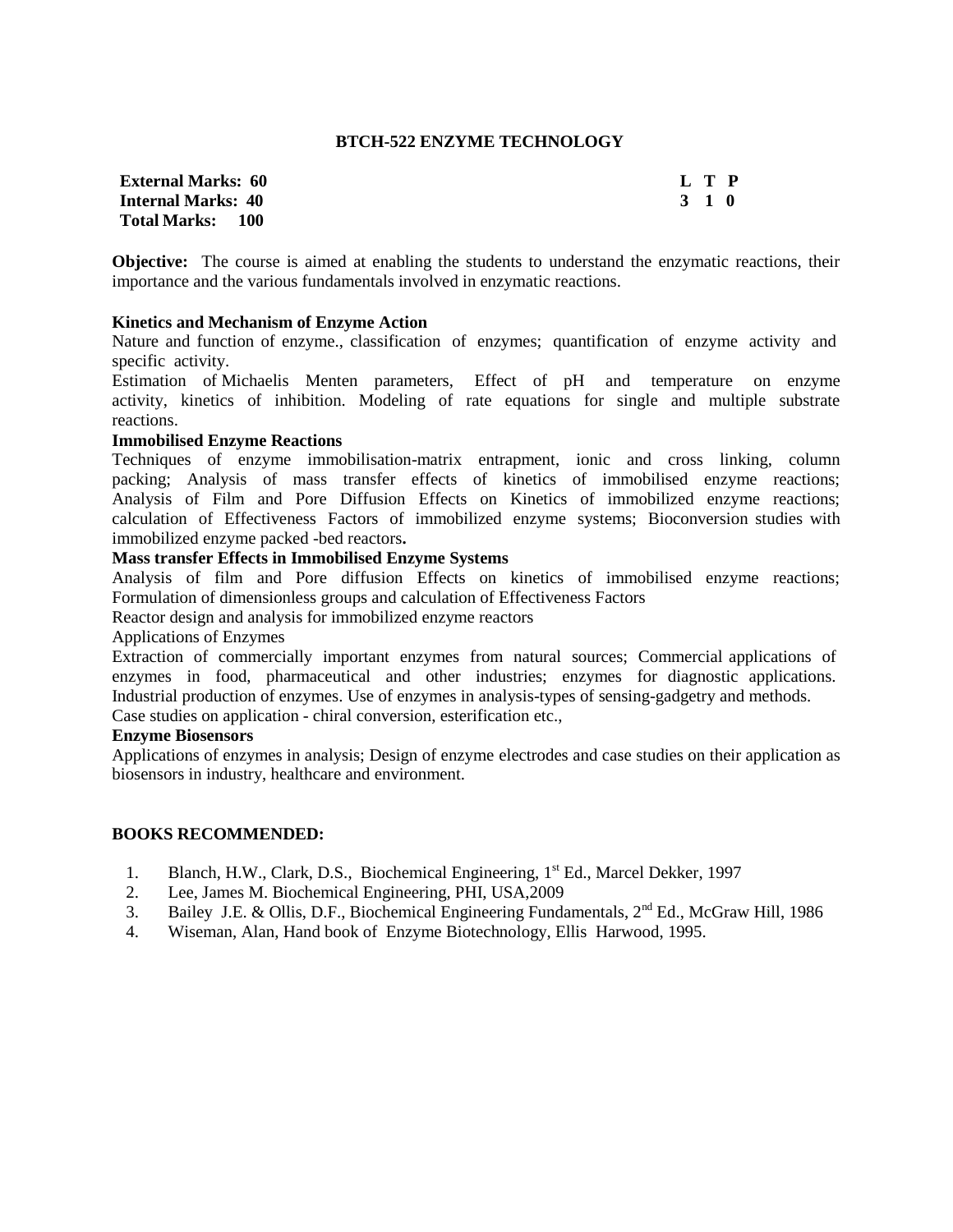## **BTCH-523 FLUIDIZATION ENGINEERING**

| <b>External Marks: 60</b> | L T P |  |
|---------------------------|-------|--|
| Internal Marks: 40        | 3 1 0 |  |
| <b>Total Marks: 100</b>   |       |  |

**Objective:** The aim of this course is to present to the students, the importance of fluidization and the fundamental principles involved in fluidization engineering.

## **Introduction and applications**

Introduction to fluidised bed systems, Fundamentals of fluidisation, Industrial applications of fluidised beds - Physical operations. Synthesis reactions, cracking and reforming of hydrocarbons, Gasification, Carbonisation, Gas-solid reactions, calcining and clinkering.

### **Behaviour of Fluidised beds**

Gross behaviour of fluidised beds, Minimum and terminal velocities in fluidised beds, Types of fluidisation.

Design of distributors, Voidage in fluidised beds, TDH, variation in size distribution with height, viscosity and fluidity of fluidised beds, Power consumption.

Analysis of bubble and emulsion Phase: Davidson's model, Frequency measurements, bubbles in ordinary bubbling bed model for bubble phase.

Emulsion phase: Experimental findings, Turnover rate of solids. Bubbling bed model for emulsion phase Interchange coefficients.

## **Flow pattern of Gas and heat & mass transfer in Fluidised beds**

Flow pattern of gas through fluidised beds, Experimental findings, The bubbling bed model for gas interchange, Interpretation of Gas mixing data

Heat and Mass Transfer between fluid and solid: Experiment findings on Heat and Mass Transfer, Heat and mass transfer rates from bubbling bed model.

*Heat transfer between Fluidised beds and surface-* Experiment finding theories of bed heat transfer, comparison of theories.

### **Entrainment & Elutriation**

Entrainment of or above TDH, model for Entrainment and application of the entrainment model to elutriation.

High velocity fluidized beds, Circulating fluidized beds, Design of fluidized bed reactors.

# **BOOKS RECOMMENDED:**

1. Kunii D. & Levenspiel O., Fluidization Engineering, 2<sup>nd</sup> Ed., Butterworth Heinemann, 1991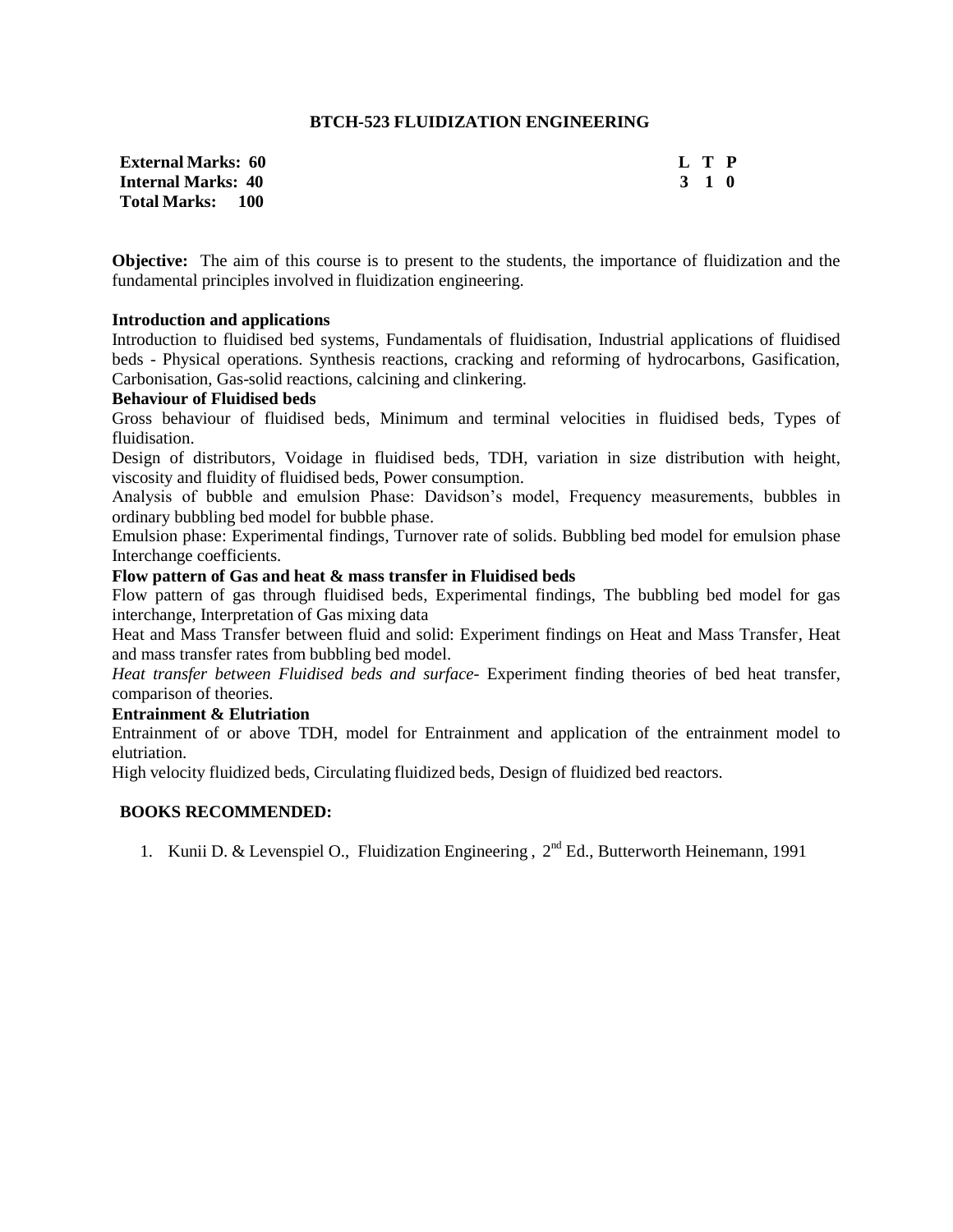### **BTCH-524 NANO-TECHNOLOGY**

| <b>External Marks:  60</b> | L T P |  |
|----------------------------|-------|--|
| <b>Internal Marks: 40</b>  | 3 1 0 |  |
| Total Marks: 100           |       |  |

**Objective:** The course will provide an overview of Nano materials, their characterization, usage and use in biomaterials.

### **Introduction** :

Terminologies, History & Scope

## **Characterization & Fabrication**:

Contemporary Characterization Methods, top down & Bottom up Fabrication, Solution based Synthesis of Nanoparticles, Vapour Phase Synthesis & Synthesis with framework, Nanolithography, Dip Pen Lithography. Artificially Layered Materials: Quantum Well, Quantum Dots, Super lattices & Layered Structures.

#### **Self Assembly**:

Supramolecular & dimension Control in Nanostructure, thermodynamics and coded self assembly.

## **Biomaterials:**

DNA & Nanomaterials, Bioanocomposites, Biometrics, molecular motor.

Nanoelectronics and Molecular Computing: Molecular wires, Nanowires, Nanotubes, Molecular switch, Molecular logic gates and molecular storage devices, DNA Computing Quantum Computing.

- 1. Poole C.P., Owens F.J., Introduction to Nanotechnology, Wiley, 2003.
- 2. Understanding Nanotechnology, Scientific American 2002.
- 3. Ratner M & Ratner D, Nanotechnology : A Gentle Introduction To The Next Big Idea, Prentice Hall, 2003
- 4. Wildon M., Kannagara K., Smith G, Simmons M. & Raguse B, Nanotechnology, CRC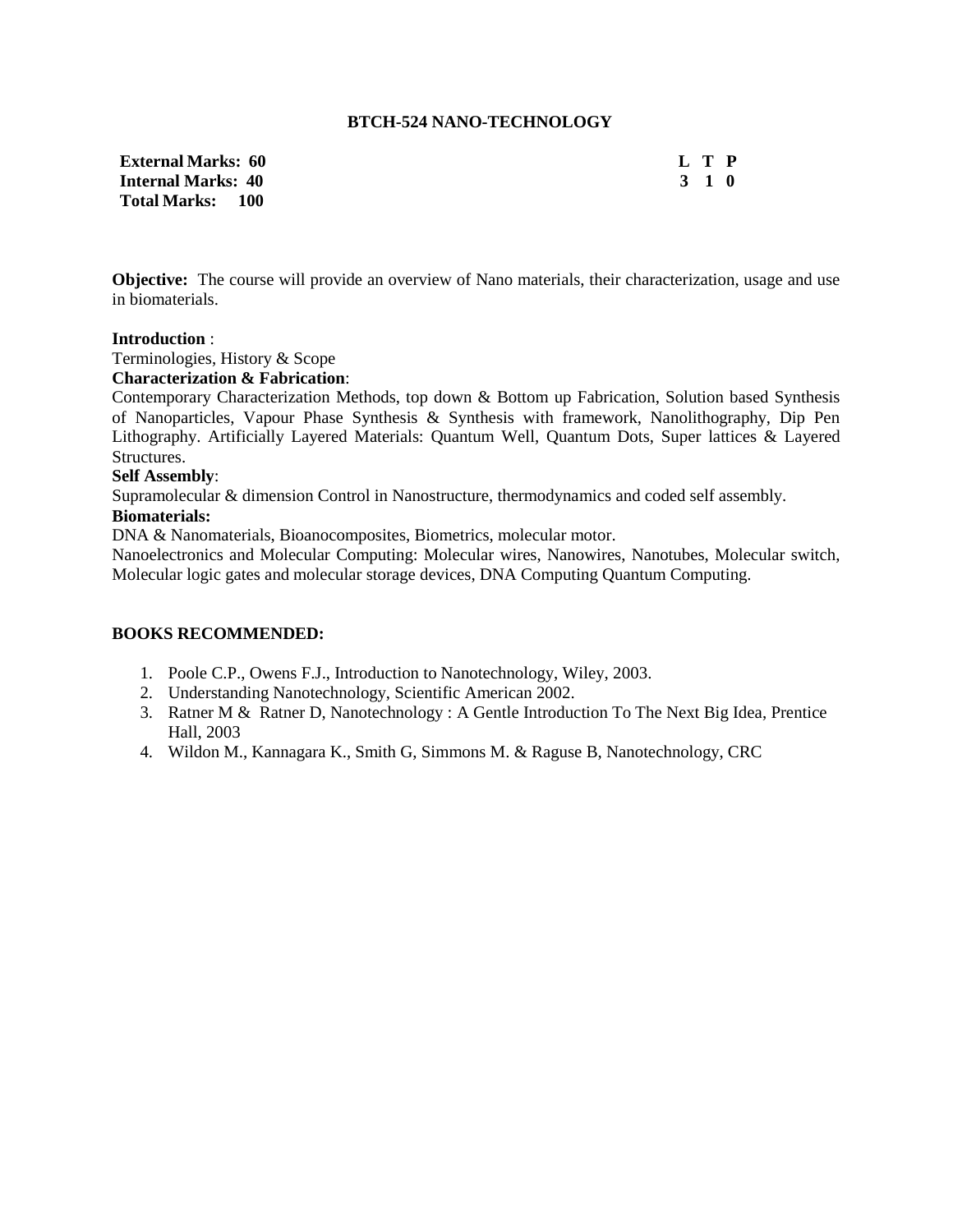### **BTCH-525 SEPARATION PROCESSES**

| <b>External Marks: 60</b> | L T P |  |
|---------------------------|-------|--|
| <b>Internal Marks: 40</b> | 3 1 0 |  |
| <b>Total Marks: 100</b>   |       |  |

**Objective:** The course is aimed at providing the understanding of separation techniques used in industry. It includes the study of details of techniques like membrane separations, adsorption, chromatography.

#### **Separation Processes**

Industrial chemical processes, Mechanism of separation, separation power, selection of feasible separation processes.

### **Membrane Separations**

Membrane Materials, Membrane Modules, Transport in Membranes – Porous Membranes, Bulk Flow, Liquid Diffusion in Pores, Gas Diffusion, Nonporous Membranes, Solution-Diffusion for Liquid Mixtures, Solution-Diffusion for Gas Mixtures, Module Flow Patterns, Cascades, External Mass-Transfer Resistances, Concentration Polarization and Fouling.

Dialysis and Electrodialysis, Reverse Osmosis, Gas Permeation, Pervaporation, Ultrafiltration, Microfiltration.

### **Adsorption, Ion Exchange, and Chromatography**

Sorbents: Adsorbents, Ion Exchangers, Sorbents for Chromatography

Equilibrium Considerations: Pure Gas Adsorption, Liquid Adsorption, Ion Exchange Equilibria, Equilibria in Chromatography

Kinetic and Transport Considerations: External Transport, Internal Transport, Mass Transfer in Ion Exchange and Chromatography

Sorption Systems: Adsorption, Ion Exchange, Chromatography, Slurry Adsorption (Contact Filtration), Fixed-Bed Adsorption (Percolation), Thermal-Swing Adsorption, Pressure-Swing Adsorption, Continuous, Countercurrent Adsorption Systems, Simulated-Moving-Bed Systems, Ion-Exchange Cycle, Chromatographic Separations

- 1. Seader J D & Henley E J, Separation processes principles,  $2^{nd}$  edition, John Wiley & sons, 2006
- 2. Rousseau R W, Handbook of separation process technology, Wiley-Interscience, 1987
- 3. Strathmann H, Ion exchange membrane separation processes, Elsevier Science.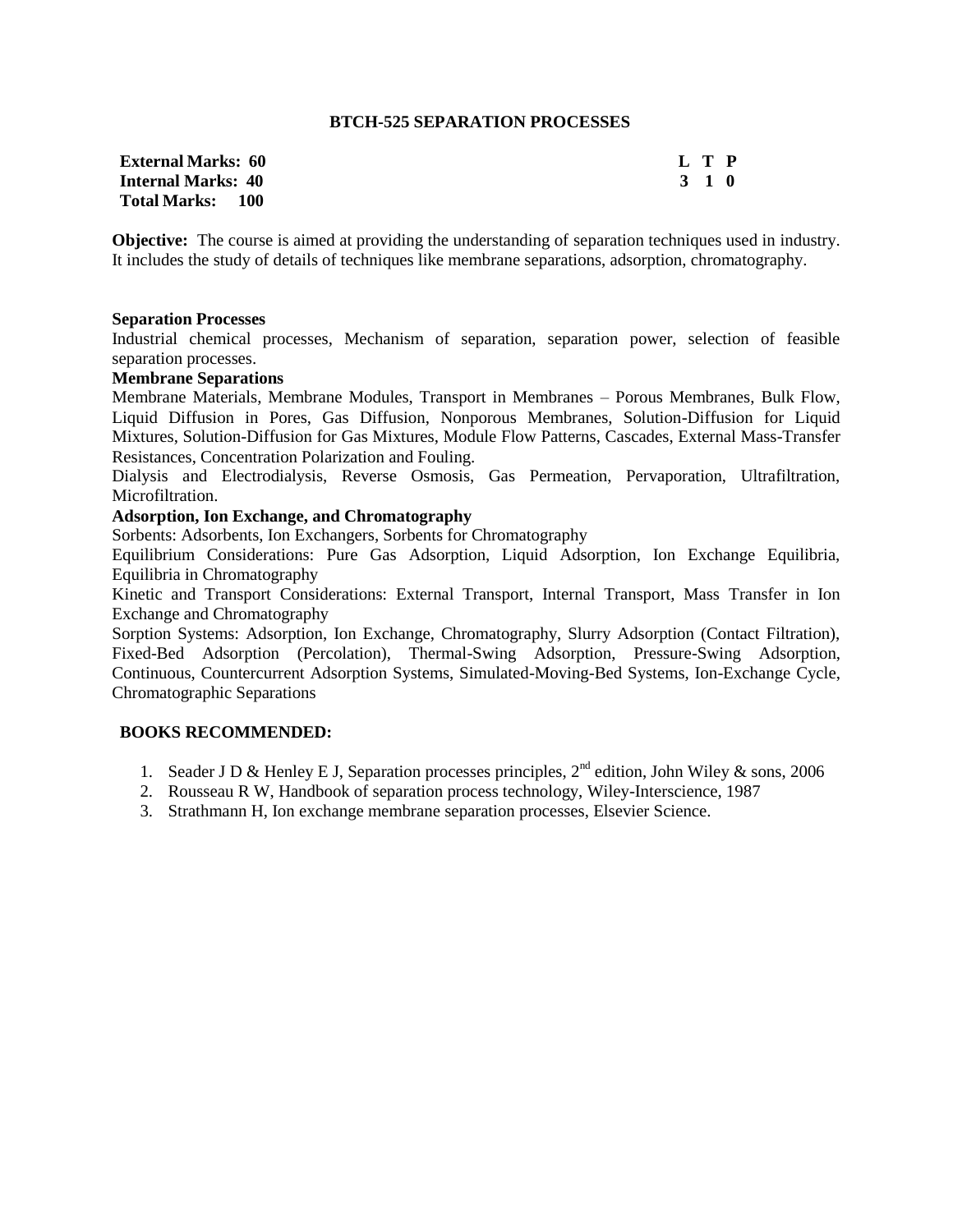# **ELECTIVE-II**

## **BTCH-621 PETROLEUM REFINING ENGINEERING**

| <b>External Marks: 60</b> | L T P |       |  |
|---------------------------|-------|-------|--|
| <b>Internal Marks: 40</b> |       | 3 1 0 |  |
| Total Marks: 100          |       |       |  |

**Objective:** The course is aimed at providing the understanding of petroleum refining industry. It includes the characterization of crude and petroleum products and their usage and the various processes involved.

### **Introduction to petroleum industry**:

World petroleum resources, petroleum industry in India. Origin, exploration, drilling and production of petroleum crudes, Transportation of crudes and products.

### **Crude pretreatment**:

Composition and classification of crudes, methods of evaluation: ASTM, TBP and EFV distillation. Properties and specifications of petroleum products such as LPG, gasoline, naphtha, kerosene, diesel oils, lubricating oils, waxes and the like.

Testing of petroleum products:

- (i) Physical test: Density and specific gravity, viscosity.
- (ii) Chemical test: Organic and inorganic constituents.
- (iii) Flammability Test: Flash point, volatility.
- (iv) Knock Rating Test: For Gasoline Octane Number.

# **Separation Processes**:

Design and operation of topping and vacuum distillation units, Tube still furnaces, Solvent extraction processes for lube oil base stock and for aromatics from naphtha and kerosene steams, solvent dewaxing. **Conversion Process**:

Thermal cracking, visbreaking and coking processes.

Catalytic cracking, reforming, hydroprocessing, alkylation, polymerization and isomerisation. Safety and pollution considerations in refineries.

- 1. Nelson, W.L., Petroleum Refinery Engineering, 5th Edition, McGraw Hill, 1985.
- 2. Hobson, G.D., Pohl. W., Modern Petroleum Technology, 5th Edition, John Wiley, 1984.
- 3. Guthrie, V.B., Petroleum Products Handbook, McGraw Hill, 1960.
- 4. Rao, B.K., Modern Petroleum Refining Processes, 5th Edition, Oxford & IBH Publishing Co., 2009.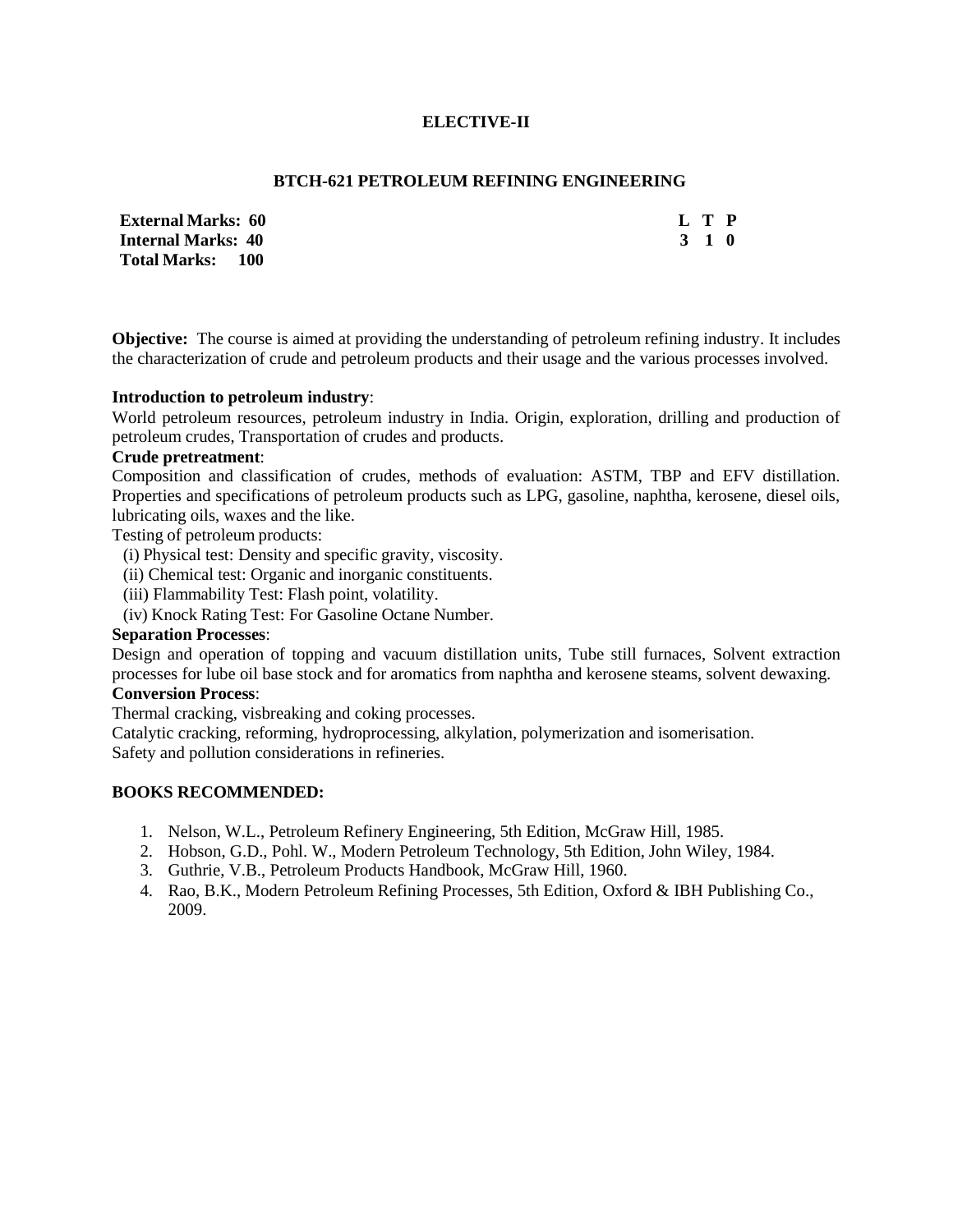# **BTCH-622 NEW AND RENEWABLE ENERGY SOURCES**

| <b>External Marks: 60</b> | L T P |  |
|---------------------------|-------|--|
| <b>Internal Marks: 40</b> | 3 1 0 |  |
| <b>Total Marks: 100</b>   |       |  |

**Objective:** The objective of this course is to acquaint the students with the renewable energy sources available to supplement and augment the energy requirements.

### **Introduction**:

Global and Indian scenario, sources, Energy conservation, types of NCES with applications **Solar Energy**:

Role and development of new renewable energy sources, instruments for measuring solar radiations, solar radiation data, Flat plat and concentrating collectors, classification of concentrating collectors, advanced collectors, different methods of solar energy storage, solar ponds

solar applications: Solar heating/cooling technique, solar distillation and drying, photovoltaic energy conversion.

### **Geothermal Energy**:

Resources, types of wells, methods of harnessing the energy

## **Wind Energy**:

Sources and potentials, horizontal and vertical axis, wind mills, wind regime analysis and evaluation of wind mills.

### **Biomass and Biofuels:**

Recycling of agricultural waste, anaerobic/ aerobic digestion and types of biogas digesters; gas yield, and combustion characteristics of bio gas, design of biogas system for heating, lighting and running IC engines. Introduction to Biofuels such as biodiesel, ethanol, biobutanol etc., their production and present status.

### **Ocean Energy**:

OTEC, settling of OTEC plants, thermodynamic cycles

### **Tidal Energy**:

Potential and conversion technique, mini hydel power plants and their economics

- 1. Rai G D, Non-Conventional Energy Sources, 4<sup>th</sup> edition, Khanna Publishers, 2009
- 2. Kumar Ramesh editor, [Udayakumar](http://www.google.co.in/search?tbo=p&tbm=bks&q=inauthor:%22K.+Udayakumar%22&source=gbs_metadata_r&cad=6) K., [Anandakrishnan](http://www.google.co.in/search?tbo=p&tbm=bks&q=inauthor:%22M.+Anandakrishnan%22&source=gbs_metadata_r&cad=6) M., Renewable Energy Technologies: Ocean Thermal Energy Conversion and Sustainable Energy Options, Narosa Publication, 1997
- 3. Desai Ashok V, Jhirad D., Munasinghe M., Non-Conventional Energy, New Age International, 1990
- 4. Sukhatme S. P., Solar Energy: Principles of Thermal Collection and Storage, 3<sup>rd</sup> Edition, Tata McGraw-Hill Education, 2008
- 5. Mittal K.M., Non-Conventional Energy System, Principles, Progress and Prospects, Wheeler Pub, 1997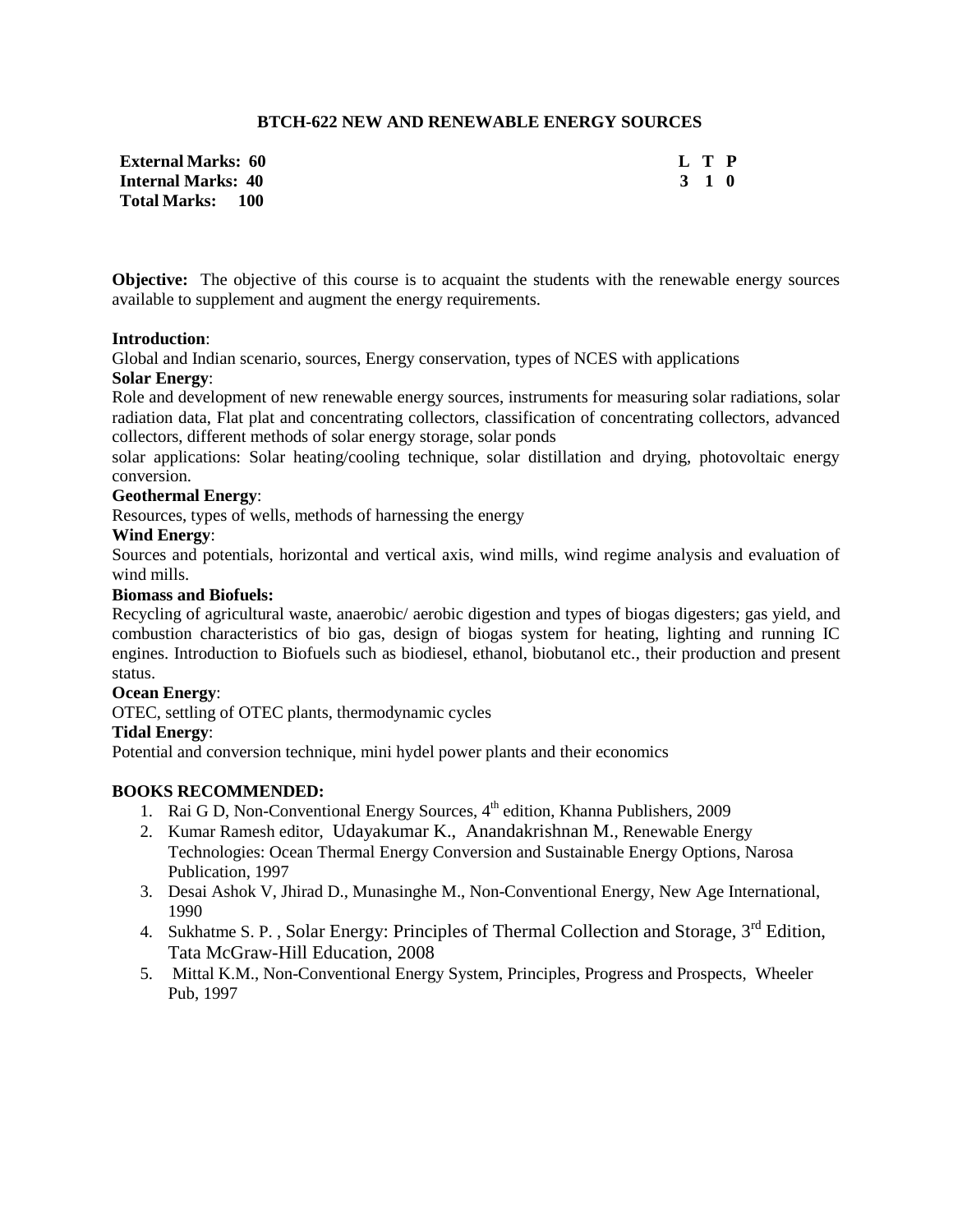## **BTCH-623 MEMBRANE SEPARATION PROCESSES**

| <b>External Marks: 60</b> | L T P |
|---------------------------|-------|
| <b>Internal Marks: 40</b> | 3 1 0 |
| <b>Total Marks: 100</b>   |       |

**Objective:** The course will provide an overview of membrane processes used in separations in the chemical industry and their applications.

## **Introduction:**

Definition of membrane and membrane process, Commercial membrane separation processes, new membrane separation process under development

# **Reverse Osmosis:**

Introduction and definition, theory and design, different membrane modules, selected applications and economics.

### **Ultra filtration:**

Introduction and definition, theory and design, membrane module and process configuration, applications and economics.

### **Micro filtration:**

Introduction and definition, theory of cross flow filtration, dead end micro filtration, applications and economics.

#### **Emulsion liquid membranes:**

Introduction and definition, theory and design, selected applications and economics

# **Dialysis, Electodialysis, Pervaporation, Gas permeation:**

Brief introduction and applications**.**

- 1. Wilson & Sirkar, Membrane Handbook, Mc grawhill, London, 2001
- 2. Nune and Peinemann, Membrane Technology in Chemical Industries, Wiley, New York, 2000
- 3. Cheryan Munir, Ultra Filtration Handbook, Technomic, New York, 1985
- 4. Noble and Stern, Membrane Separation and Technology, principles and applications, Elsevier, 1995
- 5. Baker R W, Membrane Technology and Applications, Wiley**,** New York, 2000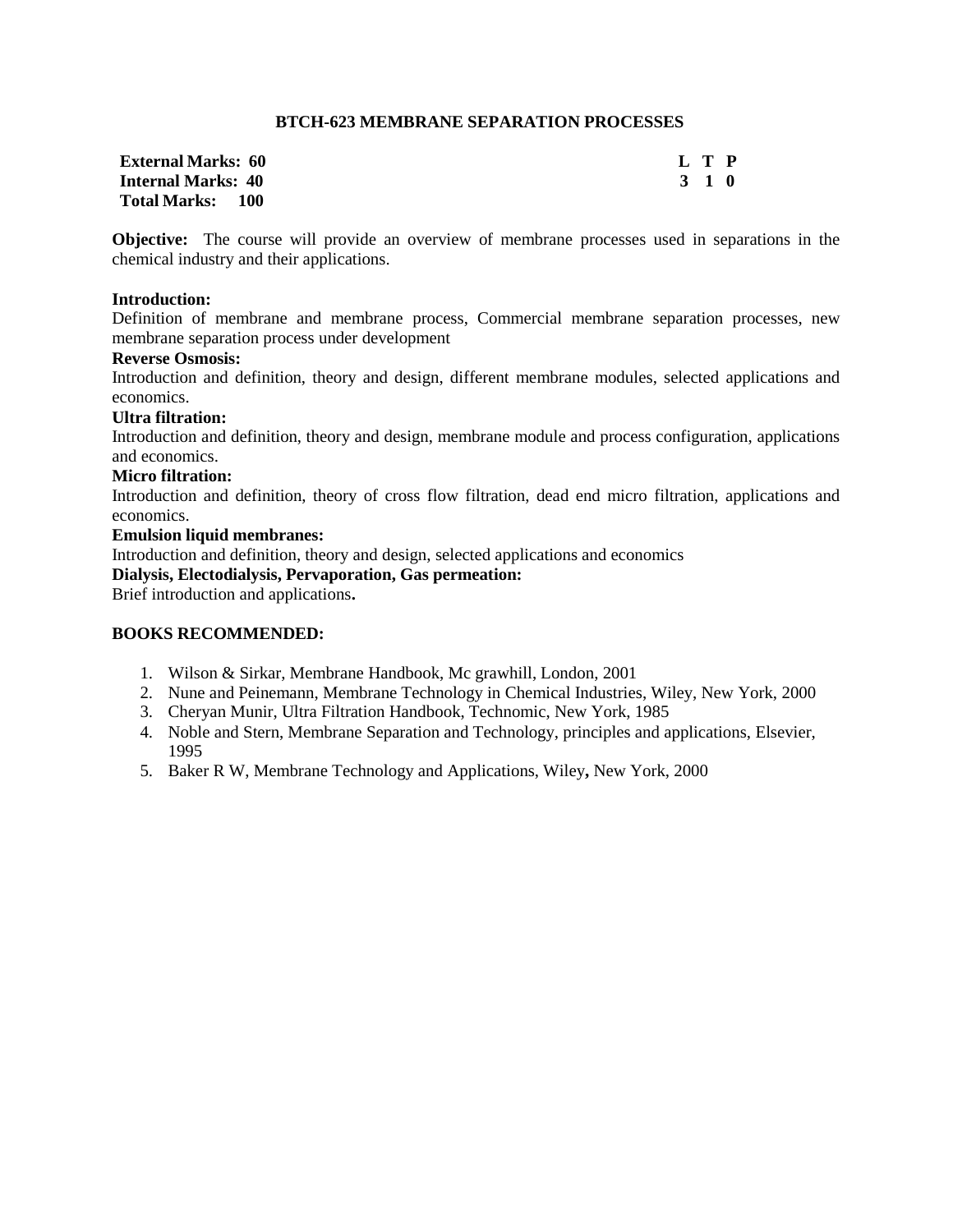## **BTCH-624 FUEL CELL TECHNOLOGY**

**External Marks: 60 L T P Internal Marks: 40 3 1 0 Total Marks: 100**

**Objective:** The course is aimed at providing the information about fuel cells, their types, fundamentals, technology and the problems associated with fuel cell technology.

#### **Introduction**

Fuel Cell definition and basics- cathode, anode, electrolyte, Difference between a fuel cell and a battery, Advantages and disadvantages, Basic fuel cell operation

#### **Fuel Cell Fundamentals**

Relationship between Gibb's free energy and electric work/ electric voltage, Reversible Voltage/ potential of fuel cell using standard electrode potentials, Effect of temperature and pressure on fuel cell potential, Nernst equation, Fuel cell efficiency, concept of OCV

Current density, Losses in fuel cell- activation loss, ohmic loss and concentration loss, Fuel cell performance curve

1-D model for a fuel cell, application of model to SOFC and PEMFC

### **Types of Fuel Cells**

Construction, fuels and usage of Phosphoric Acid Fuel Cell, Polymer Electrolyte Membrane Fuel Cell, Alkaline fuel cell, Molten Carbonate Fuel Cell, Solid Oxide Fuel cell

Relative advantages and disadvantages of the various types of fuel cells

# **Fuel Cell Systems**

Fuel cell stack, engineering issues related to Fuel Cell Technology Hydrogen as a fuel, availability and engineering issues

- 1. Hayre R.O., Cha S., Colella W., Prinz F. B., Fuel Cell Fundamentals, John Wiley and Sons, 2006
- 2. Berger E. D., Handbook of Fuel Cell Technology, Prentice-Hall, 1968
- 3. Vielstich W., Lamm A., Gasteiger H. A., Handbook of Fuel Cells, Vol. 2, Wiley, 2003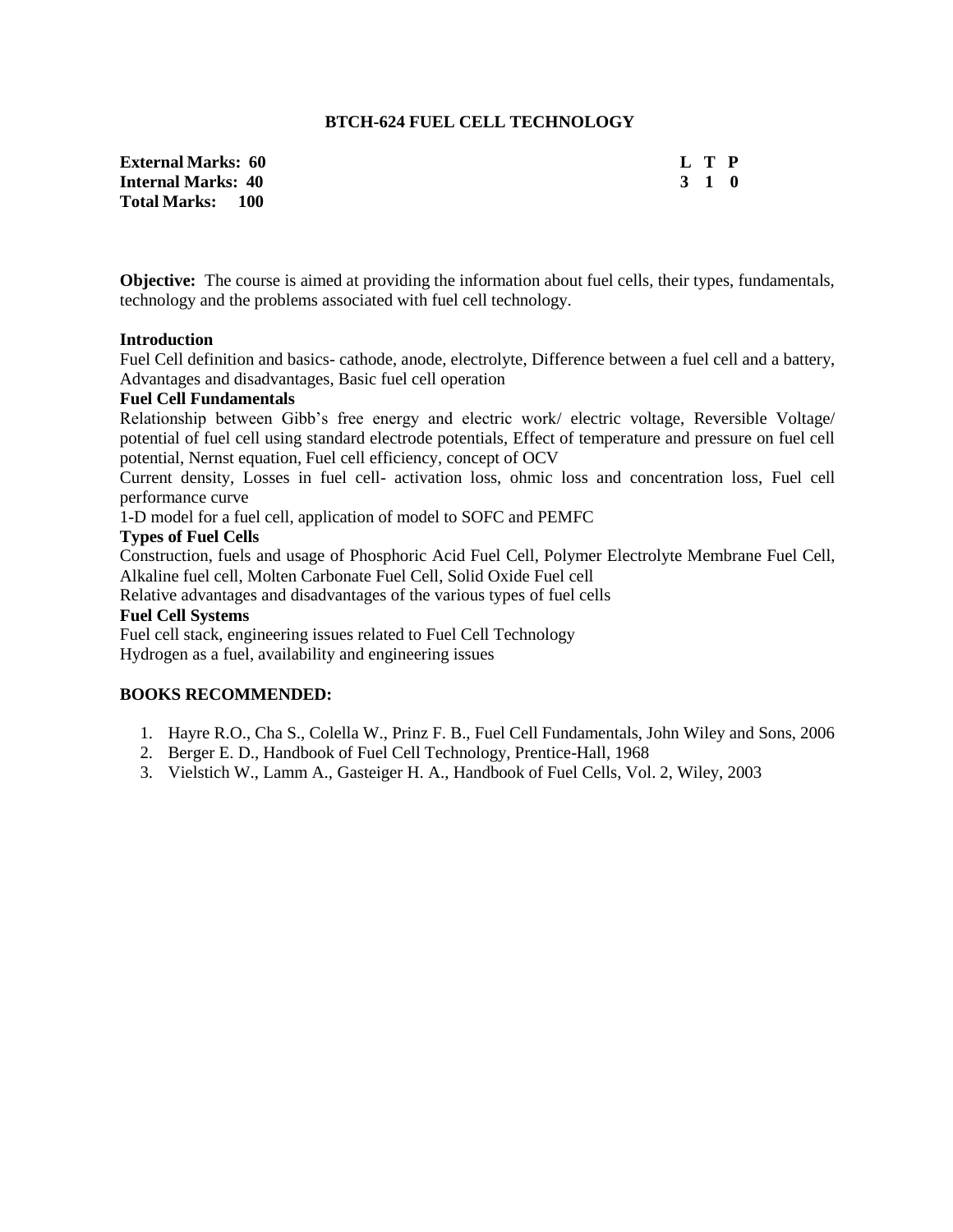### **BTCH-625 CORROSION ENGINEERING**

| External Marks:  60     | L T P |  |
|-------------------------|-------|--|
| Internal Marks: 40      | 3 1 0 |  |
| <b>Total Marks: 100</b> |       |  |

**Objective:** The course will provide an overview of corrosion effects, the various processes and applications where corrosion is dominant and mitigation strategies.

### **Corrosion**

Direct & two stage attack, electrochemical attack, environment conditioning.

# **Techniques for Corrosion Resistance**

Higher corrosion resistance through proper selection of material, isolation of corrosion prone materials form destructive environment, Technologies of anodization, enamelling, rubber lining, glass lining, refractory lining, painting and other surface protective measures.

## **Corrosion engineering in special applications**

Material transport, pumping, filtration, condensation, boiling, riveting, welding, high temperature environments etc.

Cost factor in competitive corrosion prevention/inhibition techniques.

- 1. Uhling, H.H., Corrosion Control, John Wiley & Sons, 1971
- 2. Butler, G. & Ison, HCK, Corrosion 7 its prevention in waters, Leonard Hill London, 1966
- 3. Maslow, P., Chemical Materials for construction, structures publishing co. 1974
- 4. Rajagopalan, K S., Corosion and its Prevention, Chemical Engineering Education Development Centre, IIT Madras, 1975
- 5. Payne, H. F., Organic Coatings Technology, John Wiley & Sons.
- 6. Fontance, M.G. & Gtretrnee, N.D., Corrosion Engineering, McGraw Hill, 1967.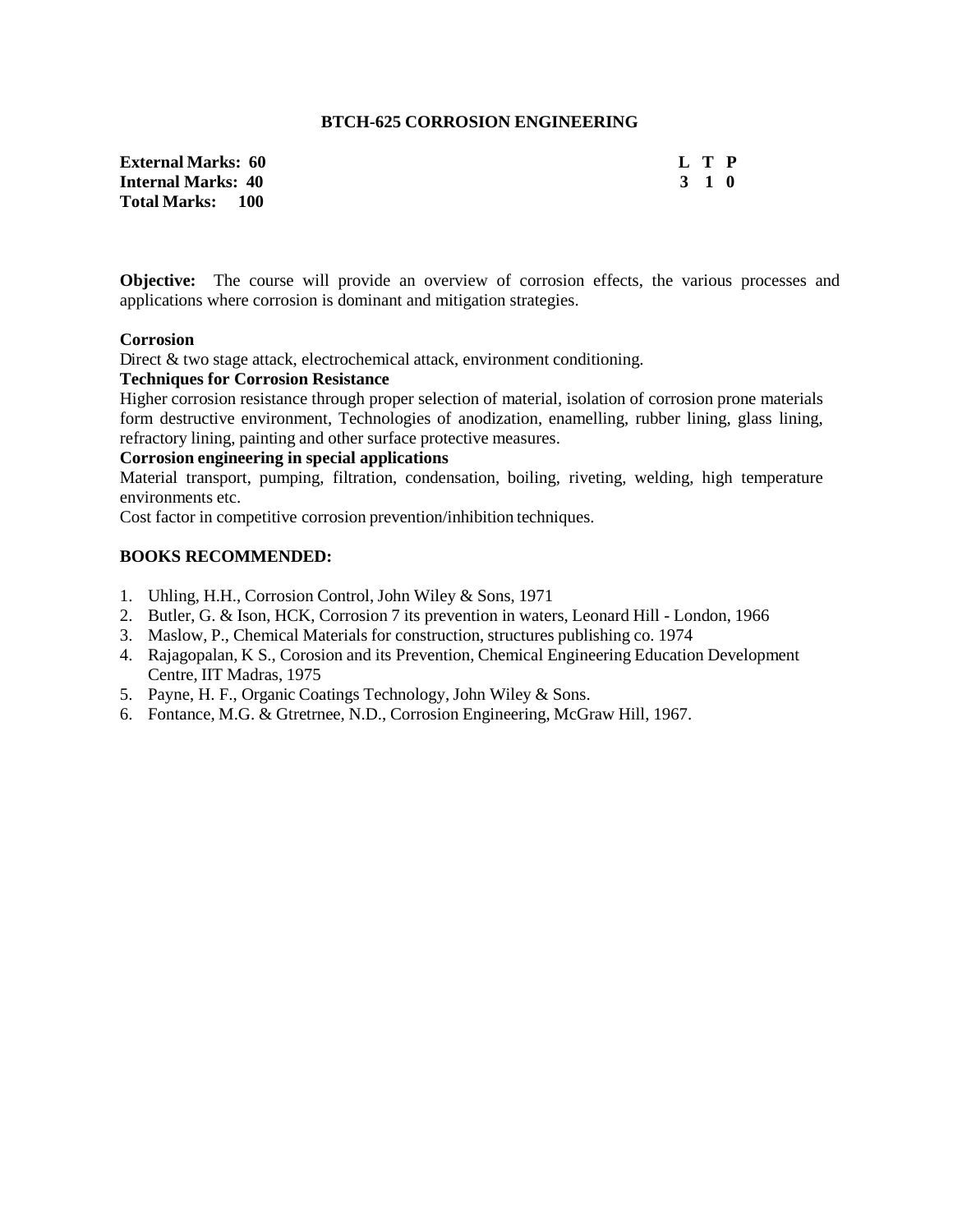## **BTCH-626 PROJECT MANAGEMENT**

| <b>External Marks: 60</b> | L T P |  |
|---------------------------|-------|--|
| <b>Internal Marks: 40</b> | 3 1 0 |  |
| Total Marks: 100          |       |  |

| I | P |
|---|---|
| × | o |

**Objective:** The aim of this course is to provide an overview of project management for small scale and medium scale industries and the regulations relevant to these industries.

### **Small Scale Industries and Government Policies**

Small scale industries and list of products reserved under it. Relative merits and demerits of SSI and large/medium policy resolutions of 1956 and 1977.

Mini plants and Govt. Incentives, Present status of small scale industry in the country.

### **Small Scale Industry-Requirements and trends**

Types of product and standardization of their qualities, Raw materials requirements, Utilities services, market survey, economic viability, employment potential, promotion of regional development

Trends of growth in India and abroad

## **Project management of SSI**

Feasibility report, patterns of financial assistance, available from state/central government and financial institutions. Exploitation of R & D work from technological pools like patent office, CSIR, IIT, NRDC. Technical tie-up. Turnkey and other projects.

Import license, marketing techniques, product identification and selling, Promotion of export and legal obligations.

- 1. Geoffery G. Mcredity, Nerson, R.E, Neck, P.A, The Practice of Entrepreneurship, Dialogue Publication, 1982
- 2. Chaudhary S., Project Management, Tata McGraw Hill Publishing Co., Ltd., 2004
- 3. Aswathappa, Factory Organisation and Management, Himalya Publishing House.
- 4. Bhojwani Ramesh, Small, Medium & Large Scale Industries Vol. I & II , Small industry Research Institute Delhi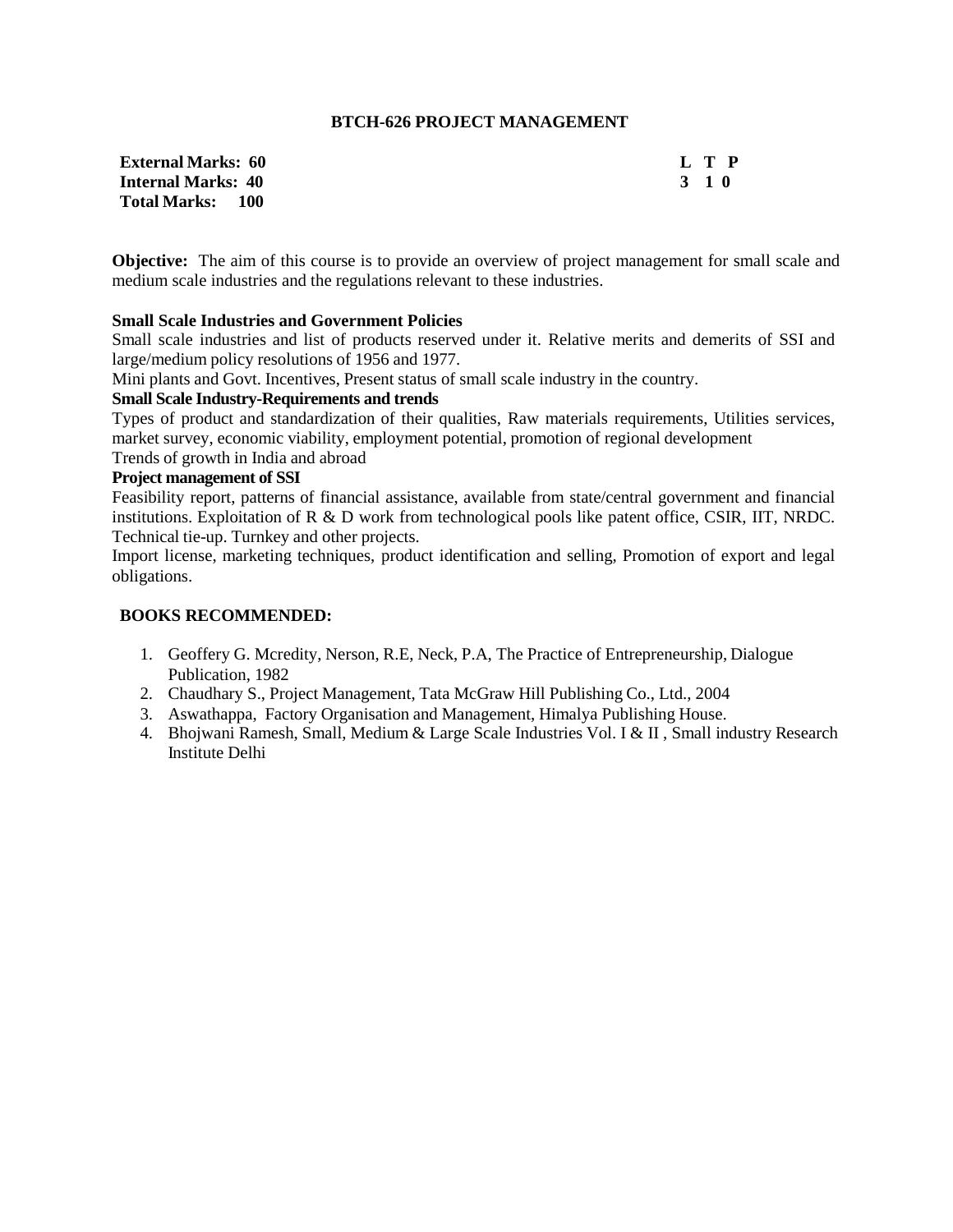### ELECTIVE-III

#### **BTCH-821 BIOCHEMICAL ENGINEERING**

| <b>External Marks: 60</b> | L T P |  |
|---------------------------|-------|--|
| <b>Internal Marks: 40</b> | 3 1 0 |  |
| Total Marks: 100          |       |  |

**Objective:** This course is aimed at giving the students an insight into biochemical processes, their importance and fundamentals in these processes like biochemistry, kinetics and transport.

#### **Biochemistry** :

Structure and function of carbohydrates, lipids, amino acids and peptides, nucleic acid and nucleotides, proteins, enzymes.

### **Classification of microorganisms**:

Morphological, structural and biochemical characteristics of prokaryotes and eukaryotes.

Microbial nutrients and growth media. Microbial reproduction and growth.

## **Kinetics of microbial growth**,

Enzyme kinetics including enzyme inhibition.

**Nutrient transport across cell membrane.**

### **Sterilization of air and media**

### **Mass transfer and microbial respiration**:

Mass transfer resistance, physical and enzymatic considerations, critical value of dissolved oxygen concentration, respiration of mycelial pellet

## **Bubble aeration and mechanical agitation**

Single bubbles, series of bubbles, power number versus Reynolds number, decrease of power requirement in aeration.

### **Cardinal rules for Fermentor design, materials of construction.**

- 1. Pelzer M.J., Chan E.C.S. and Kerig N.R., Microbiology, 3<sup>rd</sup> edition, McGraw Hill Book Co., 1993
- 2. Stryer L, Freeman W.H., Biochemistry,  $5<sup>th</sup>$  edition, W.H.Freeman and co, 2002
- 3. Bailey J.E. & Ollis, D.F., Biochemical Engineering Fundamentals, 2nd edition, McGraw Hill, 1986.
- 4. Shuler M.L., Kargi F., Bioprocess Engineering: Basic Concepts, 2nd Ed., Prentice Hall, 200
- 5. Shuichi Aiba, Biochemical Engineering,  $2<sup>nd</sup>$  edition, Academic Press Inc. New York, 1973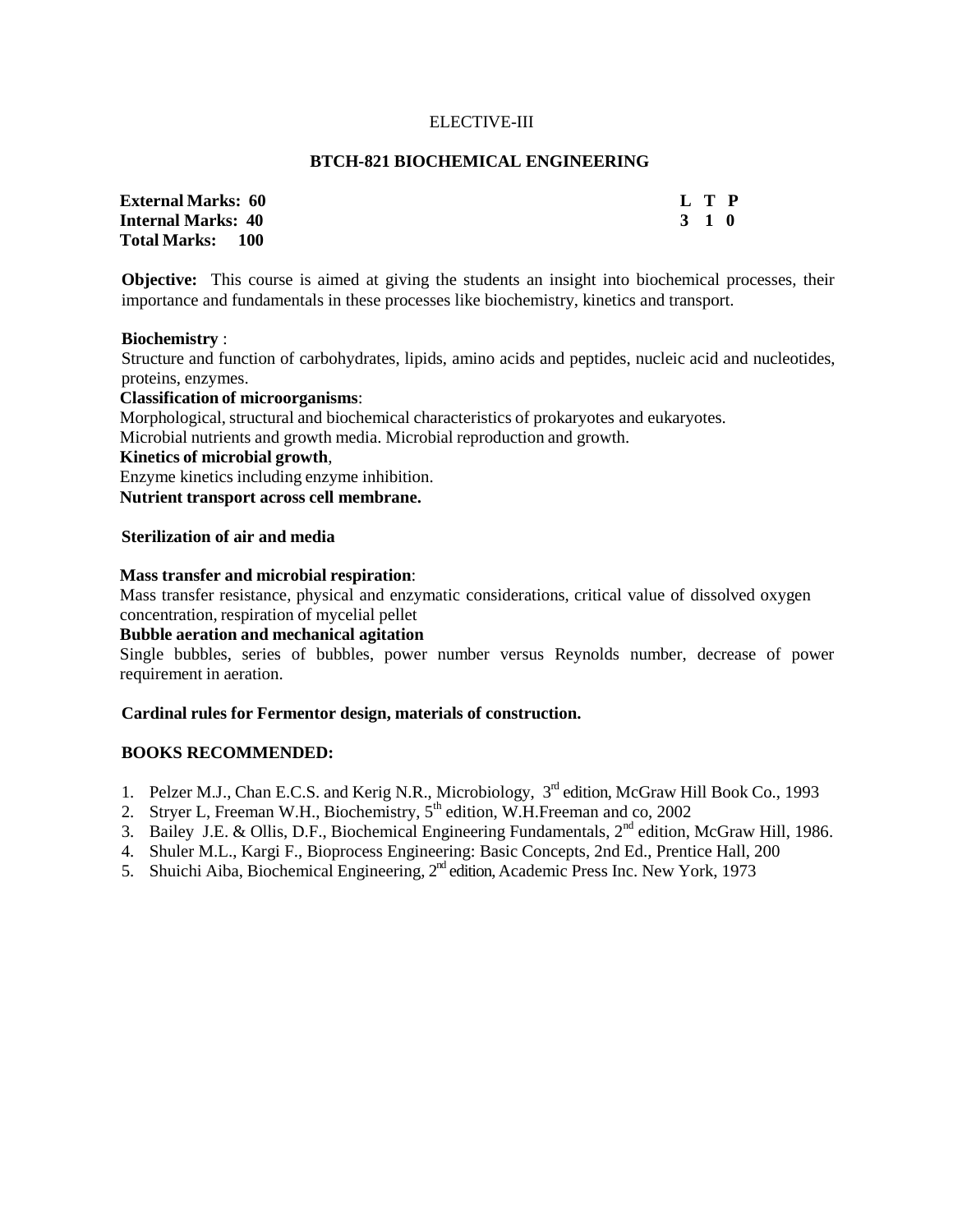## **BTCH-822 POLYMER REACTOR DESIGN**

| <b>External Marks:   60</b> |       | L T P |  |
|-----------------------------|-------|-------|--|
| Internal Marks: 40          | 3 1 0 |       |  |
| Total Marks: 100            |       |       |  |

**Prerequisite:** The students should have studied Polymer Science and Engineering as Elective-1, Chemical Reaction Engg. I as a prerequisite to study this course

**Objective:** The course will provide a detailed study of application of chemical engineering principles in the design and analysis of reactors for polymer production.

### **Introduction:**

A brief introduction to various types of polymers, polymerization methods and their importance. Reactors: Definition, types, application-fields.

Reactor Design: meaning, general design procedure

## **Reaction Engineering of step growth polymerization:**

Introduction, analysis of semi batch reactors, MWD of ARB polymerization in homogeneous continuous flow stirred-tank reactors (HCSTRs), advanced stage of polymerization, similarity solution of step growth polymerization in films with finite mass transfer.

### **Reaction engineering of chain growth polymerization:**

Introduction, design of tubular reactors, copolymerization, solution of equations describing isothermal radical polymerization.

## **Emulsion polymerization:**

Introduction, emulsion polymerization in homogeneous continuous flow strirred tank reactors (HCSTRSs)

### **Design of Batch Reactors:**

Detailed Design of ideal batch reactor for the production of Phenol-Formaldehyde (novolac) starting from phenol & formaldehyde as raw materials.

- 1. Kumar A. & Gupta R. K., Fundamentals of Polymers, 2<sup>nd</sup> edition, McGraw Hill, 1998.
- 2. Kumar A. & Gupta R. K., Fundamentals of Polymer Science and Engineering, Tata McGraw Hill, New Delhi, 1978.
- 3. Fogler H. S., Elements of Chemical Reaction Engineering, 4th Ed., Prentice Hall, 2006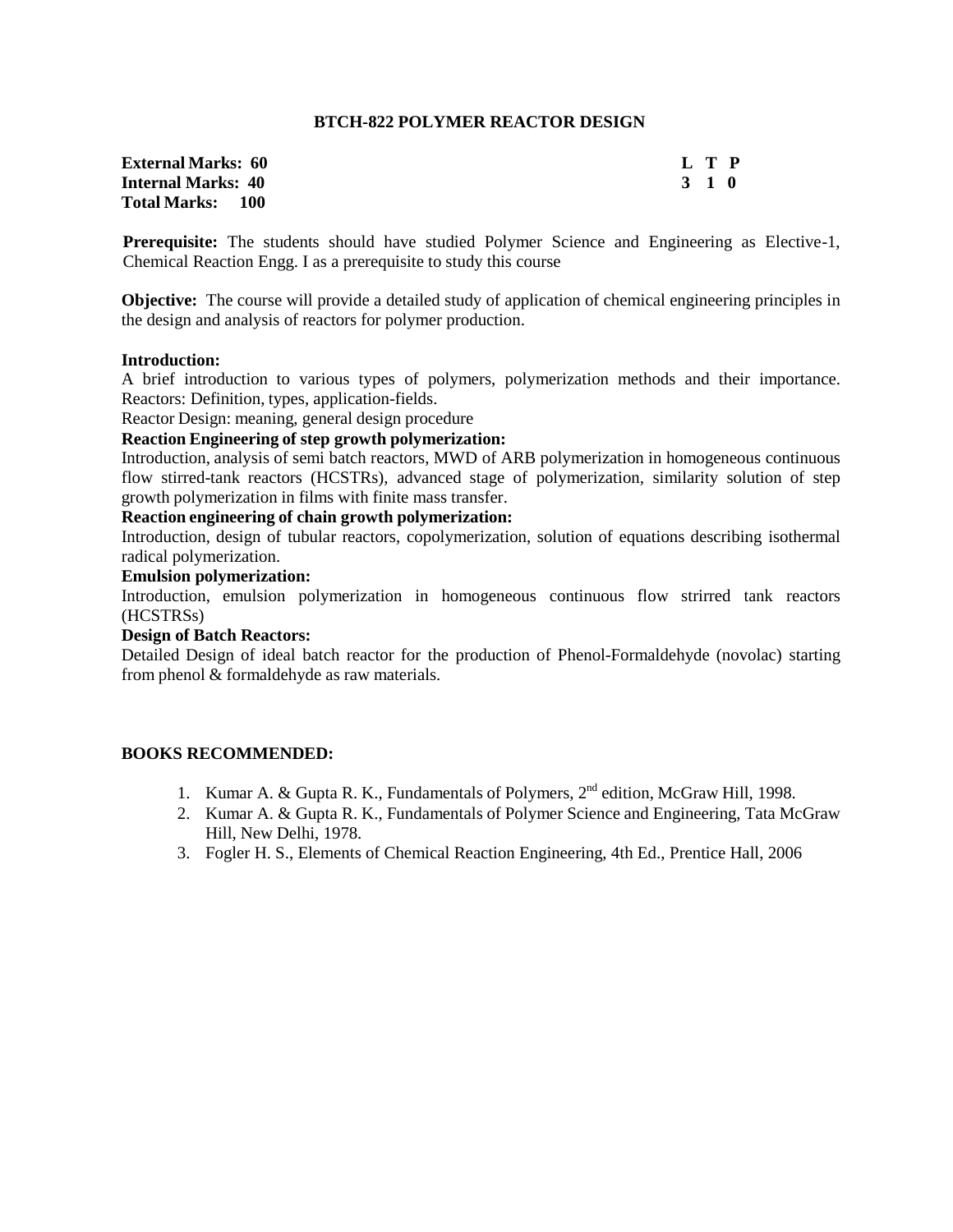## **BTCH-823 PLANT UTILITIES**

| <b>External Marks: 60</b> | L T P |
|---------------------------|-------|
| <b>Internal Marks: 40</b> | 3 1 0 |
| <b>Total Marks: 100</b>   |       |

**Objective:** The aim of this course is to familiarize the students with utility services required in chemical process industries, their importance and fundamental principles.

Importance of Process utilities in Chemical Plant.

### **Steam:**

Boilers- classification , various types, construction, boiler mountings & accessories, properties of steamtables, Mollier Diagram.

#### **Power Generation**:

Internal Combustion Engines- classification, two- stroke, four stroke petrol & diesel engine, valve timing diagram, carburetor, Combustion Phenomena .

#### **Refrigeration:**

Air refrigeration cycles, vapour compression cycle, P-H diagram, liquefactions processes

# **Compressed Air and Vacuum:**

Use of compressed air. Classification of compressors.

Reciprocating compressors-mechanical details, single stage and two stage reciprocating compressor, inter cooler, minimum work input in multistage.

Centrifugal compressor- velocity diagram for centrifugal compressors, dimensional parameters, slip factor, impeller blade shapes, losses in axial flow compressors.

## **Water:**

Cooling water, cooling towers, raw water, DM water, soft water

#### **Waste Disposal:**

Plant sewer system and waste disposal.

- 1. Yadav B, Thermodynamics & Heat Engines, Central Publishing House, Allahabad, 2000.
- 2. Vasandani, Treatise on Heat Engines, 4<sup>th</sup> edition, Metropolitan Book Co. Pvt Ltd, New Delhi, 2008
- 3. Lyle O, The efficient Use of Steam, Her Majesty's Stationary Office, London, 1974.
- 4. Baasal W D, Preliminary Chemical Engineering Plant Design, 2<sup>nd</sup> edition, New York, 1989.
- 5. Dodge B F, Chemical Engineering Thermodynamics, 2<sup>nd</sup> edition, McGraw Hill, 1967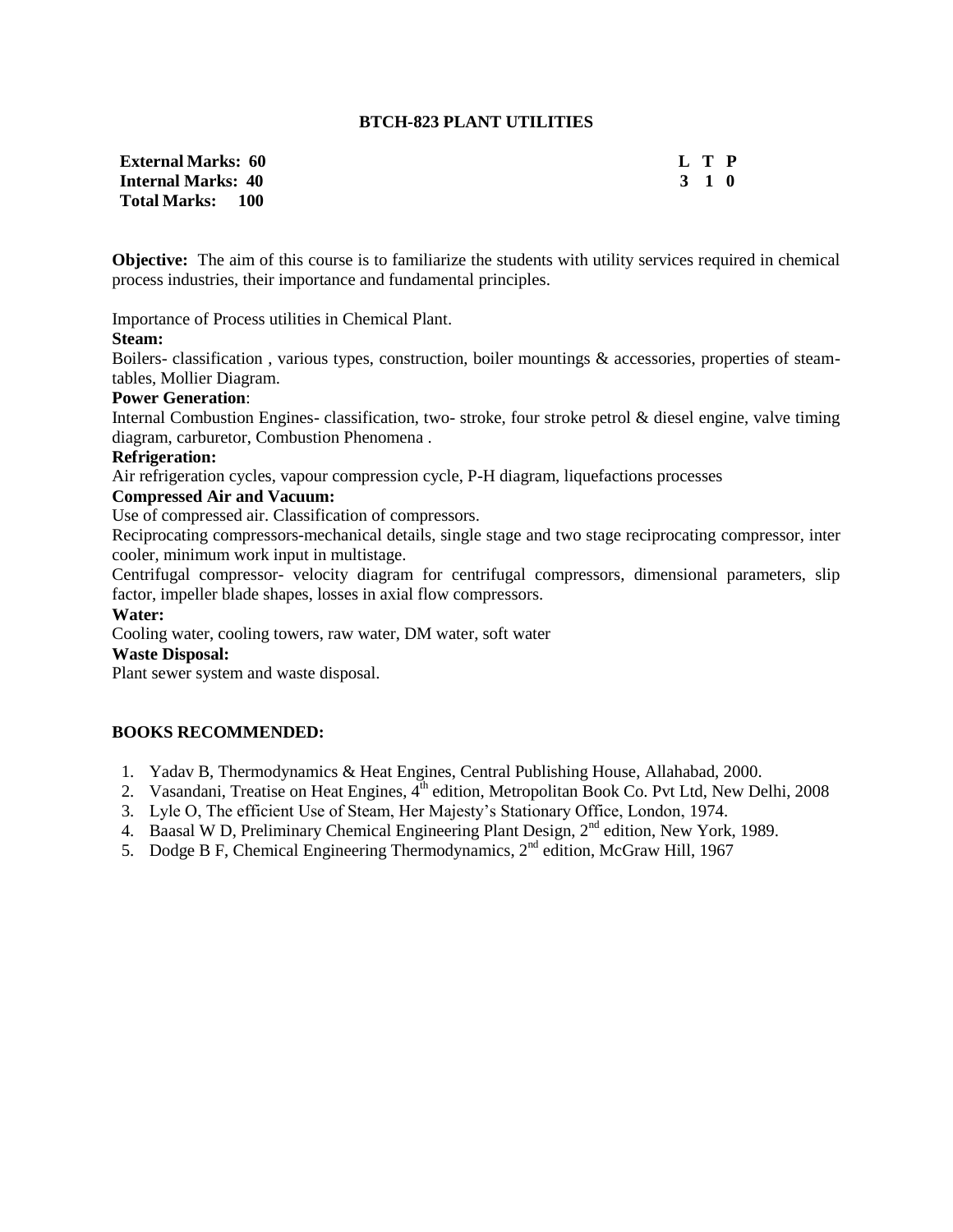### **BTCH-824 HEAT EXCHANGERS**

| <b>External Marks:  60</b> | L T P |  |
|----------------------------|-------|--|
| Internal Marks: 40         | 3 1 0 |  |
| Total Marks:      100      |       |  |

**Objective:** The course will provide an overview of analysis of heat exchange equipment in an industry based on pinch technology and minimization of utilities, number of heat exchangers etc. It includes the networking of heat exchange equipments to yield better performance.

### **Pinch Technology:**

Introduction, Basic concept, How it is different than energy auditing, Role of thermodynamic laws, Problem addressed by Pinch technology.

Key Steps of Pinch Technology: Data extraction, Targeting, Designing, Optimization- Super targeting. Basic Elements of Pinch Technology: Grid diagram, Composite curve, Problem table algorithm, Grand composite curve.

## **Heat Exchanger Network (HEN):**

Targeting of Energy, Area targeting, Number of units targeting, Shell targeting, cost targeting. Designing of HEN: Pinch design methods, Heuristic rules, Stream splitting, Design of maximum energy recovery (MER), Design of multiple utilities and pinches, Design for threshold problem, Loops and Paths.

Heat Integration of Equipments

- 1. Kumar, Chemical Synthesis and Engineering Design, Tata McGraw Hill
- 2. V. Uday Sheno, Heat Exchanger network synthesis, Gulf Publishing Co, USA, 1995
- 3. James M. Douglas Conceptual Design of Chemical Process, McGraw Hill, New York, 1988.
- 4. Linnhoff, B. Townsend D.W., Boland D., Hewitt G.F., Thomas, B.E.A., Guy, A.R. and Marsland, R.H., "A User's Guide on Process Integration for the Efficient Use of Energy", Inst. of Chemical Engineers, London, 1982.
- 5. Smith, R., "Chemical Process Design", McGraw Hill, 1995.